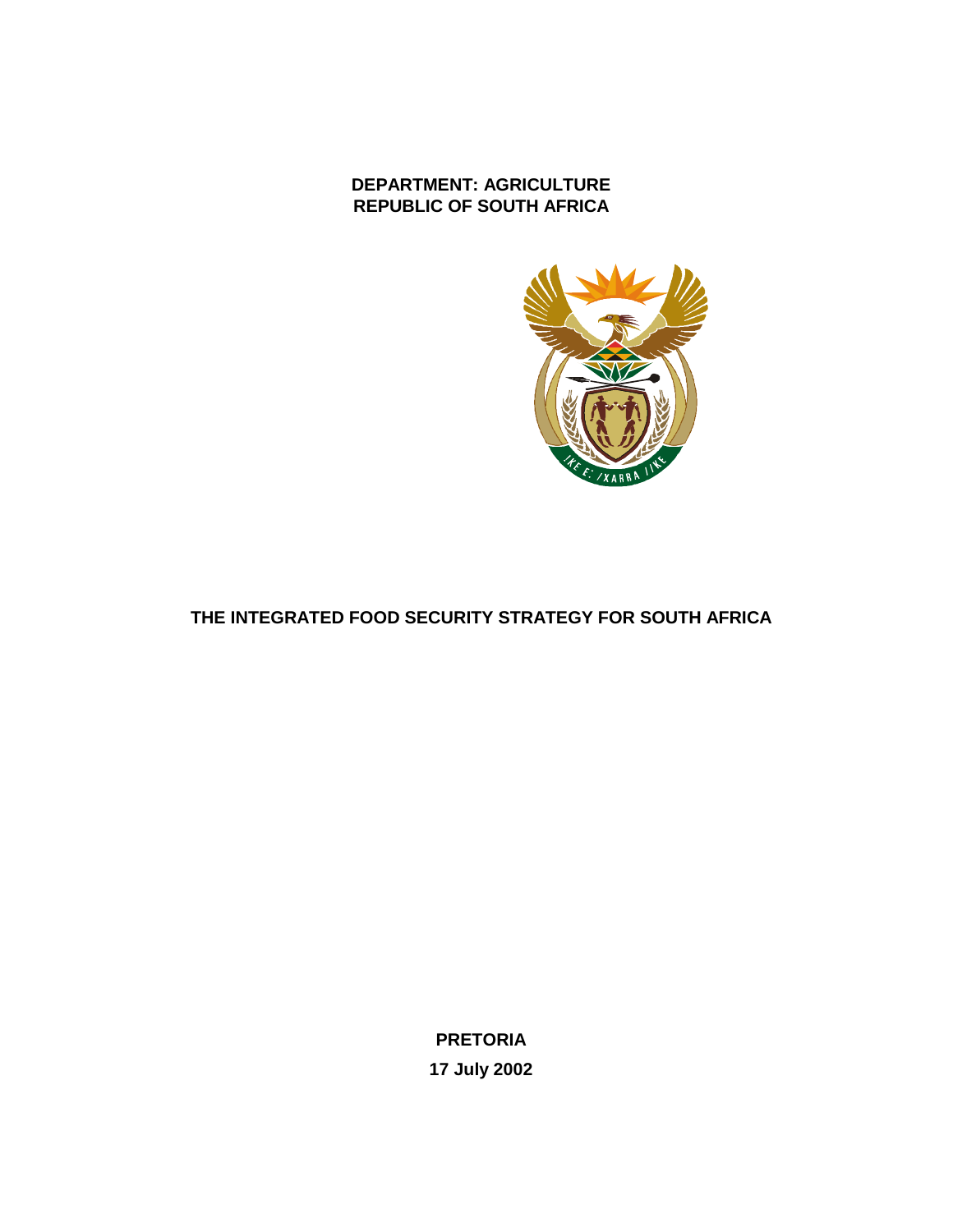# **TABLE OF CONTENTS**

## **EXECUTIVE SUMMARY**

## **1 INTRODUCTION**

Context of integrated Food Security Strategy (IFSS) Vision and Strategic Objectives of IFSS Approach to Implementing IFSS Structure of the Paper

## **2 DIMENSIONS FOOD SECURITY**

The Definition of Food Security Necessary Elements for Efficient Food Systems The Costs of Food Insecurity Necessary Interventions to Address Food Insecurity

## **3 HISTORICAL ORIGINS OF POVERTY AND FOOD INSECURITY IN SOUTH AFRICA**

## **4 CURRENT FOOD SECURITY TRENDS IN SOUTH AFRICA**

National Food Security Household and Intra-household Food Security

## **4 FOOD SECURITY CHALLENGES IN SOUTH AFRICA**

Inadequate Safety Nets Weak Institutional Support Networks and Disaster Management Systems Inadequate and Unstable Household Food Production Lack of Purchasing Power Poor Nutritional Status

## **6 PRIORITY AREAS FOR FOOD SECURITY**

Increase Household Food Production Increase food Trade and Distribution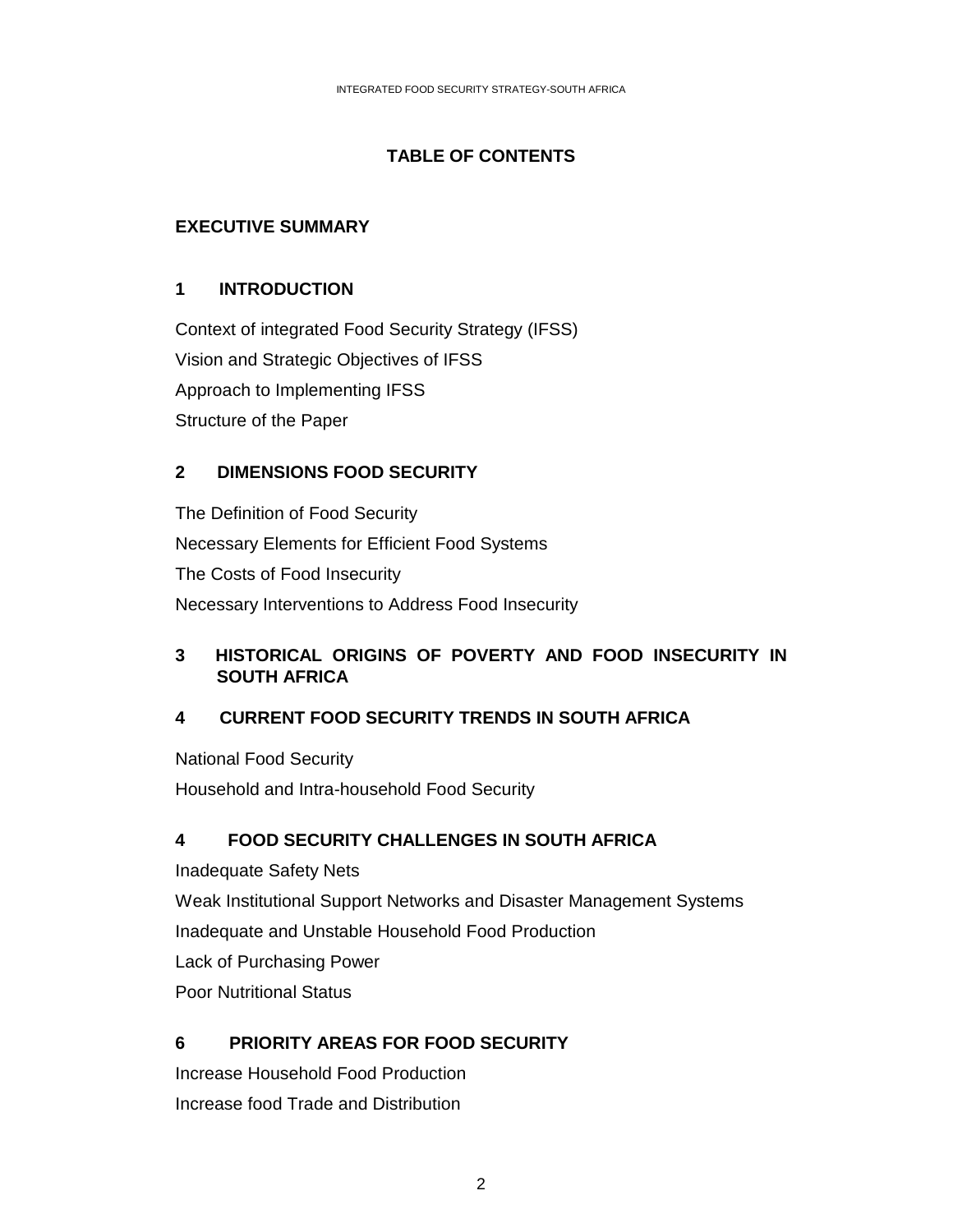Increase Income Opportunities Improve Nutritional Status Enhance Institutional Support Networks

# **7 INSTITUTIONAL ARRANGEMENTS**

Strategic Issues for Institutional Arrangements Proposed Organization Structure

# **8 IMPLEMENTATION PLAN**

Strategic Issues for Implementation Actions for Implementation

## **Tables**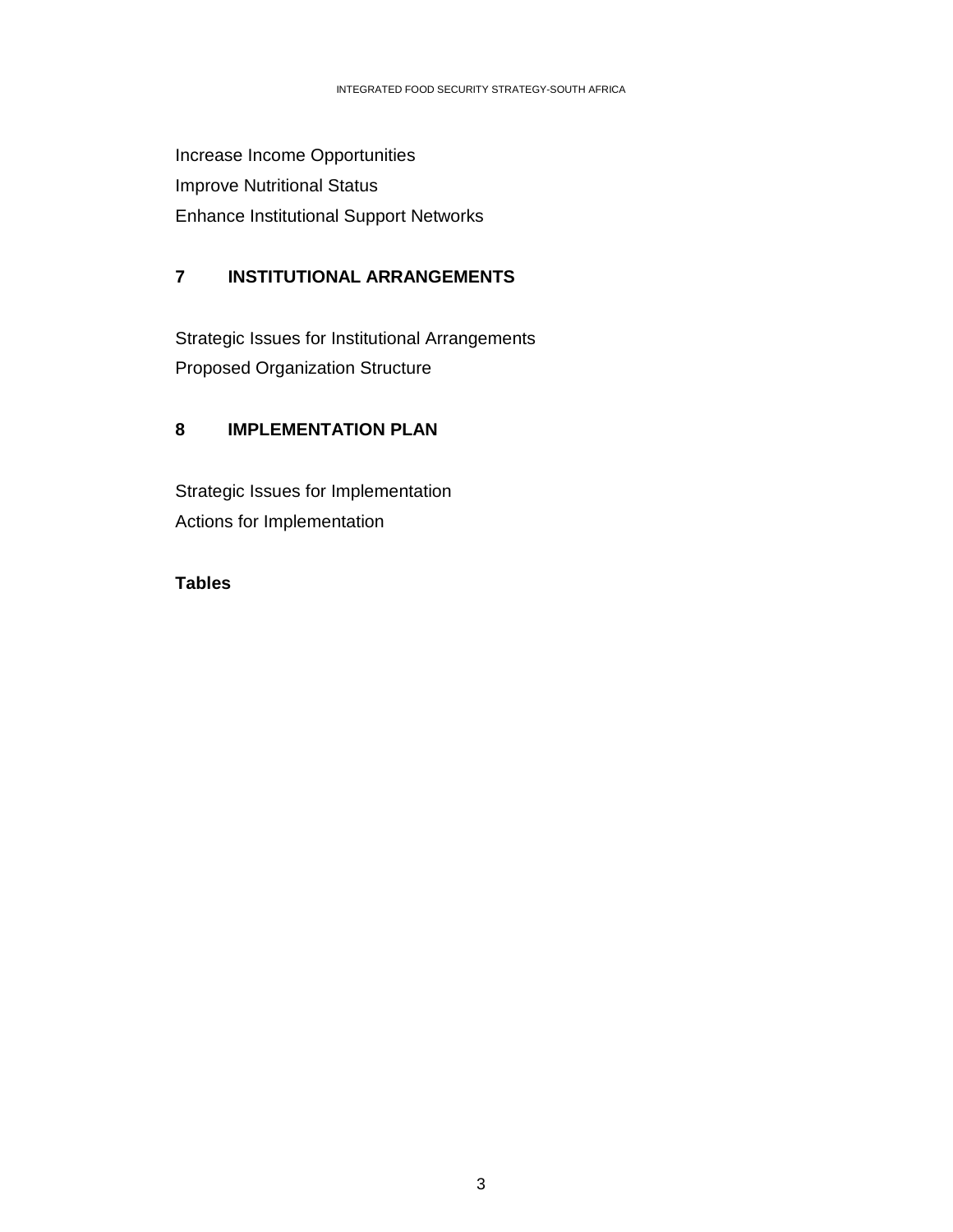## **LIST OF ACRONYMS**

- FANR Food, Agriculture and Natural Resources (Unit of SADC)
- FM D Foot and Mouth Disease
- GEAR Growth, Employment and Redistribution
- IFFS Integrated Food Security Strategy
- IRDP Integrated Rural Development Programme
- MALA Ministry of Agriculture and Land Affairs
- SADC Southern African Development Community
- SPS Sanitary- and Phytosanitary Measures
- RDP Rural Development Programme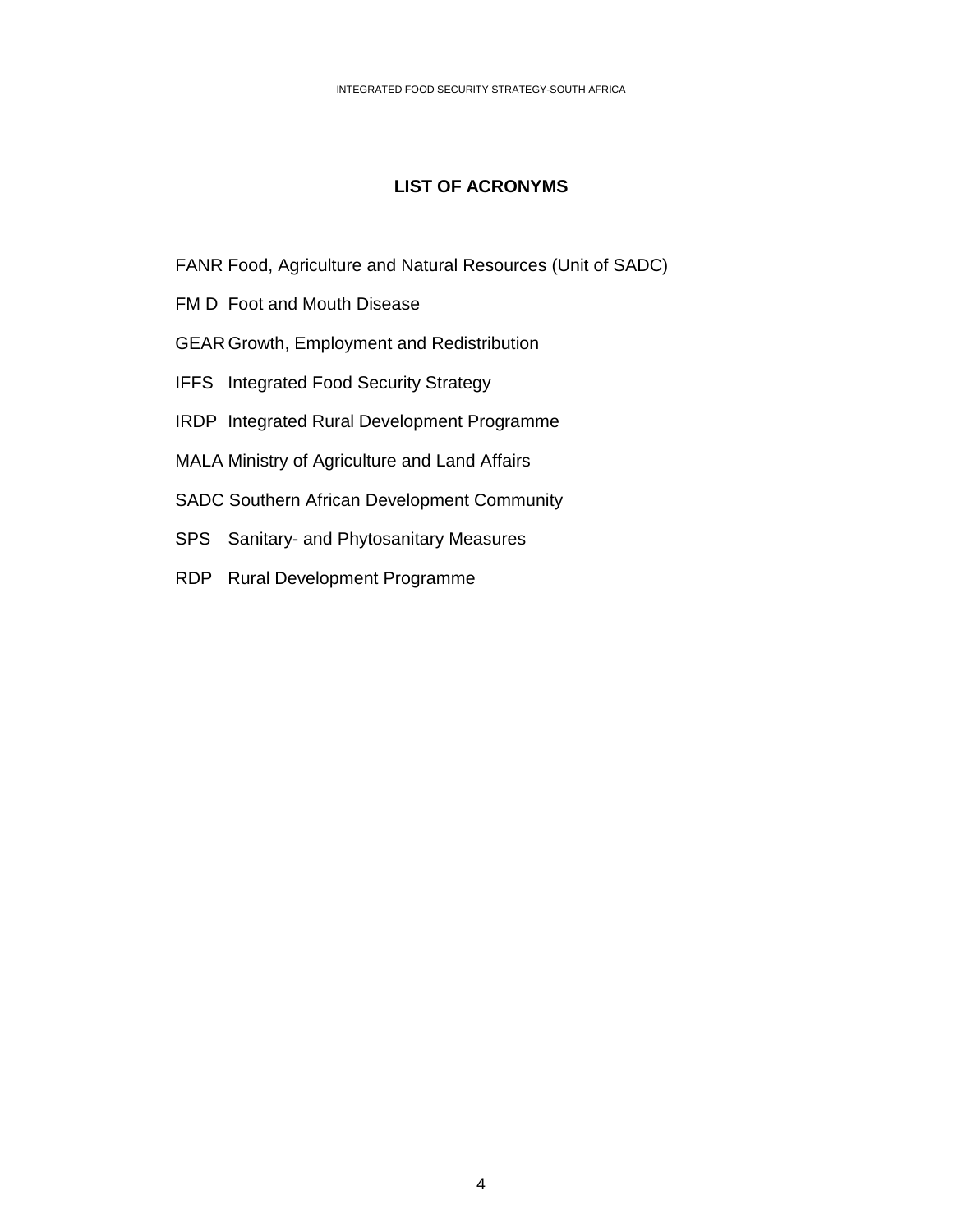### **EXECUTIVE SUMMARY**

Food security is part of the section 27 Constitutional rights in South Africa. On these rights, the Constitution states that every citizen has the right to have access to sufficient food and water, and that "the state must by legislation and other measures, within its available resources, avail to progressive realisation of the right to sufficient food.

The Reconstruction and Development Programme (RDP) in 1994 identified food security as a priority policy objective. As a result, the Government reprioritised public spending to focus on improving the food security conditions of historically disadvantaged people. That policy resulted into increased spending in social programmes of all spheres of government such as school feeding schemes, child support grants, free health services for children between 0-6 years, for pregnant and lactating women, pension funds for the elderly, working for water, community public works programmes, Provincial community food garden initiatives like Kgora and Xoshindlala, land reform and farmer settlement, production loans scheme for small farmers, infrastructure grant for smallholder farmers and the Presidential tractor mechanisation scheme.

By 2000, changes became necessary to improve the unsatisfactory situation that was occasioned by the implementation of many food security programmes by different Government departments in all spheres. As a result, Cabinet decided to formulate a national food security strategy that would streamline, harmonize and integrate the diverse food security programmes into the Integrated Food Security Strategy.

South Africa faces the following key food security challenges: The first is to ensure that enough food is available to all, now and in the future; the second, is to match incomes of people to prices in order to ensure access to sufficient

 $5<sup>th</sup>$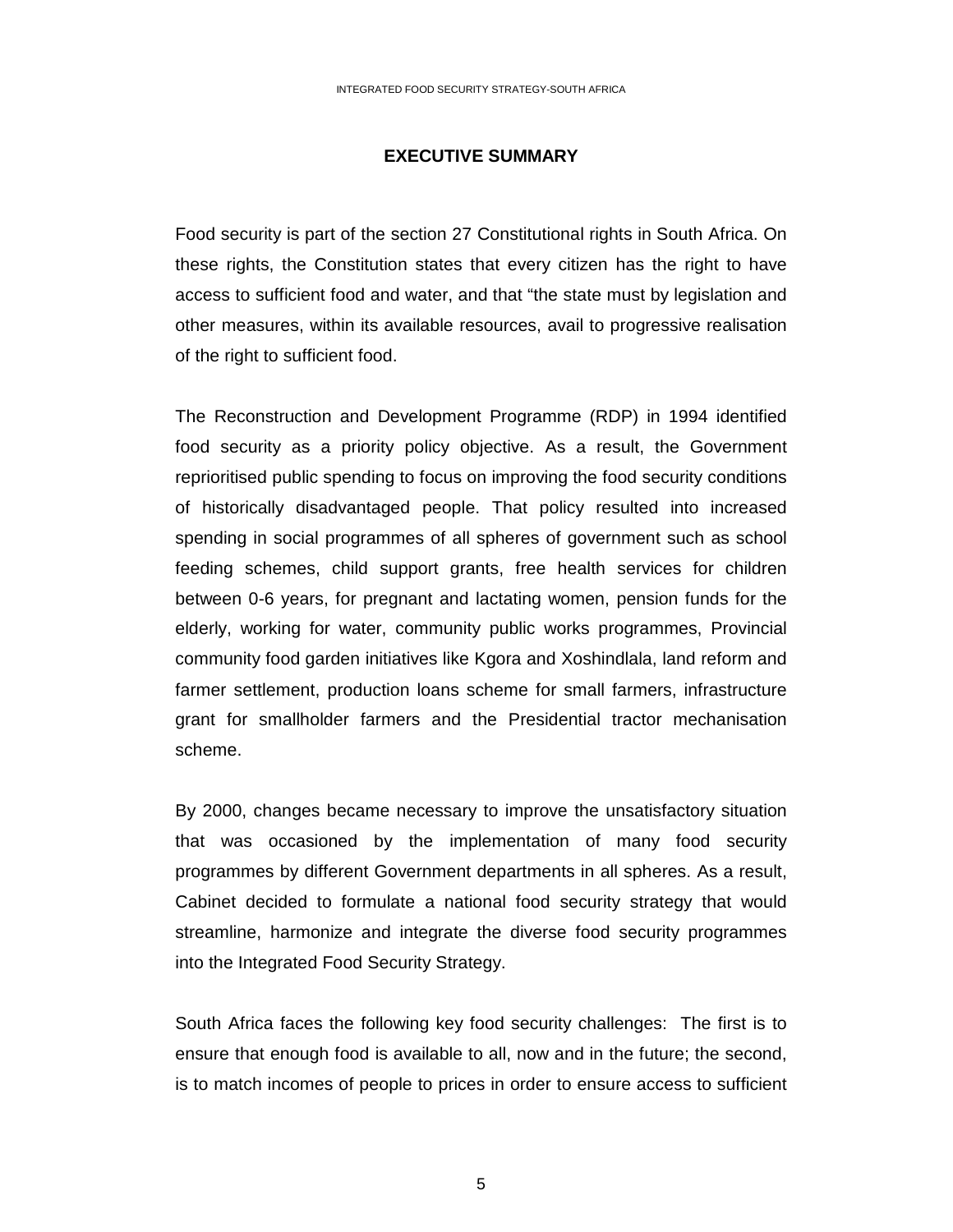food for every citizen; the third is to empower citizens to make optimal choices for nutritious and safe food; the fourth is ensure that there is adequate safety nets and food emergency management systems to provide people that are unable to meet their food needs from their own efforts and mitigate the extreme impact of natural or other disasters on people; finally, to possess adequate and relevant information to ensure analysis, communication, monitoring, evaluation and reporting on the impact of food security programmes on the target population.

The vision of the Integrated Food Security Strategy is to attain universal physical, social and economic access to sufficient, safe and nutritious food by all South African at all times to meet their dietary and food preferences for an active and healthy life. This statement is also a definition of food security by the Food and Agricultural Organisation of the United Nation (FAO).

Its goal is to eradicate hunger, malnutrition and food insecurity over 2015. And its strategic objectives are to:

- a) Increase household food production and trading;
- b) Improve income generation and job creation opportunities;
- c) Improve nutrition and food safety;
- d) Increase safety nets and food emergency management systems;
- e) Improve analysis and information management system;
- f) Provide capacity building;
- g) Hold stakeholder dialogue.

The IFSS approach is the development approach. This approach entrenches public private civil society partnerships and focuses on household food security without overlooking national food security. It operates on the following basis. Firstly, food security interventions will ensure that the target food insecure population gains access to productive resources; secondly, where a segment of the target food insecure population is unable to gain access to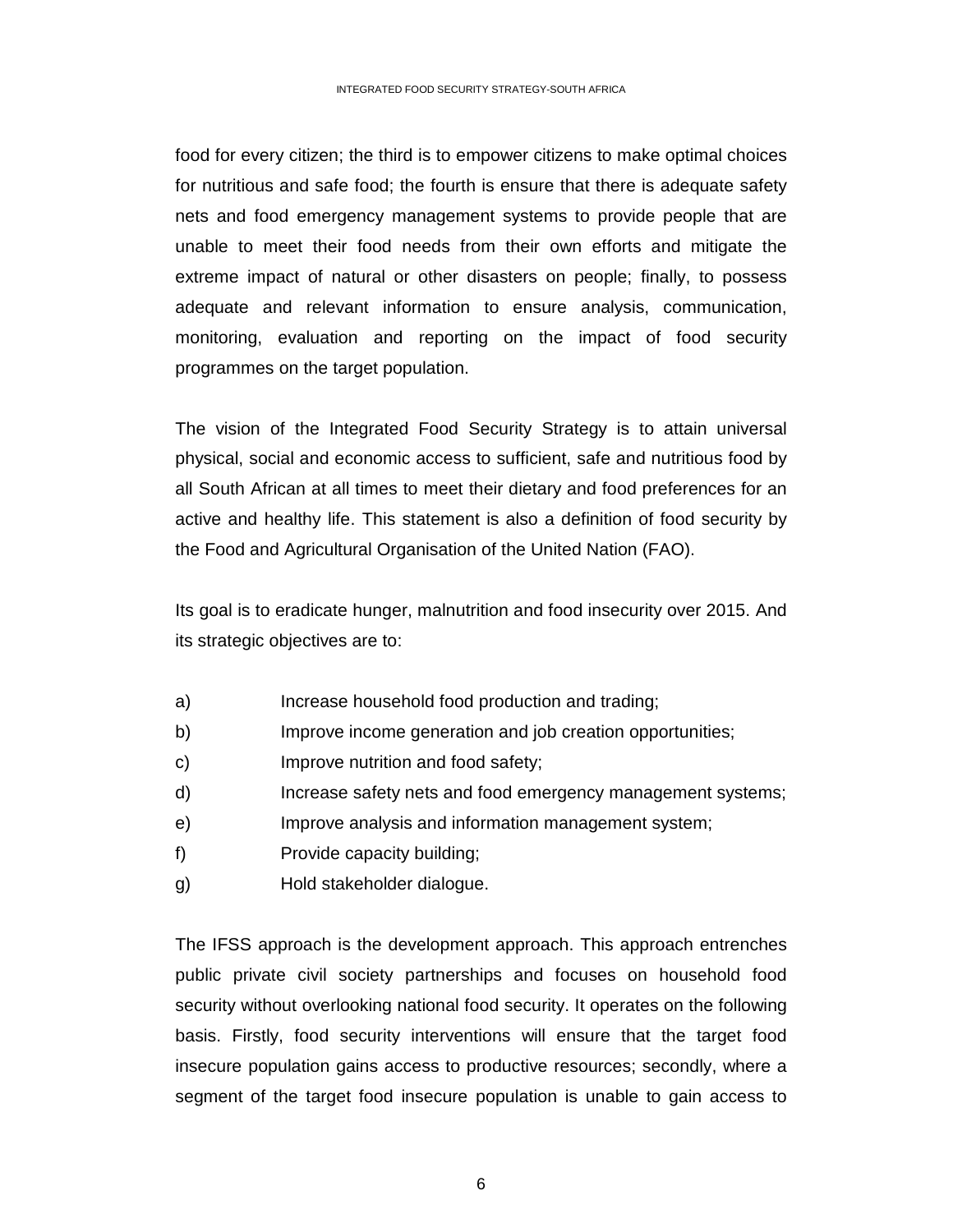productive resources, then food security interventions will ensure that segment gains access to income and job opportunities to enhance its power to purchase food; thirdly, food security interventions will ensure that the target food insecure population is empowered to have nutritious and safe food; fourthly, where another segment of the target food insecure population is still unable to access sufficient food because of disability, extreme conditions of destitute – food security interventions will ensure that the state provides relief measures that may be short-term to being medium-term and sustained basis, depending on the nature of given interventions; fifthly, food security interventions will proceed from an analysis that is grounded on accurate information and the impact of which - in eradicating hunger, malnutrition and food insecurity - is constantly monitored and evaluated.

Under the current Minister's Social Sector Cluster Plan of Action, the Special Programme for Food Security will deal with all interventions that pertain to food production trading strategic objectives of the IFSS; whilst the job and income creation opportunities objectives will be dealt by the Community Development Programme; nutrition and food safety by the Integrated Nutrition and Food Safety Programme; safety nets and food emergencies management by the Comprehensive Social Security system and Disaster Management; capacity building by the Food Security Capacity Building Programme; stakeholder dialogue by Food Security Stakeholder Dialogue Programme; finally, analysis, information and communication by the Food Security Information and Communication Programme, with the Social Indicators initiative from Statistics South Africa as the main input.

A core of Social Sector Cluster departments will support the IFSS. These will include Departments of Health; Social Development; Public Works; Water Affairs and Forestry; Transport; Education; Housing; Provincial and Local Government; Land Affairs; Environment and Tourism; Arts, Culture, Science and Technology. The list is not exhaustive. More than one department may lead and co-chair an IFSS programme. Lead departments will present the

7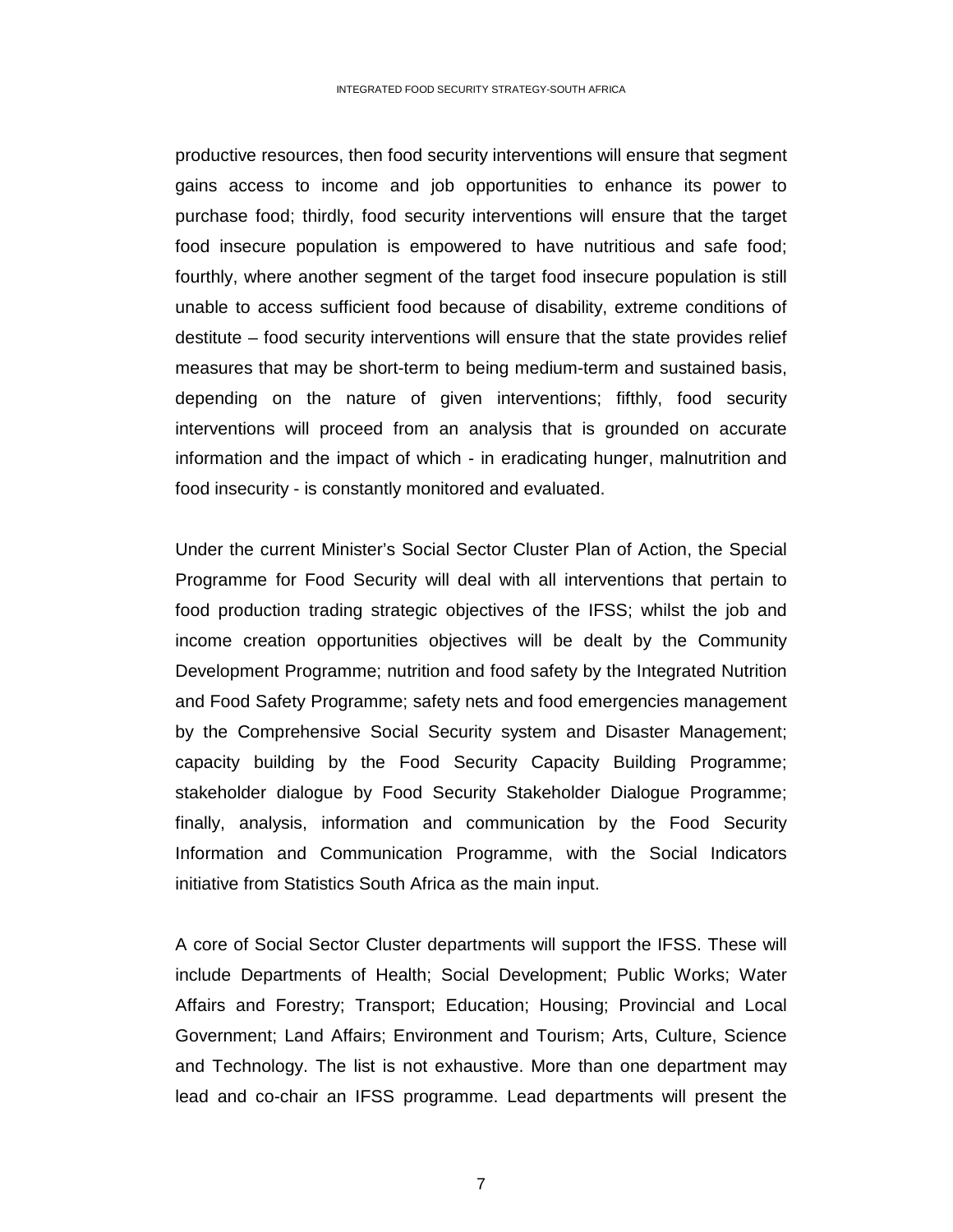details of their programme and the IFSS lead department will, in turn, consolidate these into the Integrated Food Security Programme (IFSP). It is proposed that IFSS lead departments be as follows:

- a) Special Programme for Food Security Department of Agriculture;
- b) Community Development Programme Department of Public Works;
- c) Integrated Nutrition and Food Safety Programme Department of Health;
- d) Comprehensive Social Security Programme Department of Social Development;
- e) Information and Communication Programme Statistics South Africa;
- f) Food Security Capacity Building Programme all departments; and
- g) Food Security Stakeholder Dialogue Programme All departments.

IFSS lead departments are chosen from Social Cluster departments to, among other reasons, enable greater oversight within rather than outside the Ministers' and DGs' Social Sector Cluster. It will be task of lead departments to ensure linkages within Social Cluster sub-themes. Similarly, lead departments have to lead the Social Cluster to engage other Clusters, the private sectors and civil society.

Lead and co-lead departments will formulate the details of their respective programmes. Within the current Social Sector Cluster Plan of Action, many of these programmes are at different levels of implementation, development and planning. Some have been costed and discussions about their funding are underway. The IFSS proposal will entail dealing with the Comprehensive Social Security System in a combined fashion with Food Emergency Management that properly resides under Disaster Management.

The issues that will be embraced by the above programmes in order to advance food security are extremely wide ranging. They include strategic and sensitive issues like land reform; production of food; procurement and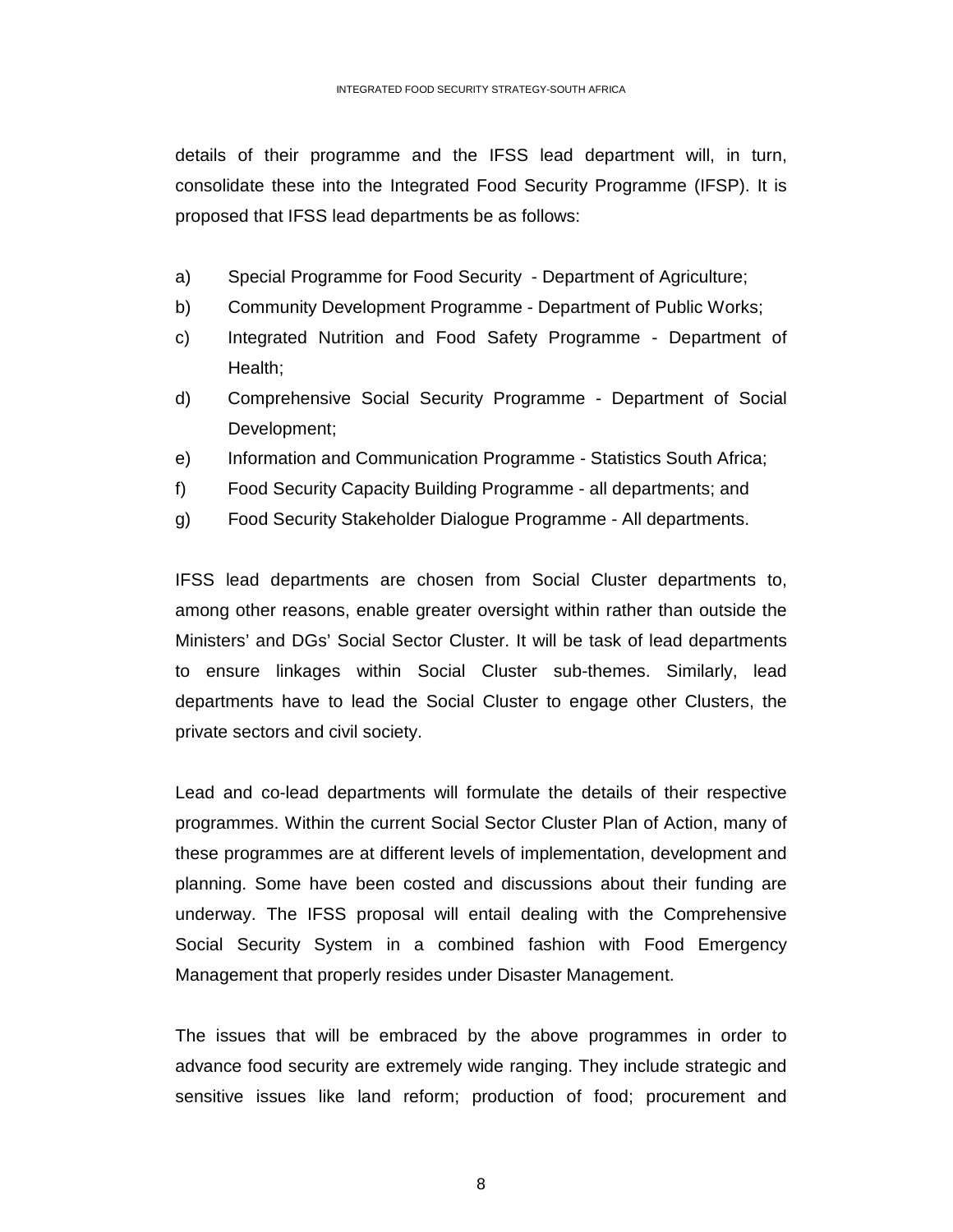marketing of food products; processing, storage and transportation of food; development and micro finance; infrastructure development; human resource development; education and training; research and technology development; food prices; international trade; fiscal and monetary policies; ailments related to hunger and malnutrition; social security grants and food emergencies and access to food legislation.

The IFSS proposes the following institutional arrangements and organisational structures (see Figure 2). The Minister of Agriculture and Land Affairs should convene and chair meetings of core Ministers that lead and are core members of food security and nutrition programmes. They will provide political leadership to the IFSS and its programmes; set policy; direct and control operations; establish strategies, set institutional arrangements and organisational structures; set the norms and standards of service delivery; and report to the Ministers' Social Sector Cluster that is chaired by the Minister of Health.

Similarly, the Department of Agriculture is the convenor and chair of the core of Social Cluster DGs responsible for the IFSS. Specifically, it will provide the IFSS with secretariat services; establish a food security unit to coordinate food security activities within national and provincial government spheres The structure also proposes components for consultative forums. These consultative forums will be a representation of stakeholders from the public, private and civil society sectors. The implementation of the strategy will require frequent dialogue with stakeholders, but most important synthesis of feedback to inform food security policies and programmes.

In line with the directive of the Constitution and in conformity with its international obligations, South Africa has to consider the proposal of the Food and Agriculture Organisation of the United Nations (FAO), that member states should consider the enactment of legislation on the right to access to food. More research needs to go into this matter before a firm position.

9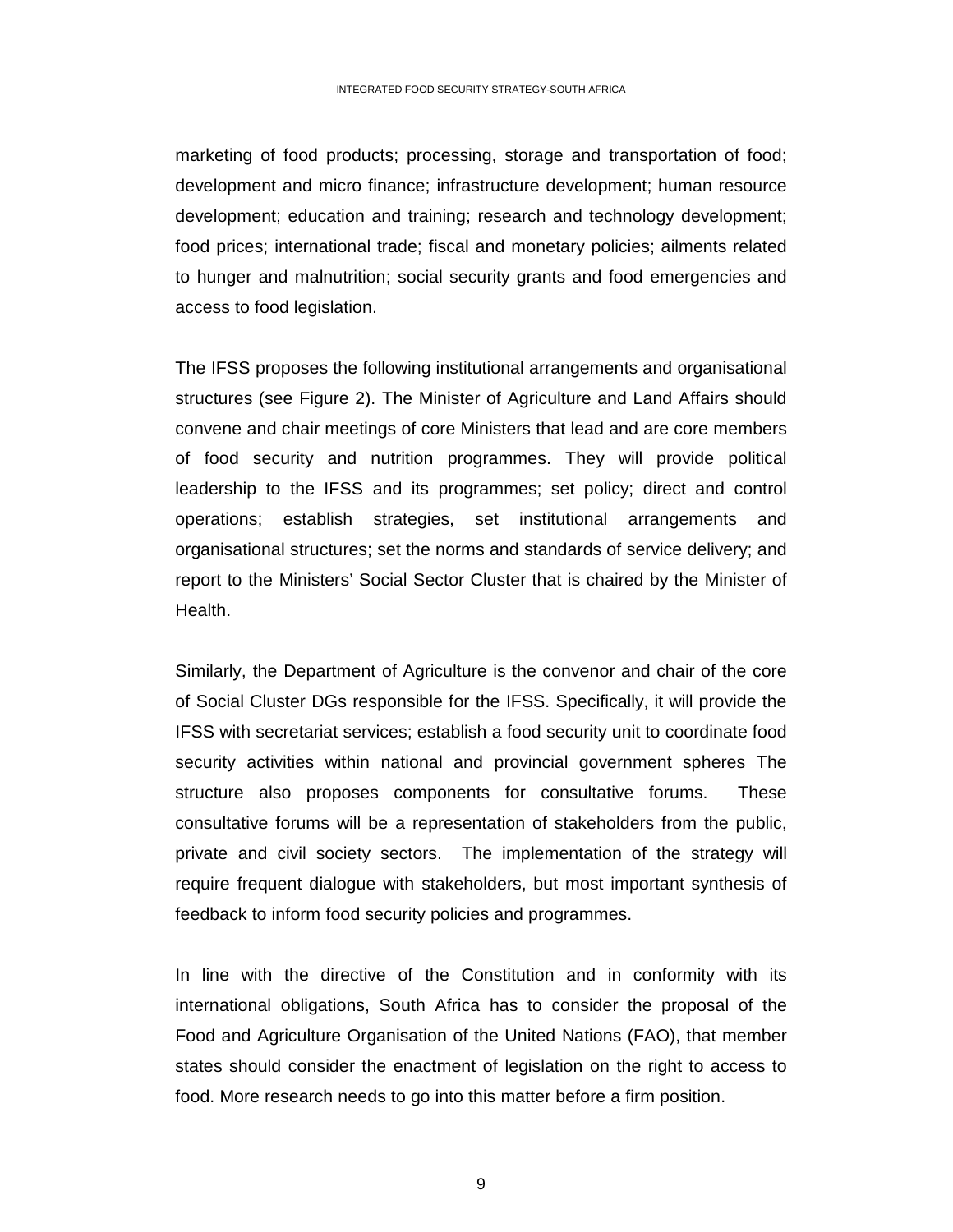The expected outcome of the IFSS is the following:

- a) Greater ownership of productive assets and participation in the economy by the food insecure;
- b) Increased competitiveness and profitability of farming operations and rural enterprises that are owned and managed by or on behalf of the food insecure;
- c) Increased levels of nutrition and food safety among the food insecure;
- d) Greater participation of the food insecure in the social security system and better prevention and mitigation of food emergencies;
- e) Greater availability of reliable, accurate and timely analysis, information and communication on the conditions of the food insecure and the impact of food security improvement interventions;
- f) Enhanced levels of public private civil society common understanding and participation in agreed food security improvement interventions; and
- g) Improved levels of governance, integration, coordination, financial and administration management of food security improvement interventions in all spheres of government; between government and the private sector and civil society.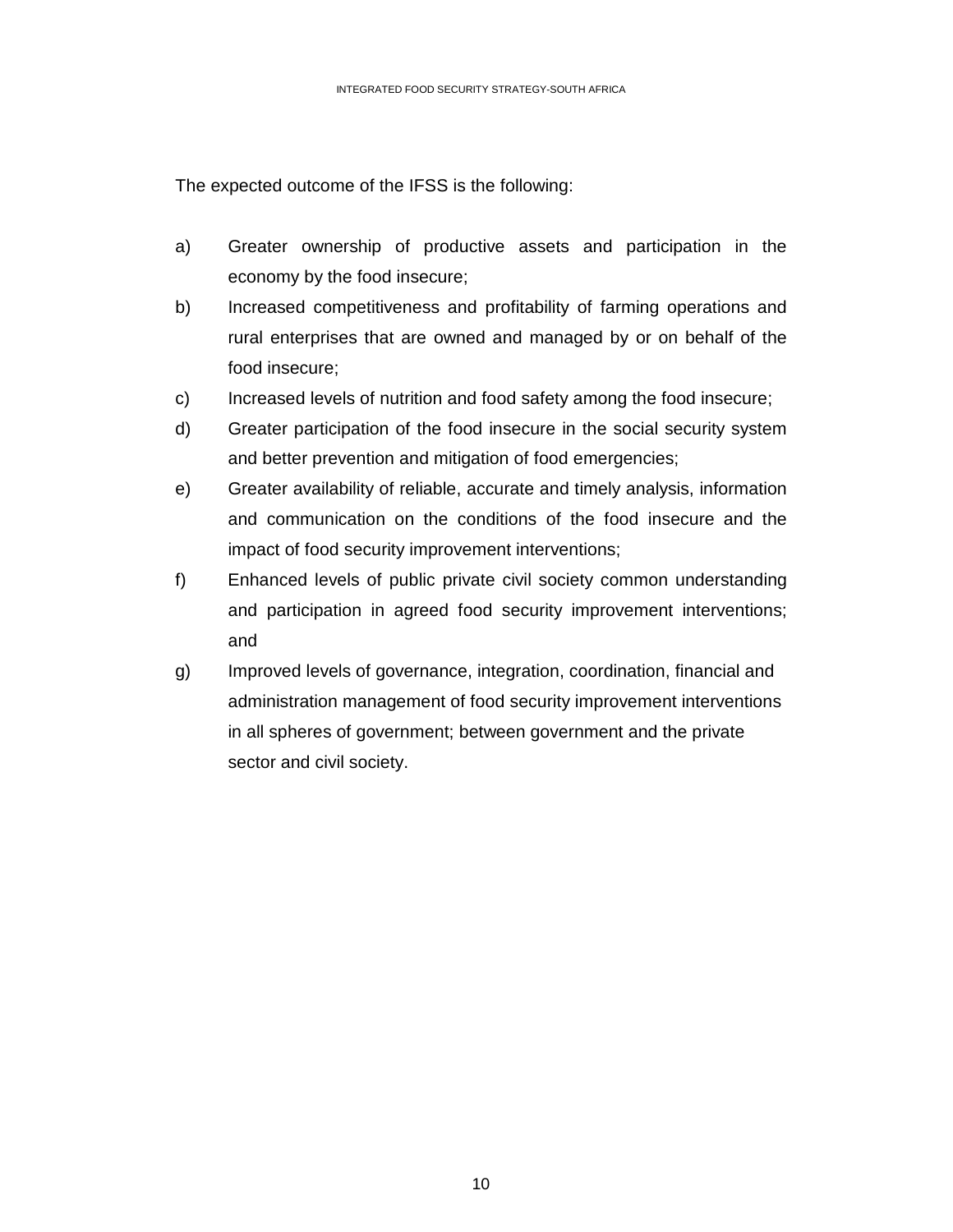### **1. INTRODUCTION**

The right of access to sufficient food is enshrined in Section 27 of the South African Constitution. The Constitution obliges the State to provide legislation and other supporting measures to ensure that all citizens are enabled to meet their basic food needs.

The strategic framework for action to achieve food security was first outlined in the Reconstruction and Development Programme (RDP, 1994), which identified food security as a basic human need. It recognized poverty and food insecurity as the legacy of the apartheid socio-economic and political order. The RDP food security framework was then refined in subsequent policy papers, such as the Agriculture White Paper (1995), BATAT, and the Agricultural Policy Discussion Document (1999). The policies outlined in these documents were consolidated and updated in the Integrated Rural Development Programme (IRDP, 1999), which is the policy of the Government of South Africa.

In 2000, the Cabinet decided to launch an updated national food security strategy to streamline, harmonize and integrate diverse food security subprogrammes in South Africa into the Integrated Food Security Strategy (IFSS). Given the complexity of food security issues, the proposed strategy requires a comprehensive and multisectoral approach of all spheres of government, and the active participation of the private sector and civil society. To this end, a number of important players from national and provincial governments, public agencies, universities, NGOs and community-based associations, were involved in the development of this food security strategy, with the Ministry of Agriculture and Land Affairs (MALA) taking in the lead.

The IFSS, once launched, will have to be integrated into other government programmes, most of which followed the first democratic elections in 1994 when the Government of South Africa reprioritised public spending to focus on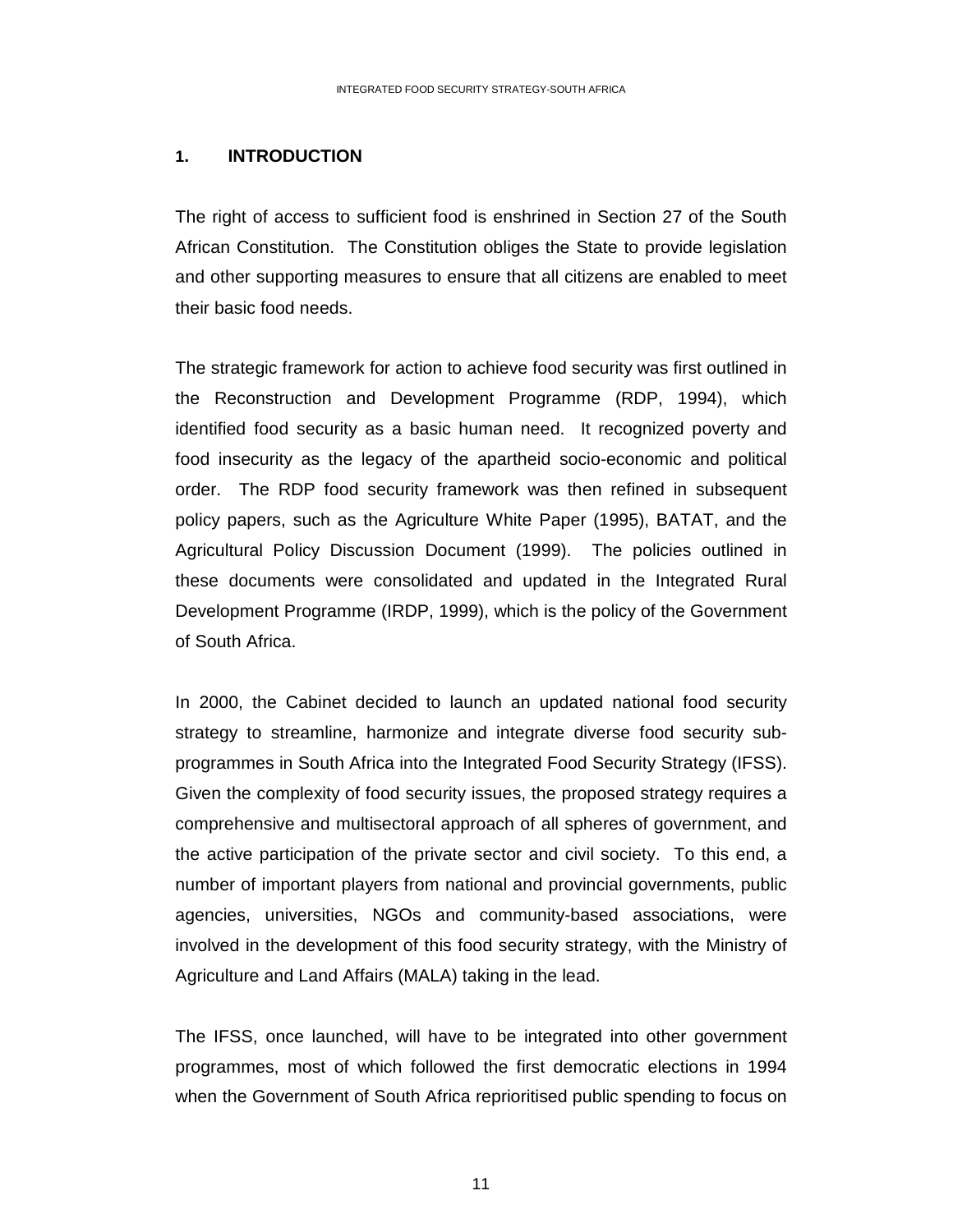improving the food security conditions of the historically disadvantaged. This reprioritisation policy saw increased spending in government social programmes such as school feeding schemes, child support grants, community public works programmes, free health services for children between 0-6 years, for pregnant and lactating women, pension funds for the elderly, production loans support scheme for small farmers, infrastructure grant for smallholder farmers and the Presidential tractor mechanisation scheme.

South Africa's food security policy is located within a broader regional and international context. At the regional level, South Africa, together with Southern African Development Community (SADC) countries is working to achieve regional food security. SADC targets national, household and individual food security. SADC's Food, Agriculture and Natural Resource Unit (FANR), based in Harare, Zimbabwe, was established in the early 1980s specifically to address food security issues in Southern Africa. In recent years, public institutions that were charged with a food security mandate have increasingly realized the importance of 'smart partnerships' with the non-public institutions.

On the international level, South Africa pledged to support the World Food Summit Plan of Action that was encapsulated in the 1996 Rome Declaration on World Food Security. The Declaration, in its broadest sense, urged the promotion of optimal allocation of natural resources, and the efficient use of public and private sector resources to achieve global food security goal. South Africa further committed itself to creating an enabling political, social and economic environment and to implementing policies to eradicate poverty. It pledged to ensure that technology development, farm management, trade and growth policies and distribution systems foster food security. As a response to the Rome Declaration, the government appointed a Food Security Working Group to investigate options to achieving food security in South Africa. The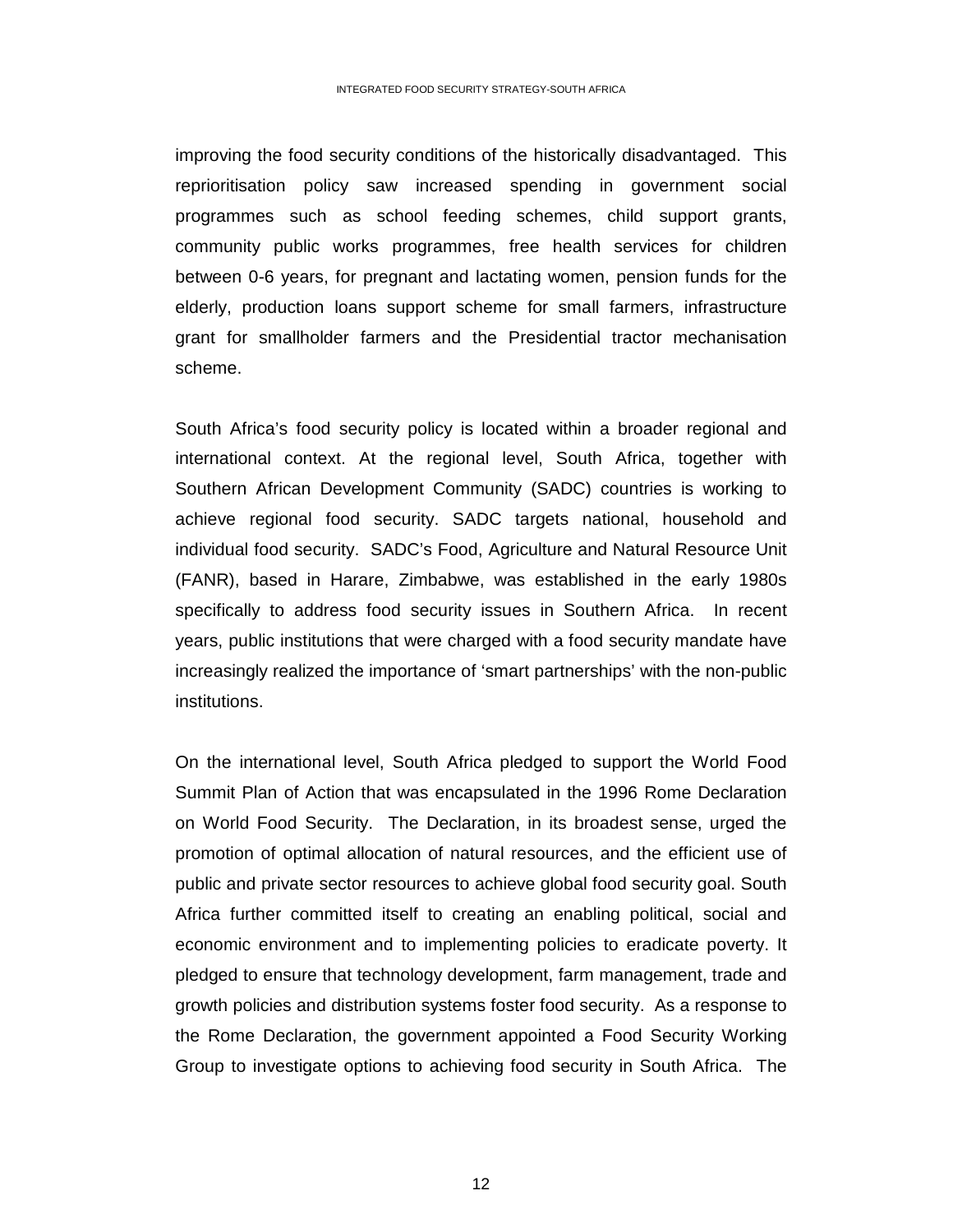IFSS builds on the proposals made in the 1997 Discussion Document on Food Security.

## **Vision and Strategic Objectives of IFSS**

The vision of the Integrated Food Security Strategy is to attain universal physical, social and economic access to sufficient, safe and nutritious food by all South African at all times to meet their dietary and food preferences for an active and healthy life. This statement is also a definition of food security by the Food and Agricultural Organisation of the United Nation (FAO). Its goal is to eradicate hunger, malnutrition and food insecurity over 2015. And its strategic objectives to realise this goal and the vision of the Integrated Food Security Strategy are to:

- h) Increase household food production and trading;
- i) Improve income generation and job creation opportunities;
- j) Improve nutrition and food safety;
- k) Increase safety nets and food emergency management systems;
- l) Improve analysis and information management system;
- m) Provide capacity building;
- n) Hold stakeholder dialogue.

## **Approach of the IFSS**

The IFSS approach is the development approach. This approach entrenches public private civil society partnerships and focuses on household food security without overlooking national food security. It operates on the following basis.

Firstly, food security interventions will ensure that the target food insecure population gains access to productive resources; secondly, where a segment of the target food insecure population is unable to gain access to productive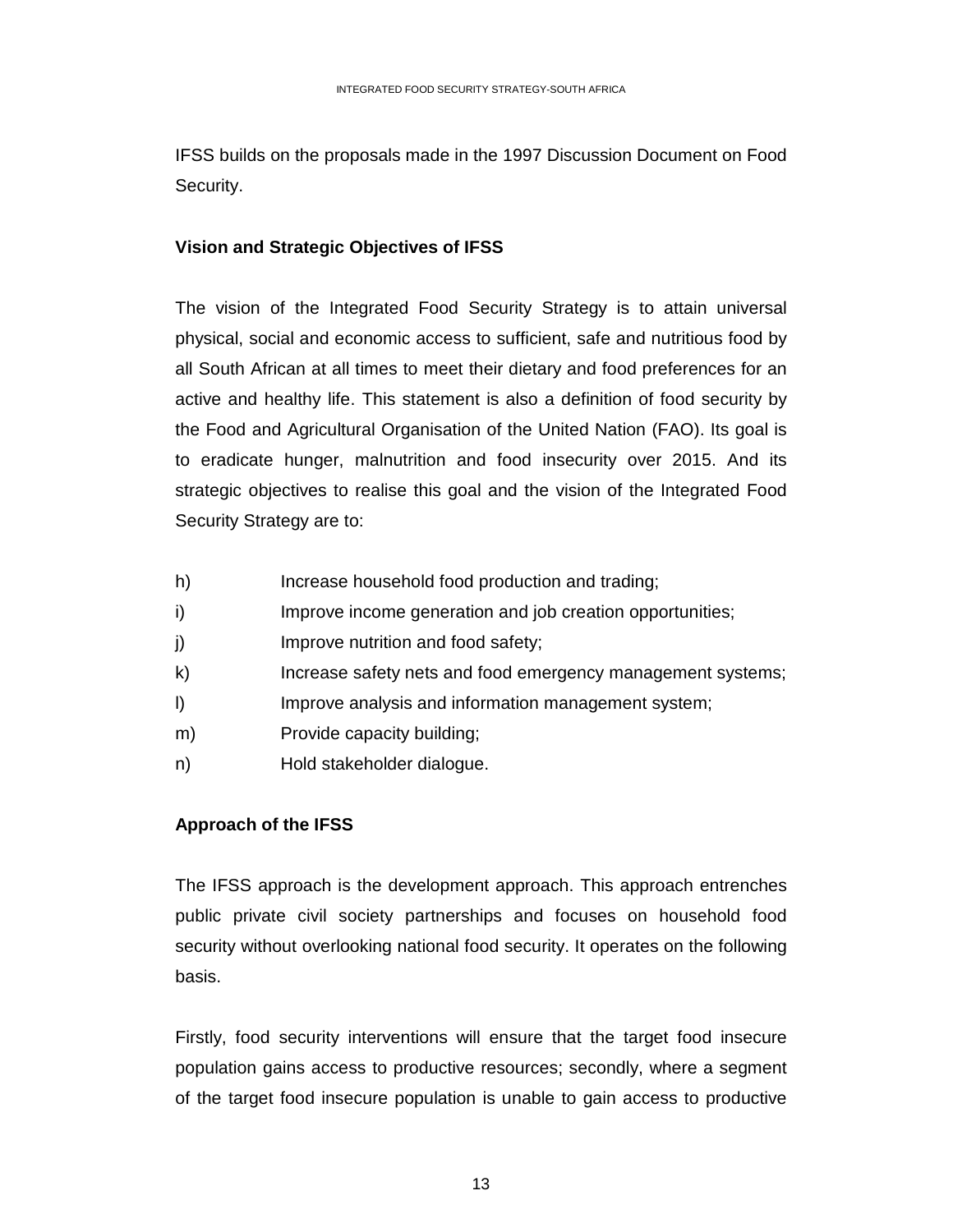resources, then food security interventions will ensure that segment gains access to income and job opportunities to enhance its power to purchase food; thirdly, food security interventions will ensure that the target food insecure population is empowered to have nutritious and safe food; fourthly, where another segment of the target food insecure population is still unable to access sufficient food because of disability, extreme conditions of destitute – food security interventions will ensure that the state provides relief measures that may be short-term to being medium-term and sustained basis, depending on the nature of given interventions; fifthly, food security interventions will proceed from an analysis that is grounded on accurate information and the impact of which - in eradicating hunger, malnutrition and food insecurity - is constantly monitored and evaluated.

The overarching principles of this approach are that:

- a) Food security objectives are an effort of all concerned departments;
- b) The objectives need to be comprehended by the totality of government, the private sector and civil society;
- c) The food-insecure should be made agents of their own development;
- d) The necessary interventions should be targeted to achieve clear, simple and realistic goals and performance targets – with costs justified by delivering greater social benefits;
- e) National food security policies, supporting legislation, norms and standards must support national priority programmes and action plans;
- f) Implementation of strategy to be harmonized with the three tiers of government system;
- g) The food security strategy should contribute to regional food security efforts; and
- h) The strategy maintains a household level focus, but not oblivious to the national and regional focus.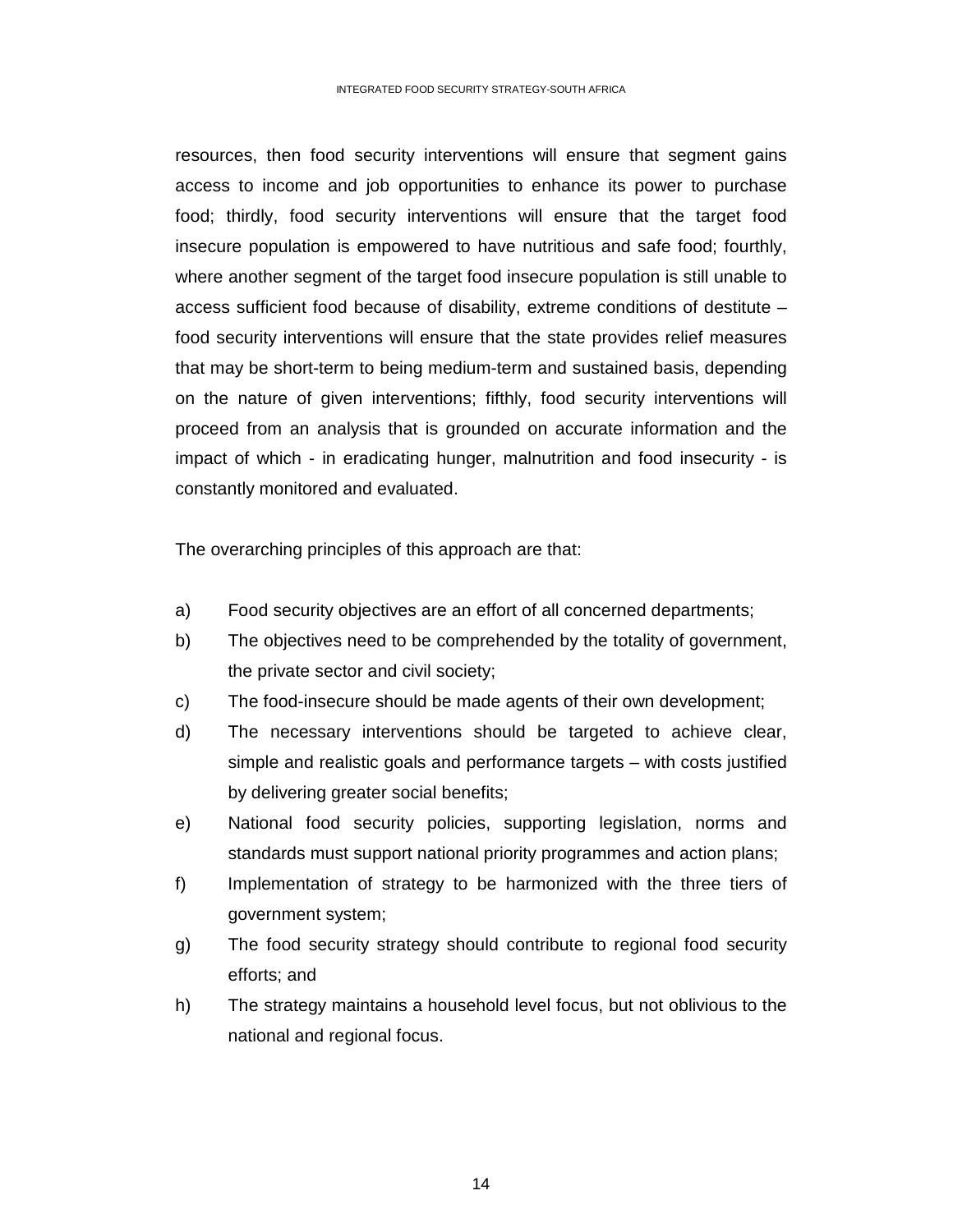#### **Structure of the Paper**

The structure of this document is that section 2 defines food security, and then outlines the complex dimensions of food systems that are required to achieve food security. Section 3 provides a brief sketch of the historical forces that have contributed to entrenched food insecurity in South Africa. Section 4 highlights the current situation of food security in South Africa. Section 5 identifies the many challenges to achieving food security and section 6 outlines priority areas for food security. Section 7 presents institutional arrangements and the organisational structures that will be required to implement the IFSS. Finally, section 8 presents a preliminary implementation plan to attain food security.

### **2. DIMENSIONS OF FOOD SECURITY**

### **The Definition of Food Security**

In order to achieve food security, it is important to understand what the term constitutes. For the purposes of this paper, food security is defined as physical, social and economic access to sufficient, safe and nutritious food by all South African at all times to meet their dietary and food preferences for an active and healthy life.

This definition has three distinct but inter-related components:

 *Food availability*: effective or continuous supply of food at both national and household level. It is affected by input and output market condition, as well as production capabilities of the agricultural sector.

*Food access or* effective demand: ability of nation and its household to acquire sufficient food on sustainable basis. It addresses issues of purchasing power and consumption behaviour.

*Reliability of food:* utilisation and consumption of safe and nutritious food.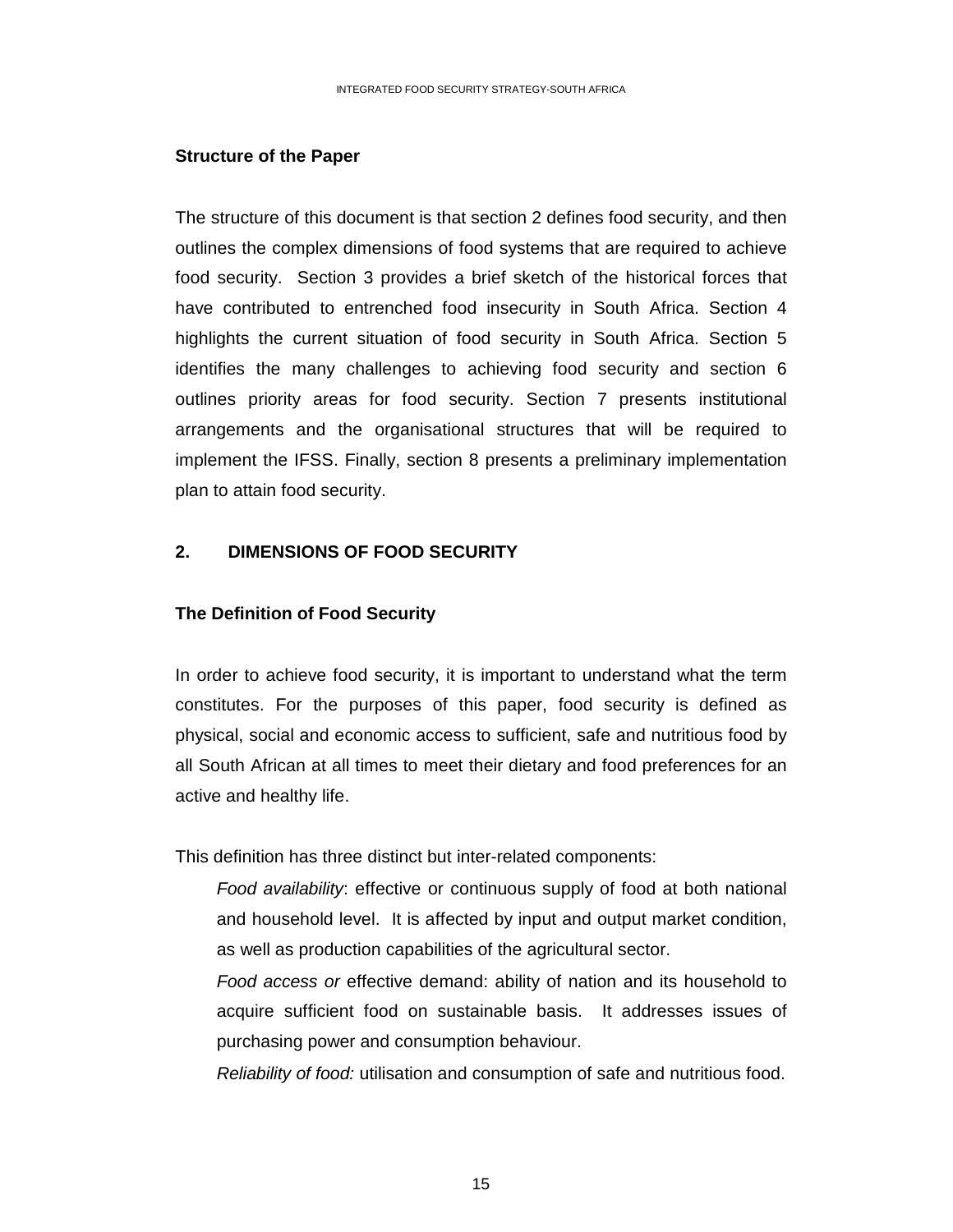*Food distribution:* Equitable provision of food to points of demand at the right time and place. This spatial/time aspect of food security relates to the fact that a country might be food secure at the national level, but still have regional pockets of food insecurity, at various periods of the agricultural cycle.

## **Elements for Food Systems**

There exist certain necessary characteristics of a food system that help achieve food security effectively and efficiently. These include:

- a) The capacity to produce, store, distribute and if necessary, to import sufficient food to meet the basic food needs of people;
- b) A maximum level of robustness to reduce vulnerability to market fluctuations and political pressures; and
- c) Minimal seasonal, cyclical and other variations in access to food,

## **The Costs of Food Insecurity**

The costs of food insecurity are high, since they affect all levels of social and economic life. At the household level, food insecurity leads to disproportionately high health and medical costs, high funeral expenses and low labour productivity. Within the household, food insecurity often affects the more vulnerable members of the family, namely children and women. The costs associated with food-insecurity at the intra-household level relate to slow educational development (often of female children), stunting, etc. At the national level, food insecurity can lead to social costs as diverse as high policing, criminal and justice expenses, and low investor confidence, and its resulting loss of capital investments.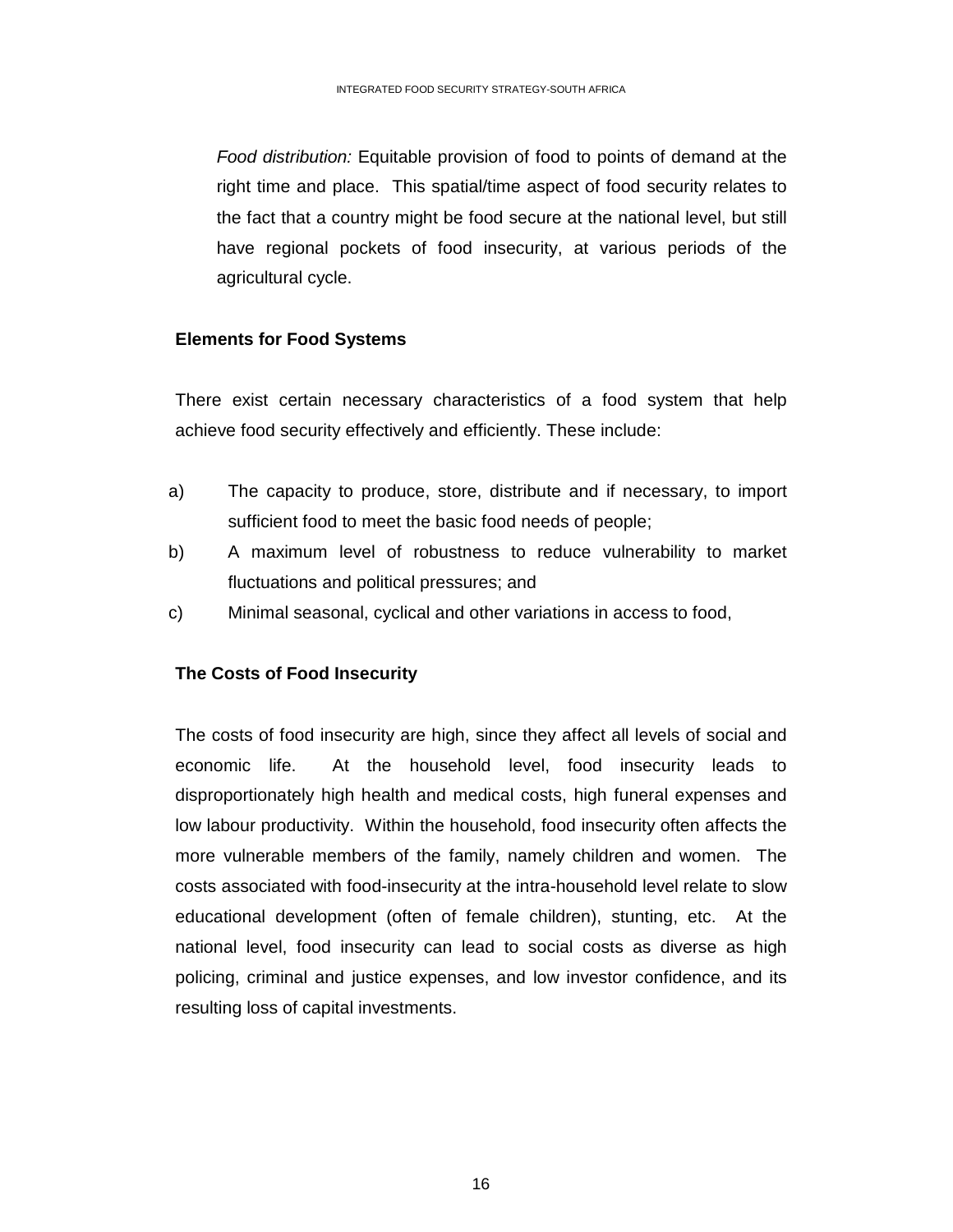#### **Food Security Interventions**

Food security policy is a set of government interventions, both direct and indirect, that are used to promote the agriculture and food sector objectives by influencing the organisational and economic environment within which the food system functions. Food security policies must address all aspects of the food system, affecting the entire conceptual spectrum, ranging from production, marketing, distribution, all the way to consumption and nutrition.

Food policy interventions require that both micro- and macro issues be addressed. They have to be designed in such a manner that they:

Resolve issues of malnutrition and food security,

Involve policy and programme design and implementation that cut across departmental divisions,

Consider a wide array of data that can be disaggregated down to the household level (or even to the intra-household level), and

Deal with conflicting policy objectives that arise between producers and consumer interests, urban and rural differences, primary and secondary production, budgetary prioritisation between consumption support and investment in agriculture, and short- and long-run decisions.

### **3. HISTORICAL ORIGINS OF FOOD INSECURITY IN SOUTH AFRICA**

Poverty and food insecurity in South Africa is the result of several centuries' worth of colonial and apartheid policies, designed specifically to create general conditions unfavourable to the well being of black people in all its aspects, especially in the former homelands. In order to design effective policy interventions to redress the injustices of the past, it is important to better understand these historical processes.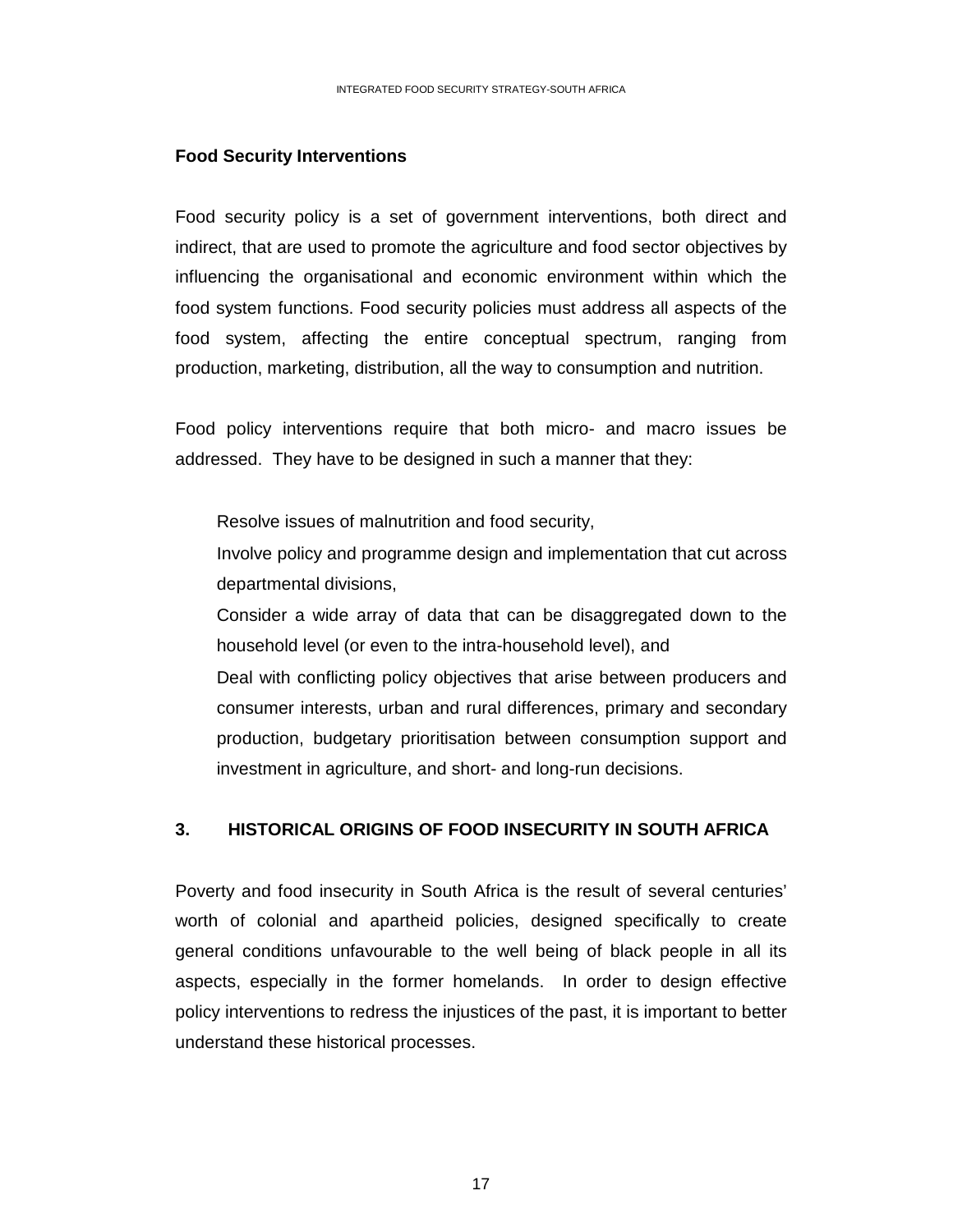Contemporary South Africa evolved at the turn of the  $20<sup>th</sup>$  century from an agrarian setting through the rapid growth of commodity markets that sprung around major industrial mining, urban population and commercial agriculture centres. Initially, African farmers and entrepreneurs had successfully participated in the growing commodity markets under conditions of relative land abundance, low population size, low production, processing and distribution technologies, weak government interventions and relatively undistorted markets.

Food insecurity and poverty among the majority African population, which at the time was largely constituted of independent producers and entrepreneurs, was almost non-existent.<sup>1</sup> With political and economic forces that led blacks to become the expected providers of wage labour to mining, industry and largescale agriculture, this situation of relative food security in South Africa among the majority population was to change.

Impelled by its social and economic imperatives, successive white governments throughout the greater part of the  $20<sup>th</sup>$  century transformed agrarian  $19<sup>th</sup>$  century society through a two-pronged strategy that set in motion a process that would simultaneously cripple and debar African farming and entrepreneurial development. The strategy enabled and entitled white farmers and industrialists as leaders and chief beneficiaries of industrial development.

The decline of African farming led to a gradual loss of agricultural and rural capital, wealth, farming and entrepreneurial skills and experience. Farming and rural enterprise activities ceased to be a window of African entrepreneurial opportunity, management and technical development. The process of modern industrial development in South Africa thus became the driving force that created the contemporary poverty and food insecurity among black people in South Africa.

the contract of the contract of the contract of the contract of the contract of the contract of the contract o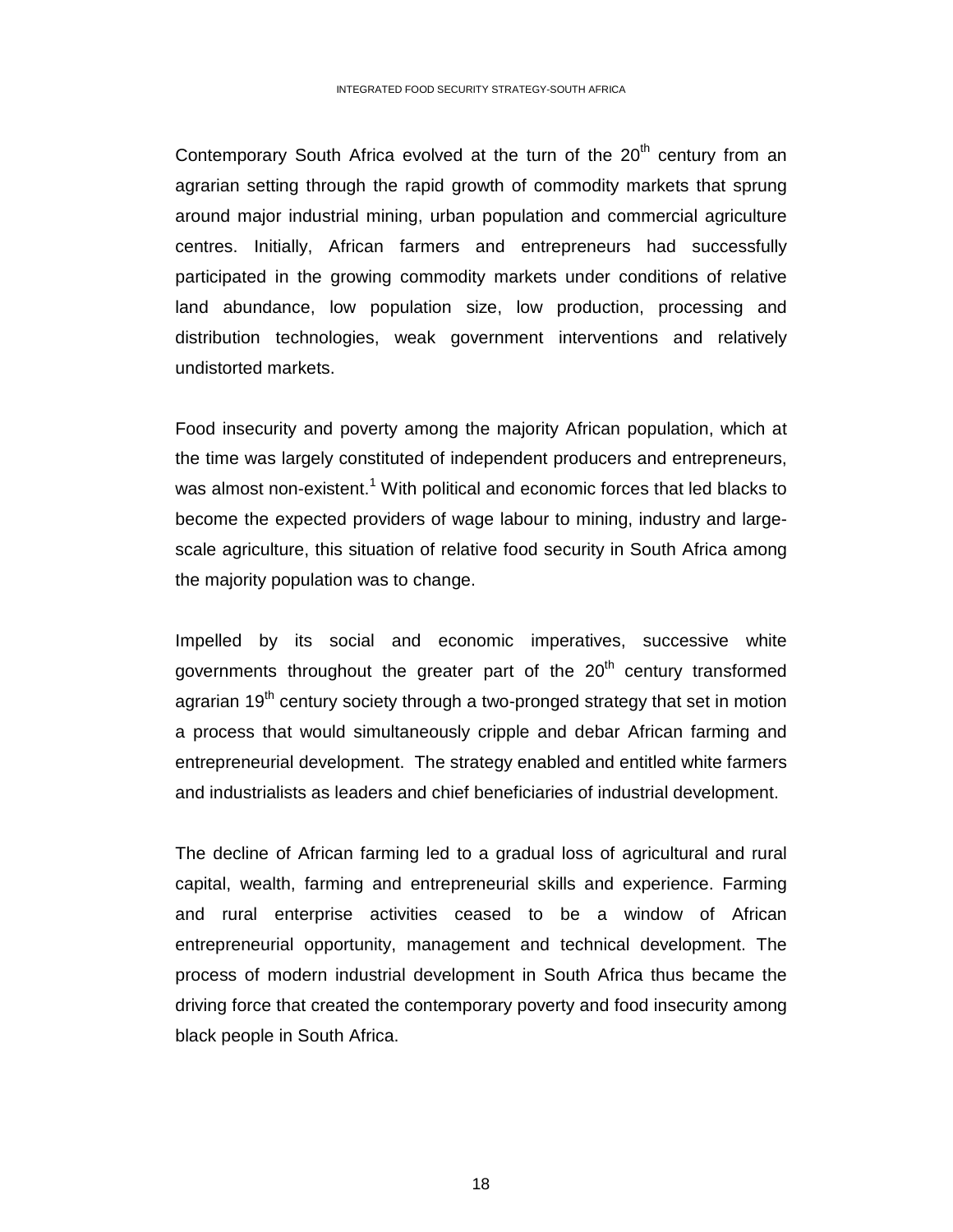The position of African people in the urban areas was not much better than in the reserves and former homelands. They were located far from places of work and from the general white population. The primary purpose of urban areas was to provide labour to the mines, industries and the general white population. They had very limited access to education, health and social services.

To a greater extent these historical legacies led to the current situation, in which a majority of citizens (particularly Africans) are vulnerable to food insecurity. This is inspite of the good food security conditions at national level.

## **4. CURRENT FOOD SECURITY TRENDS IN SOUTH AFRICA**

The current food security challenge in South Africa consists of two dimensions. The first dimension seeks to maintain and increase the ability of South Africa to meet its national food requirements. This involves meeting these needs from domestic agricultural resource, import food items that cannot be produced efficiently, and to export commodities with comparative advantage.

The second dimension seeks to eradicate the widespread inequalities and grinding poverty among the majority of households that is manifested by inadequate and unstable food supplies, lack of purchasing power, weak institutional support networks, poor nutrition, inadequate safety nets, weak food emergency management systems and unemployment.

## **National Food Security**

 $\overline{a}$ 

At the national level, South Africa is food secure. It produces its main staple foods, exports its surplus food, and imports what it needs to meet its food requirements. National food security indicators reveal that South Africa has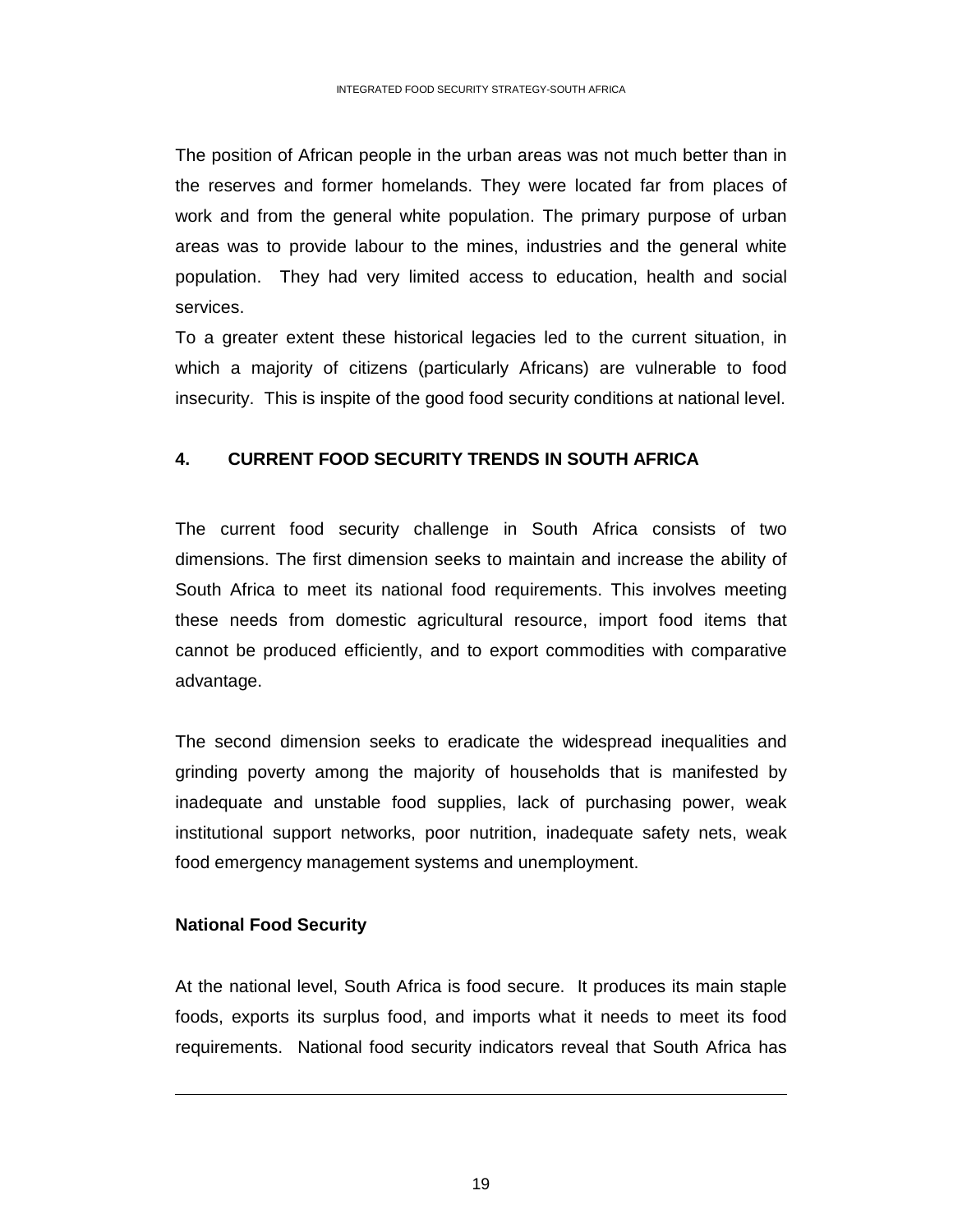been meeting its food needs of its growing population from domestic sources in the past 20 years (Tables 1 and 2).

Except for rice, for which the country has no domestic resource base and is imported, the country has met the needs for its main staple food, such as maize by over 100% from domestic resources. The country also met its requirements for wheat, the second most important food product, by up to 95%, livestock needs by 96% and its dairy products (excluding cheese) by 100%. The small shortfall of livestock products and cheese were filled by imports from SADC and EU countries.

Food security indicators for horticultural products and sugar are over 160% and underscore the strong position of South Africa as an exporting country of fruit and wine products to the EU. The country has generated foreign exchange to fund the importation of food products it cannot produce adequately or efficiently. The occasional maize exports have largely been confined to the neighbouring SADC countries. Within the SADC region, South Africa is the leading food exporter.

*Future trends:* Projections indicate that should current production trends hold, domestic wheat production would be outstripped by domestic consumption by nearly 60% in 2010, and by over 100% in 2020 (Table 3). Maize consumption is expected to exceed production by 2010, again assuming that current trends continue. Beef demand is expected in increase to 150% of production, and mutton to more than 130%, if production trends continue.

Demand for poultry products has already outstripped domestic production by an estimated 22% in 2000, and is expected to increase to 92% in 2010 and to 192% in 2020. Fresh milk production is expected to fall short by 207% in 2020, if current production trends are not changed. The production shortfall of horticultural products and potatoes in particular, is expected to increase by 74% by 2010, and to 152% by 2020. A Department of Agriculture study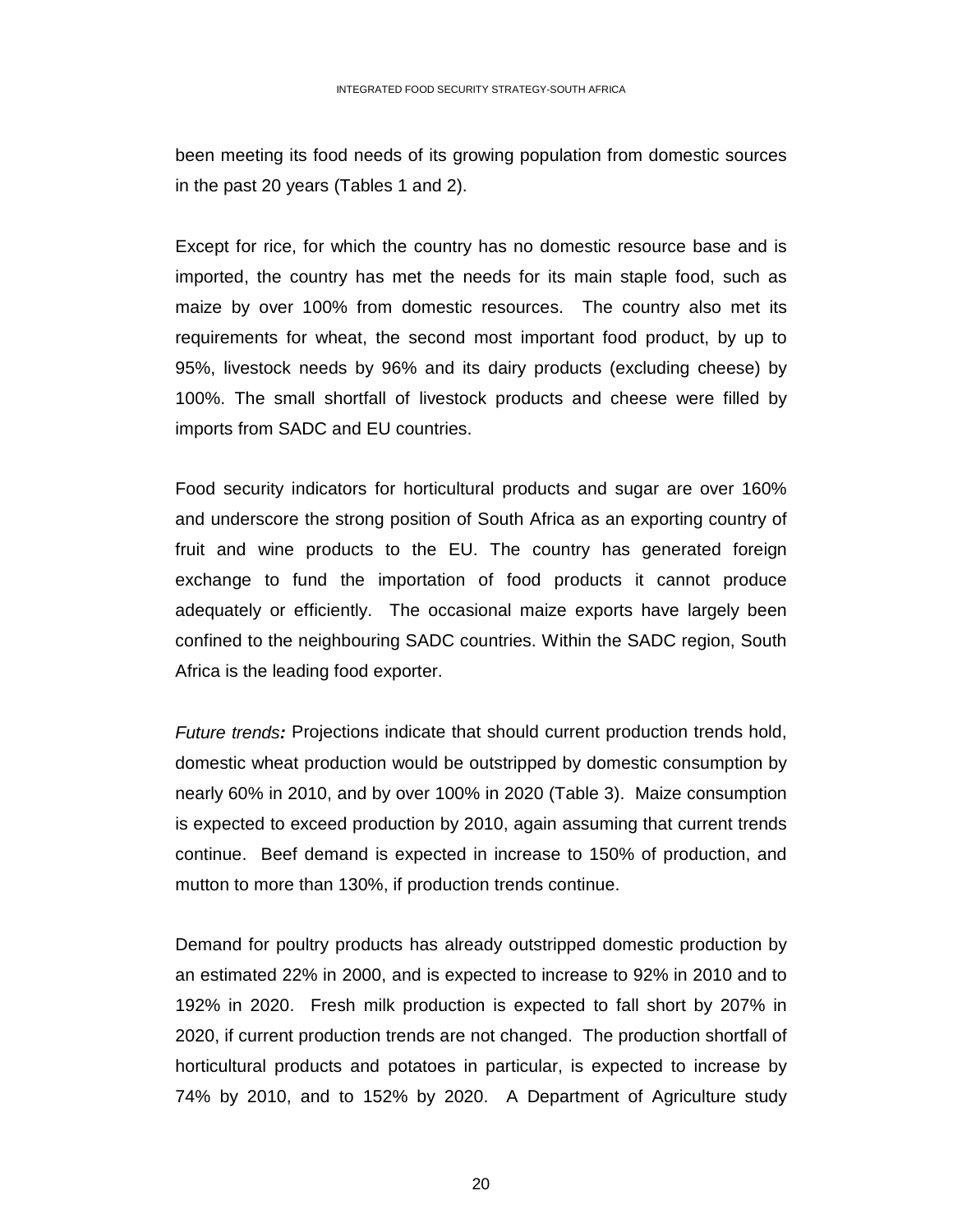concludes that the national food security status of South Africa will remain if current production trends continue.

*Economy-wide and international trends affecting national food security:* At the international level, there are several trends that warrant close scrutiny and must be factored into any forward-looking food security policy package.

The outbreak of Foot-and-Mouth Disease (FMD) in Kwa-Zulu Natal and Limpopo Province in August 2000 resulted in significant losses in livestock trading. Furthermore, South Africa lost its FMD-free trading status that will affect livestock exports for some time in the future. This episode demonstrates the increasing importance that trading partners are placing on sanitary- and phyto-sanitary (SPS) requirements. In order to preserve agricultural trade that has a direct impact on the food security status of South Africa, the IFSS must factor in policies that specifically address these internationally mandated SPS measures.

The recent erratic fluctuations in the value of the Rand have also underlined the close relationship between macroeconomic, or economy-wide, factors and food security in South Africa. The impact of fall in the value of the Rand between November and December 2001 was immediately evident: domestic food prices increased by up to 30% by February 2002.

At the national level, tariff policy is also significant, and needs to be constantly examined in light of its effects on national food security policies. Lower tariffs on poultry products from the USA in the late 1990s caused a severe crisis in the South African poultry industry. South African consumers, on the other hand, enjoyed more affordable poultry products. In order to appease both producer and consumer interests, the Government intervened to raise tariffs on US poultry to a level, acceptable to both sides.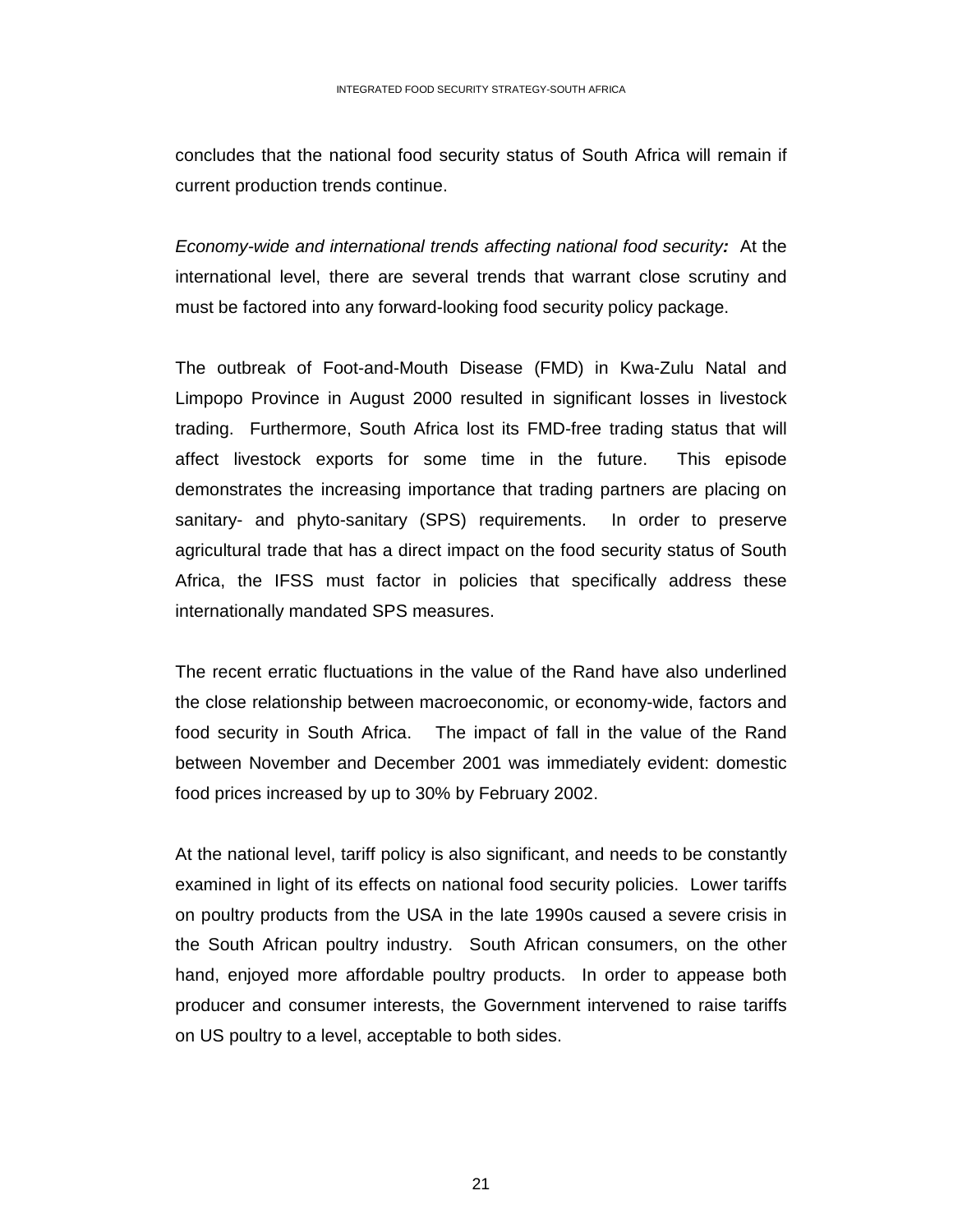These macroeconomic trends have profound implications on household food security. Unlike the relatively positive picture of food security at national level, the situation at household level commands a different view.

#### **Household and Intra-household Food Insecurity**

According to Statistics South Africa, currently about 35% of the total population, or 14.3 million South Africans are vulnerable to food insecurity. Among these, women, children and the elderly are particularly more vulnerable (Stats SA: Measuring Poverty in SA, 2000).

Table 4 shows that in 1996 nearly a third or 2.8 million of households spent less than R1 000 per month, while only 18% or 1.63 million households spent more than R3 500 per month. These figures disguise the bi-polar mode of income distribution that characterizes South Africa; simply put, however, South Africa has many poor, food-insecure people and a few wealthy ones.

As Table 5 shows, the distribution of poverty in the country is uneven in its spread and intensity. Gauteng and the Western Cape are wealthier provinces with the least number of poor households at less than 12% each. On the other extreme end, the Free State, Eastern Cape and Northern provinces have the worst of poverty in South Africa. In the middle group are Mpumalanga, KwaZulu-Natal, Northern Cape and North West Provinces. The average household of Gauteng spends about R7 742 per month compared to R2 665 in the Eastern Cape. Within the provinces there is an also unequal level of poverty according to urban and rural location, race and gender.

Table 2 also reveals that households in the Eastern Cape are the relatively the poorest in the country because nearly 70% or nearly a million of the total 1.33 million households in the province spent less than R1 000, whilst only 7.6% or slightly more than 100,000 households spent more than R3 500 per month. Gauteng province households, on the other hand, are relatively the richest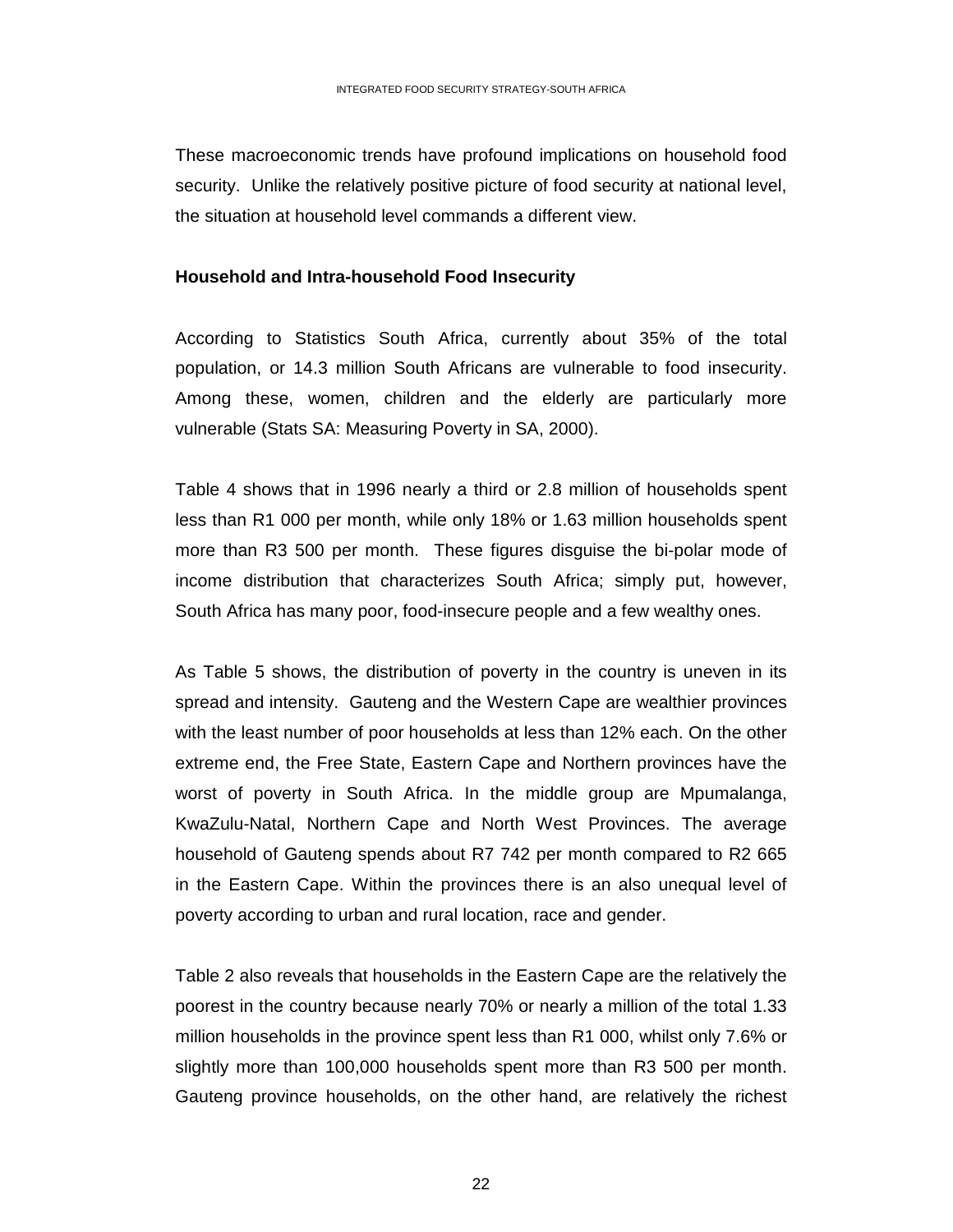because a third or 648 thousands spent more than R3 500 per month and only 21% or 410 thousand spent less than R1 000 per month.

Nearly one third of all South African households are female-headed which are considerably poorer than male-headed households. Nearly 52% of femaleheaded households spent less than R1 000 per month in 1996, in contrast to 35% of male-headed households that spent less than R1 000 in the same period. Nearly 25% of male-headed households spent more than R3 500 per month compared to only about 8% of female-headed households in the same quintile. The relative poverty of female-headed households who spent less than R1 000 per month was nearly 80% in the Eastern Cape, compared to only 26% of relative poor Gauteng female-headed households that spent less than R1 000 per month. About 73% of all households receive monthly incomes of less than R2500 in and only 27% receive incomes of more than R2500 per month. Almost half of South African households earn a monthly income of R1000 or less.

The best available direct measure of food insecurity is an estimate of the adequacy of daily energy intake. Using seven-day recall expenditure data, the PSLSD<sup>2</sup> (1994) estimated that 39% of the population (14,8 million people) did not meet their daily energy requirement (2000 kcal/day). Compared to international ranges<sup>3</sup> protein energy malnutrition, as measured by stunting levels, is a moderate public health problem in South Africa. The national stunting rate for young children ranges between 23% and 27%. This means that approximately 1,5 million children under the age of 6 years are malnourished.

 $\overline{a}$ 

<sup>&</sup>lt;sup>2</sup> Project for Statistics on Living Standards and Development (PSLSD). 1994. South African Rich and Poor: Baseline Household Statistics. South African Labour and Development Research Unit (SALDRU). Rondebosch.

<sup>3</sup> WHO. 1995. *Physical Status: The Use and Interpretation of Anthropometry*. Report of a WHO Expert Committee. Geneva. World Health Organisation.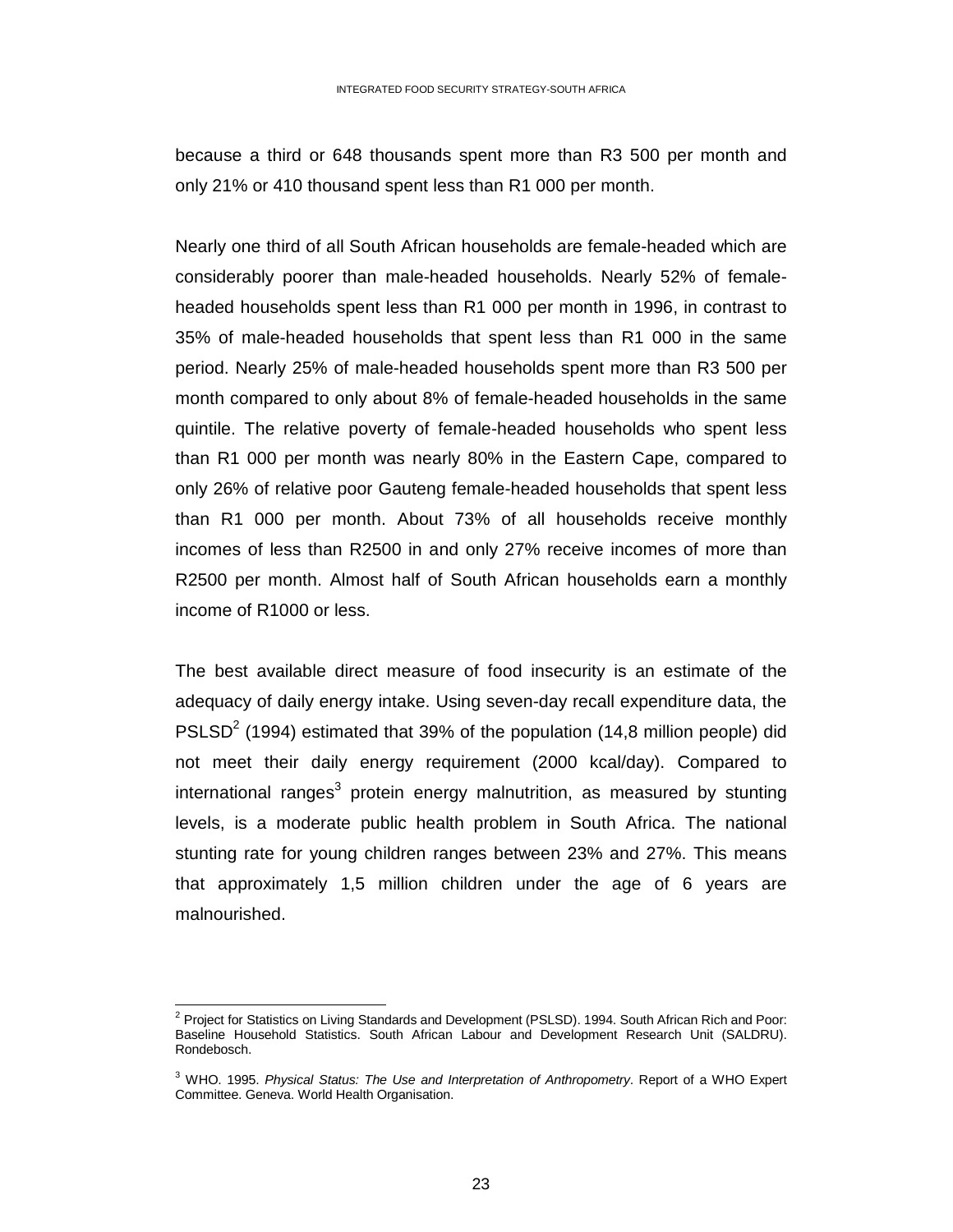Among the ultra-poor (the poorest twenty percent of households) the rate is 38%, while it is only 6% among the rich. The highest stunting rates occur in the Northern Province (34,2%), Eastern Cape (28,8%) and Free State (28,7%). In contrast, Western Cape (11,6%) and Gauteng (11,5%) exhibit low stunting rates by international standards. Whereas the three provinces of the Eastern Cape, KwaZulu-Natal, and Northern Province house 52% of the country's children, an estimated 60% of all stunted children and two thirds of poor people live in these three provinces<sup>4</sup>.

Anaemia and marginal vitamin A status are widespread micronutrient deficiencies, affecting between 20 and 30% of young children. Children in rural areas and those of mothers with limited education are worst off $5$ . Additional information on food security is on Appendix of tables.

The major challenge for national policy-makers implementing the IFSS is to keep abreast of and prioritise the most important trends, at any given time, that affect food security in South Africa. It is crucial that a flexible approach be adopted in incorporating these into the implementation strategy.

## **5. FOOD SECURITY CHALLENGES IN SOUTH AFRICA**

South Africa faces a wide spectrum of food security challenges, conceptually ranging from national-level to household issues. At the national level, challenges undermining South Africa's ability to achieve food security is inadequate safety nets and weak disaster management systems. These challenges have implications for vulnerable households, in addition to a range of other household level challenges.

 $\overline{a}$ 4 PSLSD, op cit., South African Vitamin A Consultative Group (SAVACG). 1995. Children aged 6 to 71 months in South Africa, 1994: Their anthropometric, vitamin A, iron and immunisation coverage status. Isando; RDP 1995. Key Indicators of Poverty in South Africa. Ministry in the Office of the President. Reconstruction and Development Programme. Pretoria. 5 SAVACG, op cit.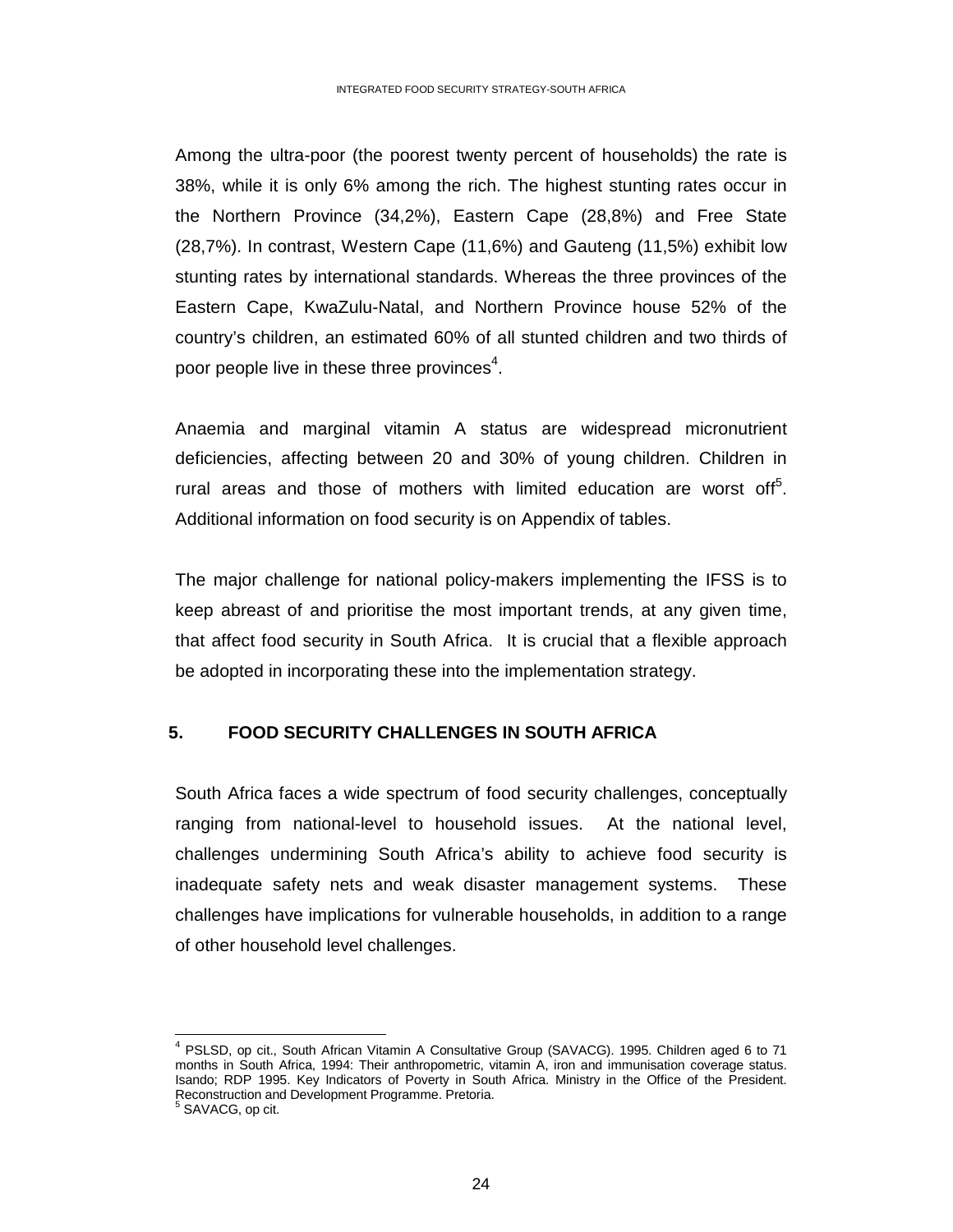#### **Inadequate Safety Nets**

Poor households are typically characterised by few income-earners, and many dependants. They are also often primarily dependent on migrant remittances and social security grants, making them vulnerable to food insecurity. Rural households are particularly vulnerable because of their reliance on the remittances from the urban areas. In South Africa, they are also frequently constrained by a lack of economic activities in close proximity to their communities, inappropriate farmer support services, and face constraints to gaining access to employment elsewhere, such as a lack of information and transport.

At the national level, the challenge is to create the economic conditions that favour poor, food-insecure households. This means instituting changes that actively foster the participation of all in the mainstream economy, and thereby minimizing poor households' dependency on government assistance. In other words, social safety nets should be viewed as a policy of 'last resort', helping those food insecure households that have not benefited from the enabling, pro-poor economic environment that Government has supported.

#### **Weak Support Networks and Disaster Management Systems**

In order to develop new policies and implement food security programmes, policy-makers at all levels of government require considerable information on the conditions of food demand and supply in different parts of the country. This information can be used to identify risky and vulnerable areas, with respect to food access and use. Food security information is multi-sourced and, when using existing data collection systems through established agencies, cooperation and coordination is key to establishing efficient and cost-effective systems.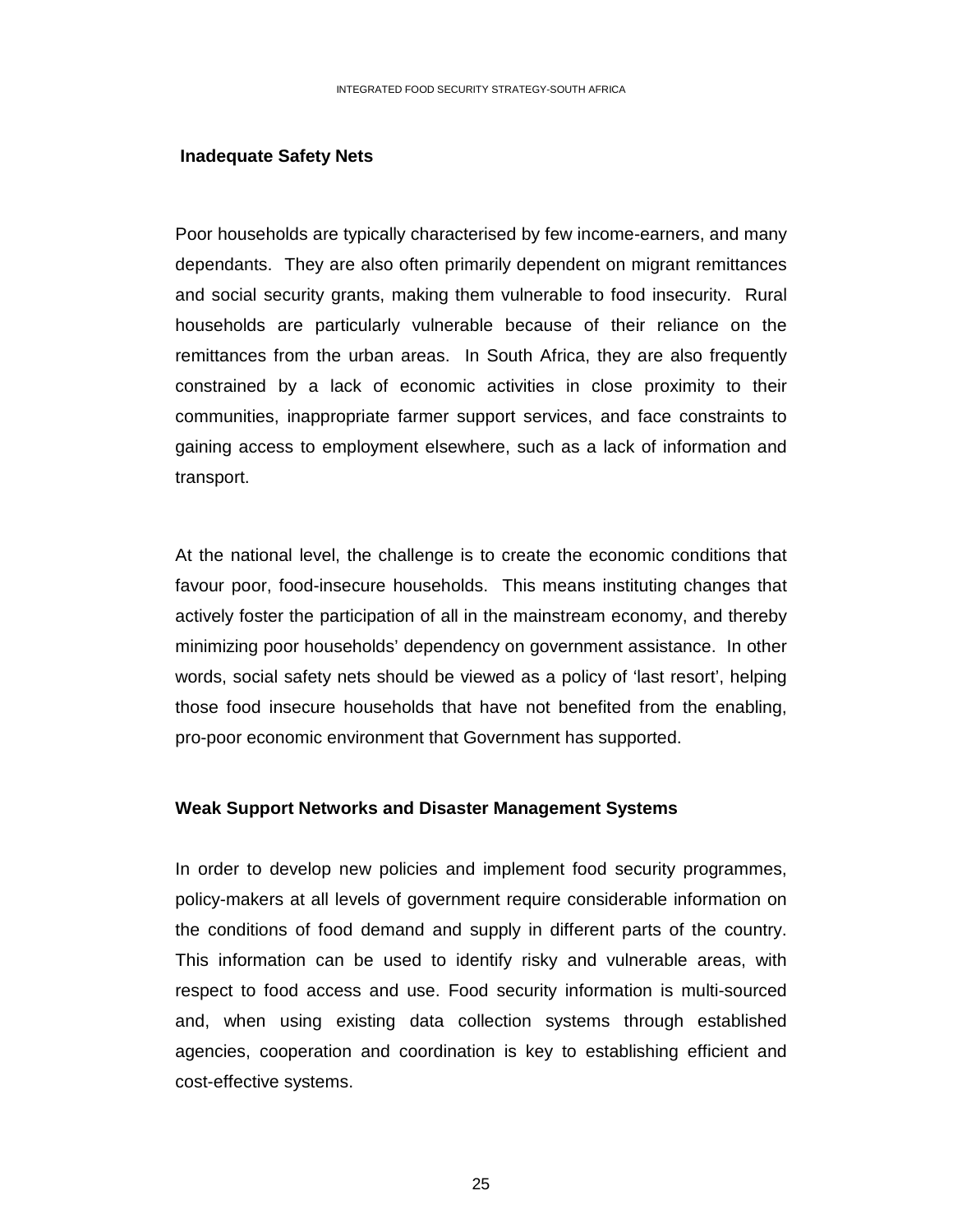One such example of weak institutional support networks relates to disaster management systems. South Africa does not yet have a structured system of dealing with food security disasters, such as droughts or floods. These disasters, which occur at regular intervals, can substantially threaten the foodsecurity position of agriculture-based households. With few reserves to draw on, these households are hit hard by crop failure and asset loss.

### **Inadequate and Unstable Household Food Production**

Hunger and malnutrition in South Africa stem from insufficient, unstable food supplies, at the household or intra-household level. The majority of producers in the former homelands are unable to feed their families from their narrow production base. They are deficit producers, and hence, net consumers of purchased food, and rely on non-farm income to meet most of their household needs. Even non-catastrophic events such as seasonal, climatic variation are enough to push many of these households onto the verge of a food crisis. Government assistance is often a major source of income for many of these households, given the high level of rural unemployment and dwindling migrant income transfers. As a result, many rural areas experience periodic bouts of hunger.

#### **Lack of purchasing power**

The majority of households in South Africa lack cash to purchase food. Underlying the lack of purchasing power is the limited scope of income opportunities, especially in the rural areas. Unemployment rates have remained high at 38%, despite other decent economic indicators (Statistics SA, 1998). Black households have the lowest standards of living and are much more vulnerable to poverty, and food insecurity. Although food insecurity is highest among Africans, it also affects a significant number of Coloured and Indian households. There are also some pockets of food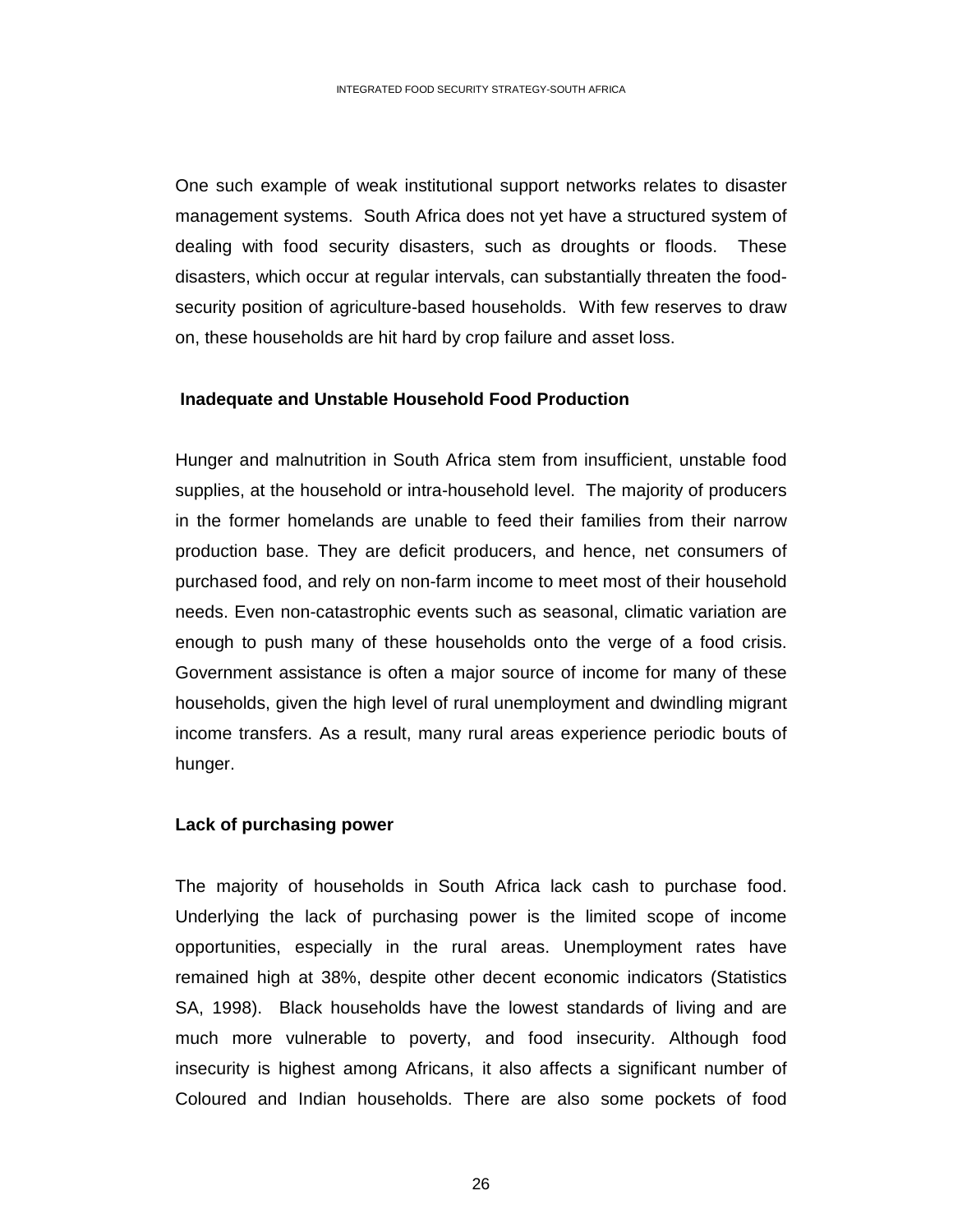insecurity among urban whites. The HIV/AIDS epidemic and other communicable diseases have further undermined food-insecure households.

## **Poor Nutritional Status**

According to the Lund Report on Child and Family Support (1999), one child in four under the age of six years (which translates to approximately 1.5 million children) is stunted due to chronic malnutrition. These figures dramatically highlight the vulnerability of children in South Africa. Food insecurity and malnutrition are highest in provinces with large rural populations such as KwaZulu-Natal, Northern Province, Eastern Cape and the Free State.

## **6. PRIORITY AREAS**

Given the enormity of the task ahead, it is important for the IFSS to concentrate on a few priority areas that yield the highest social returns with regard to achieving food security in South Africa.



#### **Figure 1. Programmes and Processes**<sup>6</sup>

 $^6$  Adapted from EU Food Aid and Food Security Programme, Brussels, 1998/99:32-33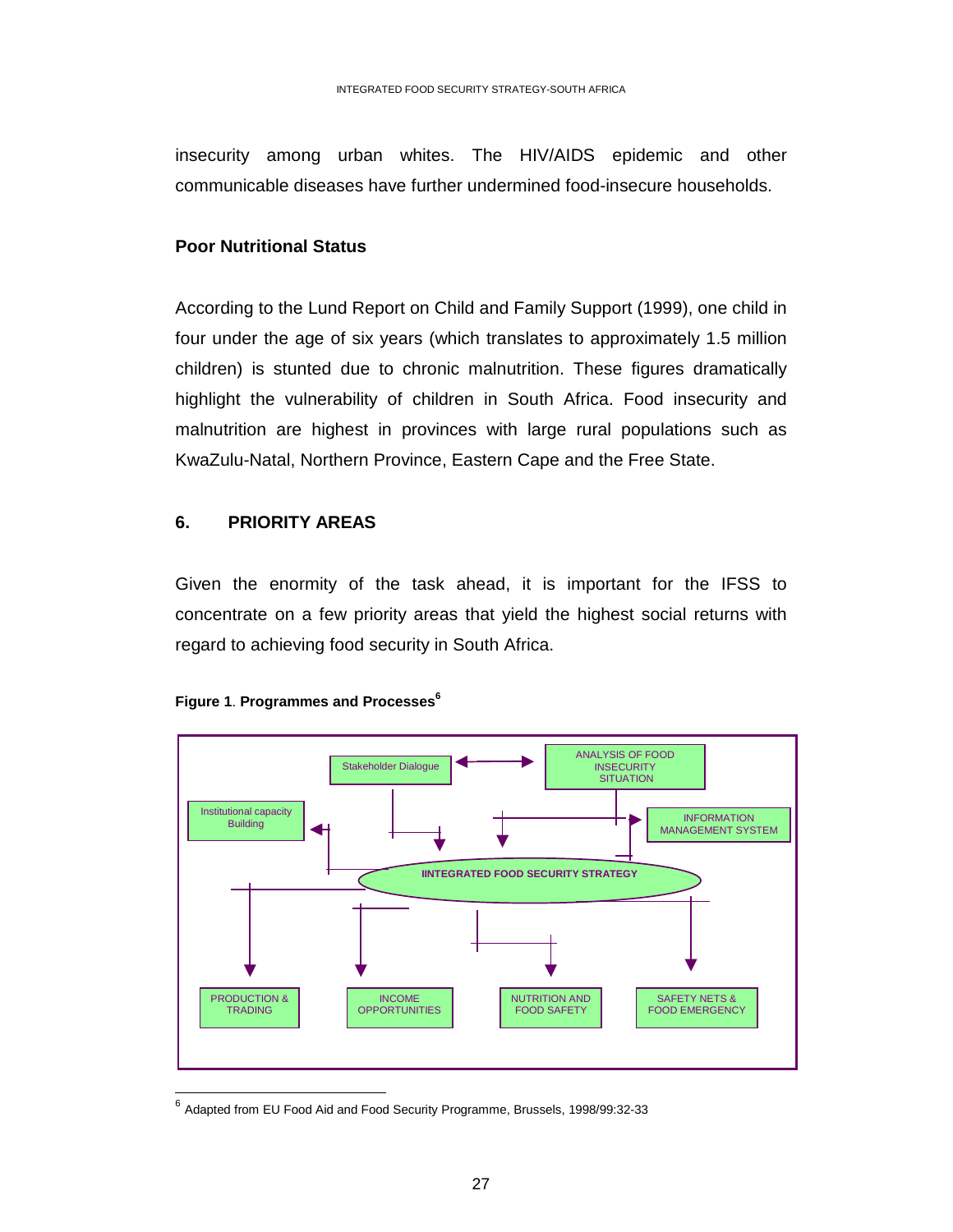The strategy follows on the framework shown in Fig 1. The framework implies that the integrated strategy is composed of two elements. The fundamental component is the set of programs whose purpose is to improve food security conditions. The process of institutional arrangements and interactions ensures that the programs are implemented to realize the objective of food security.

This section outlines priority areas of implementation. The institutional arrangements and issues of implementation are then presented in the subsequent sections.

## **Improve Household Food Production, Trade and Distribution**

One of the primary objectives of the IFSS is to overcome rural food insecurity by increasing the participation of food insecure households in productive agriculture sector activities and thereby creating both forward and backward linkages that will spread resulting in growth and development benefits to all South Africans. The Department of Agriculture will be the lead agency in this area. Other members who will form part of the cluster in this area will include the Departments of Land Affairs, Health, Public Works, Water Affairs and Forestry, Trade and Industry.

Following the conclusion of the Uruguay Round of GATT, countries committed themselves to gradually reduce tariff levels. These changes activated increased global competition and export opportunities. However, unfair competition could damage local food production capacity.

## **Possible policy interventions for consideration:**

 Increase access to productive resources such as land, technology, credit and training.

<u>28 and 28 and 28 and 28 and 28 and 28 and 28 and 28 and 28 and 28 and 28 and 28 and 28 and 28 and 28 and 28 and 28 and 28 and 28 and 28 and 28 and 28 and 28 and 28 and 28 and 28 and 28 and 28 and 28 and 28 and 28 and 28 a</u>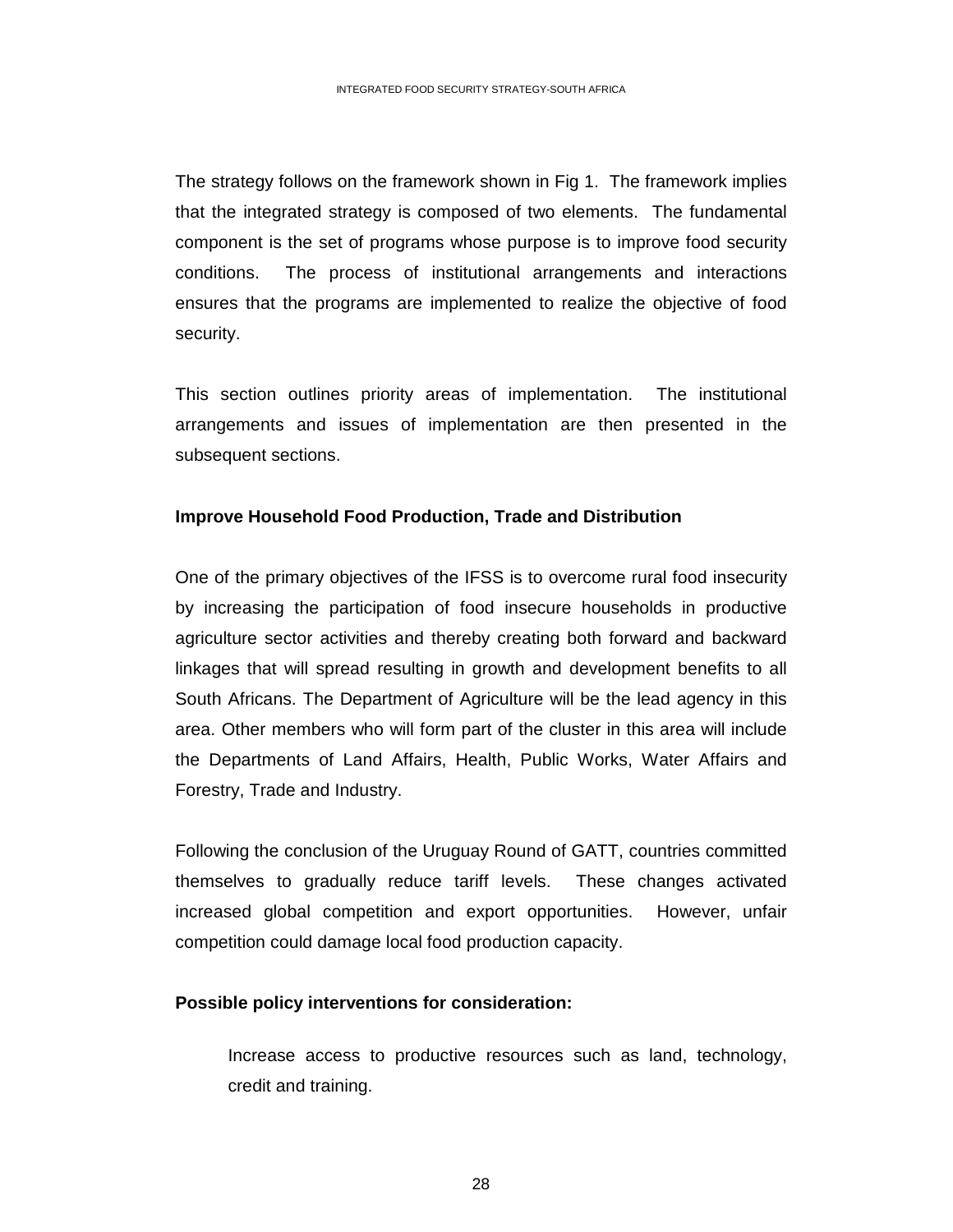Promote small-scale irrigation and other rainwater harnessing technologies.

Invest in productivity-enhancing, environmentally sustainable technologies for the agriculture and agro-processing sector, targeting small-scale producers.

Link land/water and tenure reform to other farmer support services, including access to financial services and markets.

Improve access to credit by the poor, including the women.

Promote the use of idle agricultural land through agrarian reforms Improve access to food production and food processing technologies,

and any other time and labour saving technologies by food insecure households, particularly technologies for women.

Improve extension services and shift its emphasis to comprehensive extension, where the extension worker responds to the needs of the small-scale farmers who often practice mixed farming and undertake a variety of enterprises.

Support extension agents to disseminate information through the media, particularly the radio.

Improve trade by monitoring the impact of liberalised trade regimes on the incomes and welfare of food insecure groups, and indicate possible adjustment costs to non-competitive sectors.

Enhance the ownership and exchange entitlement of the poor in the trade of agriculture and food sectors (e.g. reduce producer taxes).

Protect the agriculture and food sector against unfair trade practices, including dumping.

Remove import duties through a support scheme that ensures that government expenditure on social development and empowerment of the vulnerable groups does not diminish and conforms to the WTO regulations.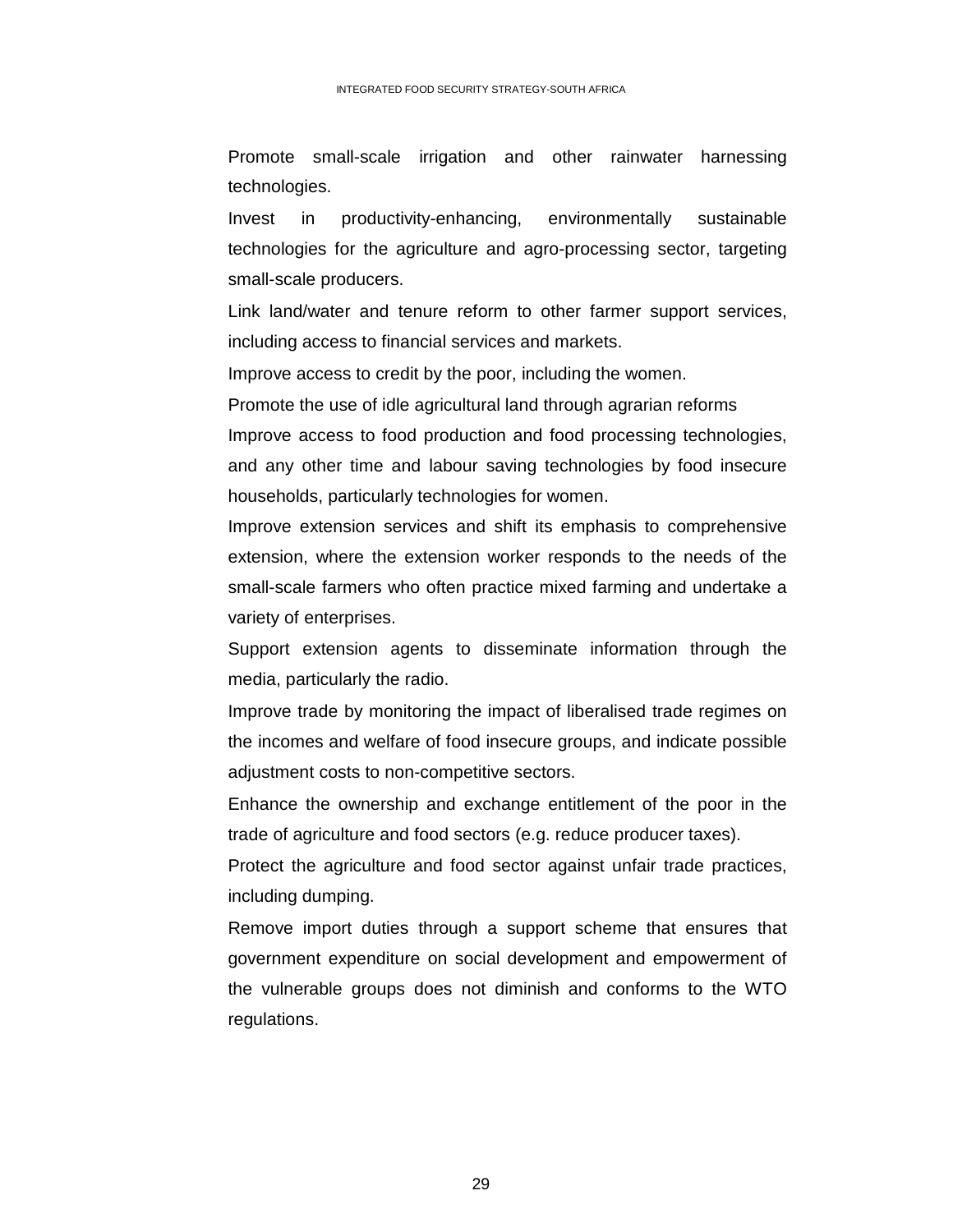Improve household food security by commercialising agriculture to increase income and employment generation among food insecure households.

Improve rural infrastructure by a proportional cost-sharing approach, which involves the Government, private sector and local communities. Invest in food distribution facilities to move food to deficit areas.

### **Increase Income and Job Opportunities**

In addition to implementing policies that directly support household producers improve their technology base, assets and involvement in the market, it is important for the IFSS to support measures that create a labour-intensive and diversified agricultural sector with strong links to the other economic sectors. The Department of Trade and Industry is proposed as the lead agency in this area. Other members who will form part of the cluster in this area will include the Departments of Agriculture, Public Works, Water Affairs and Forestry, Minerals and Energy, Public Enterprises, Transport and Communications.

## **Possible policy interventions for consideration:**

 Support diversified job creation through local economic development, including the growth of small and medium scale enterprises. Support labour-intensive public works programmes in rural, agricultural areas to simultaneously address chronic problems of food insecurity, unemployment and poor infrastructure, and create productive assets. Strengthen off-farm income generation. Strengthen access to rural credit facilities. Strengthen market systems, i.e. information, infrastructure, etc. Support skills training to create viable income generation activities

## **Improve Nutrition and Food Safety**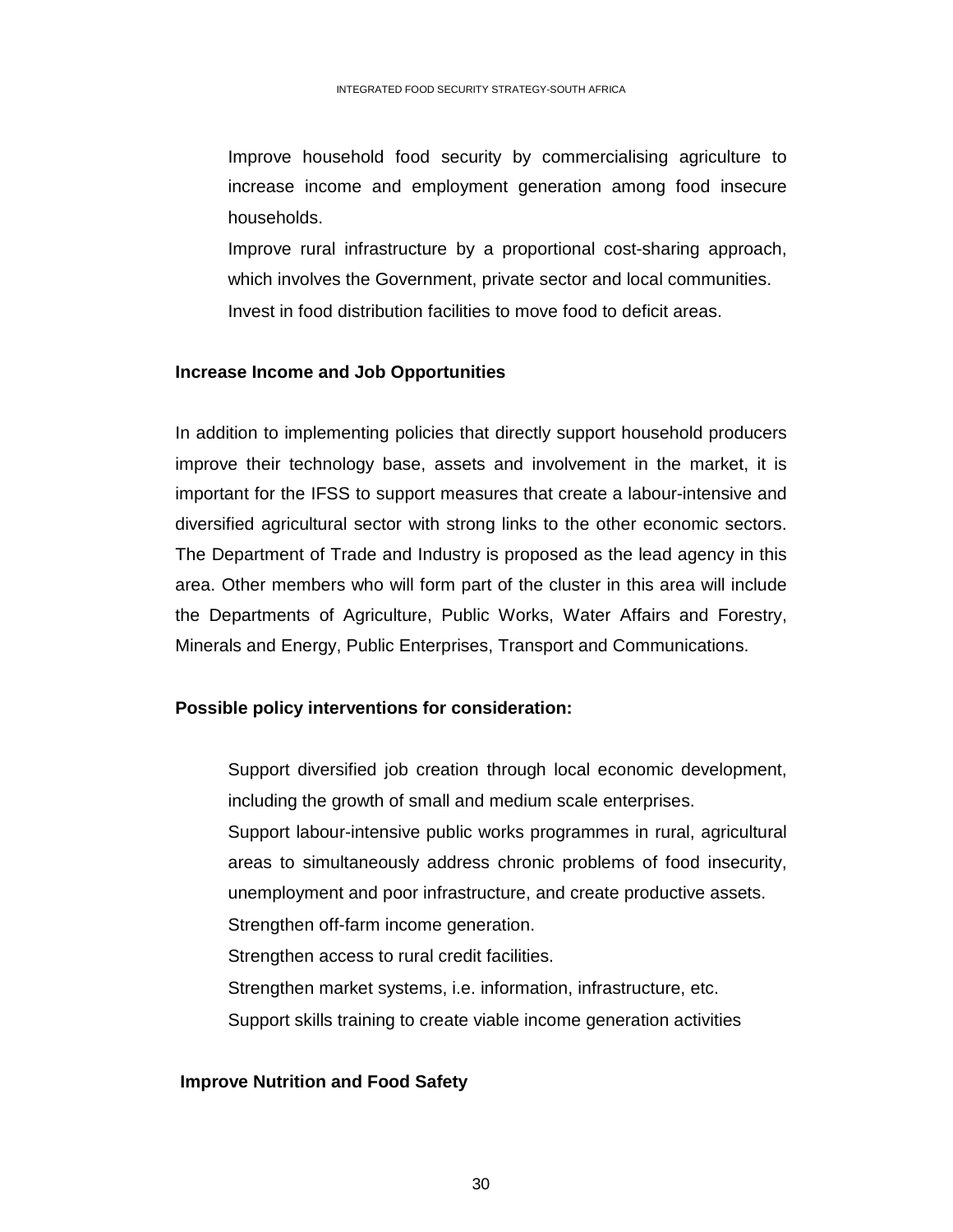Food insecurity results in poor nutritional status. However, food security does not necessarily guarantee good nutritional status. In order to improve the nutritional status of food-secure and food-insecure South Africans alike, a multi-pronged approach should be considered. The Department of Health is proposed as the lead agency in this area. Other members who will form part of the cluster in this area will include the Departments of Agriculture, Water Affairs and Forestry, and Trade and Industry.

### **Possible policy interventions for consideration:**

Enhance public education.

- Improve monitoring methods and support stronger multisectoral partnerships.
- Support targeted interventions (e.g. micronutrients, vitamin supplements) for the chronically vulnerable groups.
- Strengthen household food security (HFS) and nutrition training at both pre- and in-service training level and equip the trainees with skills to integrate HFS and nutrition concerns in development programmes.

### **Enhance Safety Nets and Food Emergency Management Systems**

One overarching principle of the IFSS is to create an economic environment that is pro-poor, that enables food-insecure households to insert themselves into the economic mainstream. Smart partnerships between the private and public sector are encouraged; however, many needed policies rely on the provision of public goods, such as safety nets, information management systems, and emergency management systems. The Departments of Social Development and Provincial and Local Government are proposed as the lead agencies in this area. Other members who will form part of the cluster in this area will include the Departments of Agriculture, Public Works, Water Affairs and Forestry.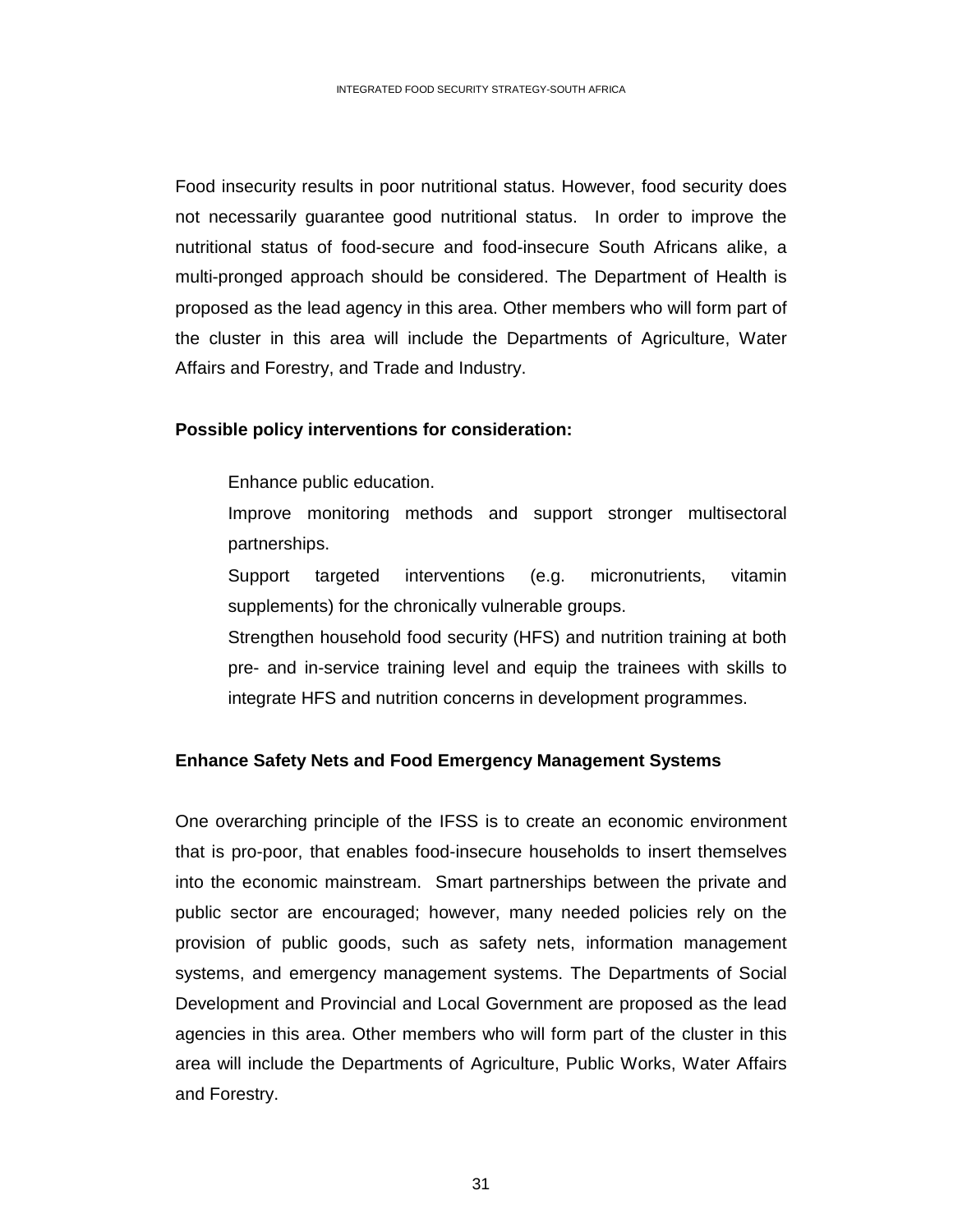### **Possible policy interventions for consideration:**

 Strengthen public goods, such as infrastructure, information, research and extension and technology development to the benefit of farmers and rural dwellers.

Create effective cost-recovery programmes when services are provided by the private sector.

Strengthen the co-ordination and management of emergency relief operations at national and provincial level.

Compile baseline information to assess the food insecurity and vulnerability situation of the country. The information will be compiled and presented in the form of summary tables, charts and maps. Baseline information reports will generally need to be updated at least once in every five years.

 Ensure periodic programme evaluations and feasibility studies. At the national level, information will help in the design or reorientation of food security policies and programmes and at provincial level the studies will guide the formulation of participatory community action programmes.

Include mapping techniques and Geographic Information System (GIS) to analyse complex food insecurity and vulnerability information in ways that greatly facilitate understanding and decision-making.

Ensure effective product dissemination. This is critical for to ensure that the information reaches those who need it. The participation of decision-makers in the preliminary stages of planning is crucial. The reports will then be prepared keeping in mind the specific needs, interests and perspectives of the appropriate target users.

 Establish a technical team for food security data and establish a National Food Security Steering Committee to monitor and evaluate progress of the IFSS.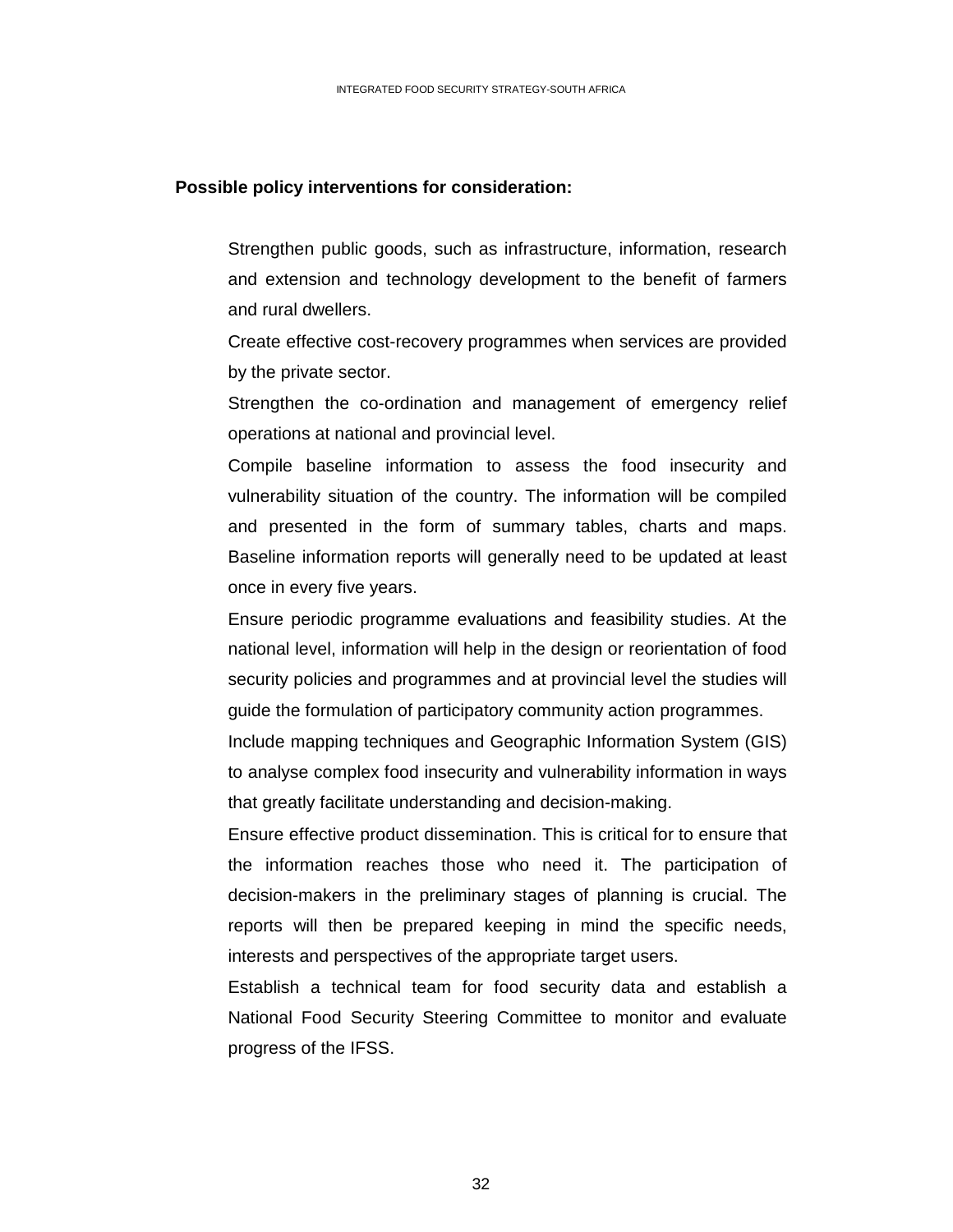### **7. INSTITUTIONAL ARRANGEMENTS**

One of the fundamental problems standing in the way of targeting and effective delivery of food security initiatives is the lack of institutional capacity in poor areas. This is particularly the case in rural areas, where a lack of representation, a lack of training and a lack of institutions make it very difficult for poor people to put their interests forward, to find out about available resources, or to interact fully with service providers. Lack of institutional capacity and insufficient co-ordination make it difficult for government structures, NGOs and the private sector to channel their interventions towards the neediest, and to monitor the effects of their interventions. This requires institutional reforms and establishment of special organisational structure to allow initiation of action and appropriate response to address the food insecurity plight.

### **Strategic Issues for institutional arrangements**

Institutional reform for food security should enhance co-ordination on food security programs by, among others:

 Enhancing intergovernmental relations and improving co-ordination among Regional, National, Provincial and Local governments in support of food security goals.

Strengthen existing decentralized planning systems by backing them up with resources and technical support.

Enabling co-ordination among political and administrative structures.

Fostering co-operation among government, parastatals, private sector and NGO's.

Enabling co-ordination among Departments at national and provincial levels.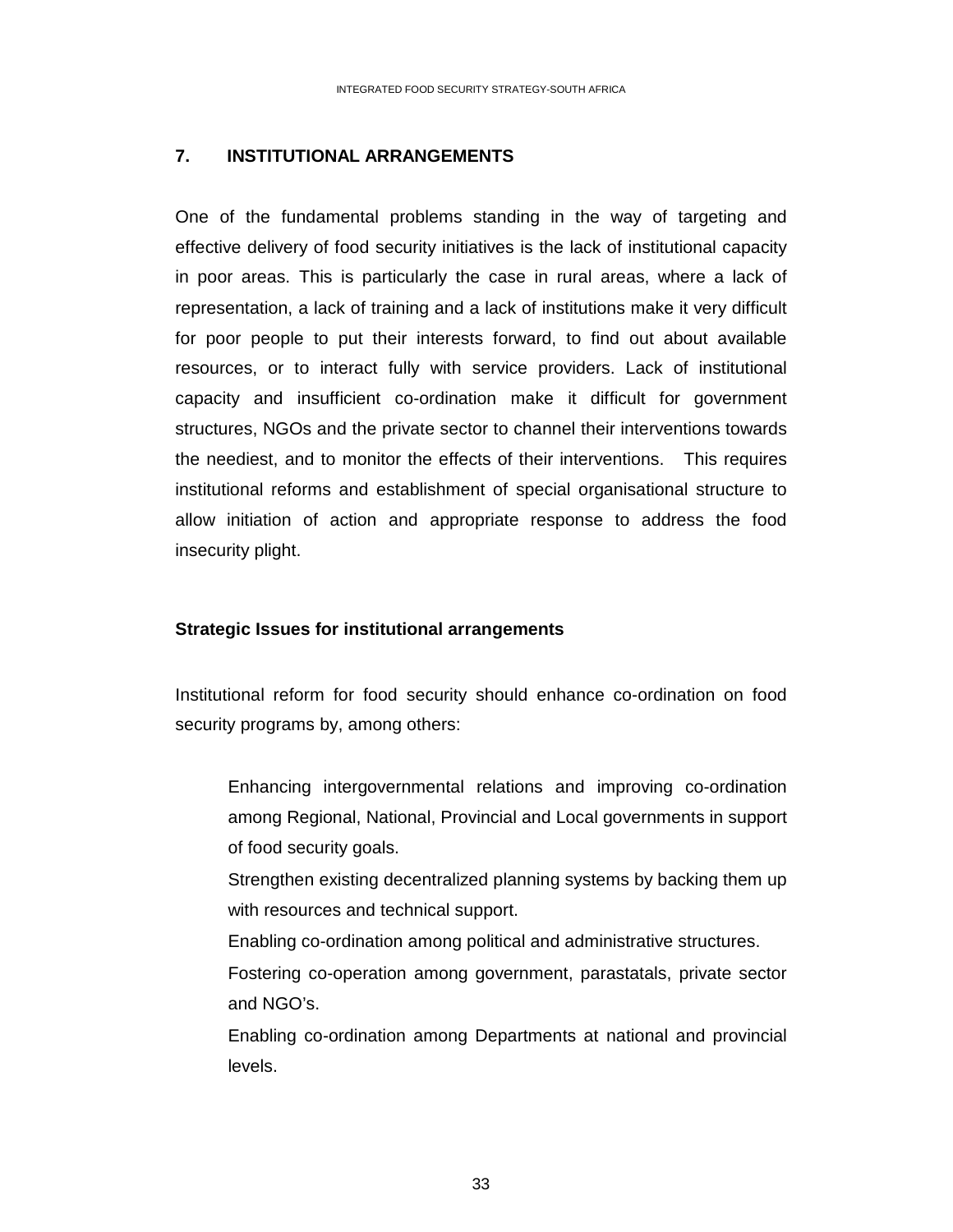Institutional reform should also build capacity to manage food security options that includes:

 Developing local capacity to monitor and respond to food insecurity. Supporting provincial food security initiatives.

Investigating alternative organisational arrangements to maintain focus on food security concerns, and to facilitate co-ordination. Approaches to consider include establishing an interdisciplinary unit in government and supporting the establishment of a limited number of Food Security Institutes and Centres of Excellence countrywide.

 Setting up units dealing with household food security dynamics at national up to provincial level and linking them to farmer settlement through growth strategies.

## **Proposed organisational structure**

The proposed structure follows on the guidelines of inclusivity and integration of program leaders. The structure provides for a range of functionaries, whose activities are integrated to accommodate delivery line mandate, advisory (monitoring and setting objectives), as well as coordination. The structure is also compatible with the three tier levels of governments.

At the highest level of the structure is the Inter-Ministerial Committee composed of two clusters of social and economic cluster. The minister of agriculture will chair the team. The role of the team is to give a political direction by making policy decisions and report to the President and to parliament about food security targets (progress).

Stakeholders from public sector, private sector and civil society will constitute the National Food Security Forum (NFSF). The forum will give strategic leadership and advisory service on food security. It will also set standards and recommend policy options.

 $34$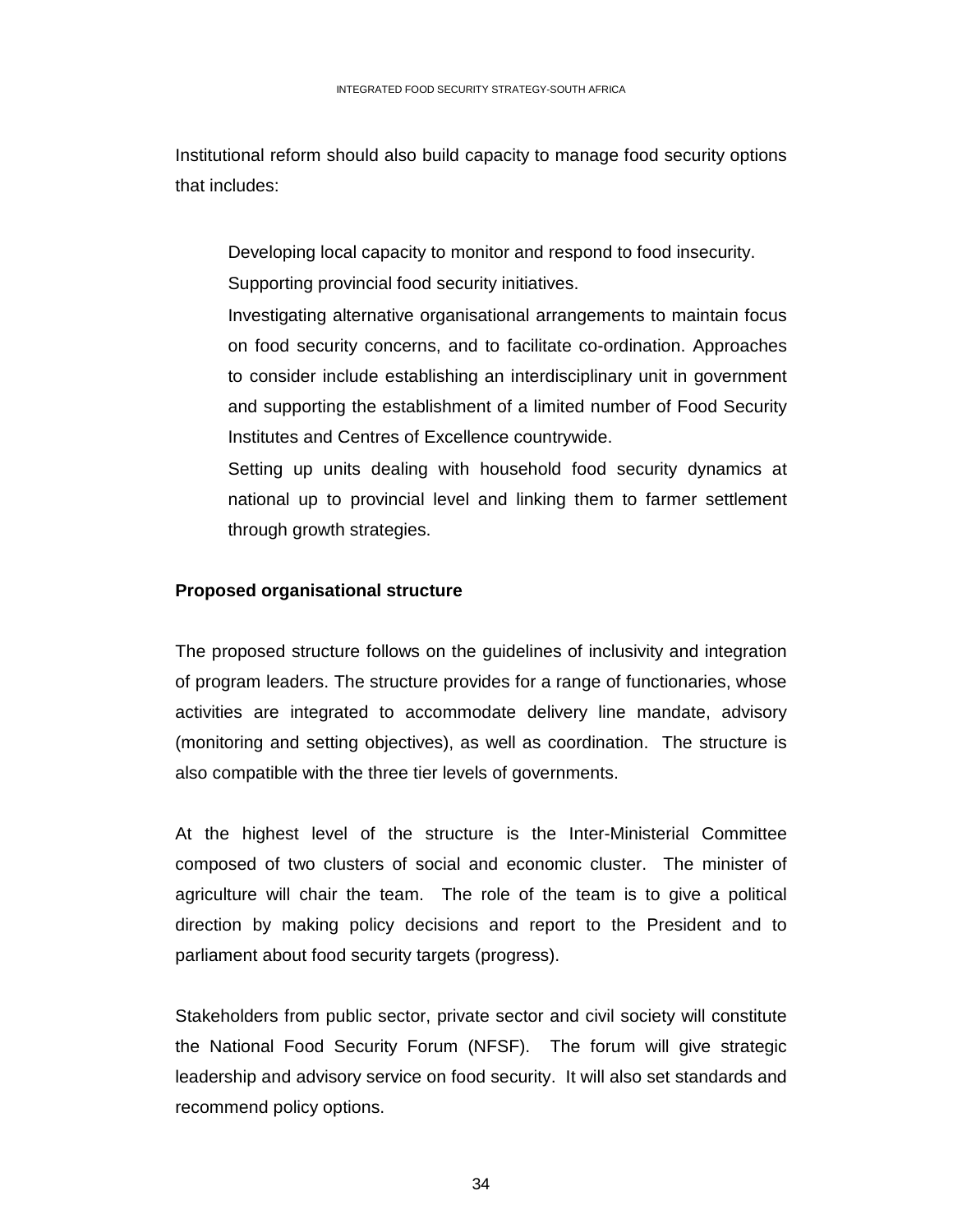The National Coordinating Unit (NCU) will be the technical support unit in the MALA. The Chief Food Security Officer, Food Security Manager and Food Security Specialists will run the NCU. The NCU will be responsible for coordinating the activities of the IFSS. The Unit will coordinate the activities of National Programme Managers (NPM) from national departments, who will be overseeing specific programs. The NPM will perform line mandate programme activities for all three tiers of delivery. The activities of the line functions will be linked to the NCU on the basis of the food security. The Unit will also coordinate the activities of provincial food security coordinators.





Provincial Food Security Forums (PFSF) will be constituted by stakeholder from government, private sector and civil society at each of the nine provinces.

<u>35 and 200 and 200 and 200 and 200 and 200 and 200 and 200 and 200 and 200 and 200 and 200 and 200 and 200 and 200 and 200 and 200 and 200 and 200 and 200 and 200 and 200 and 200 and 200 and 200 and 200 and 200 and 200 an</u>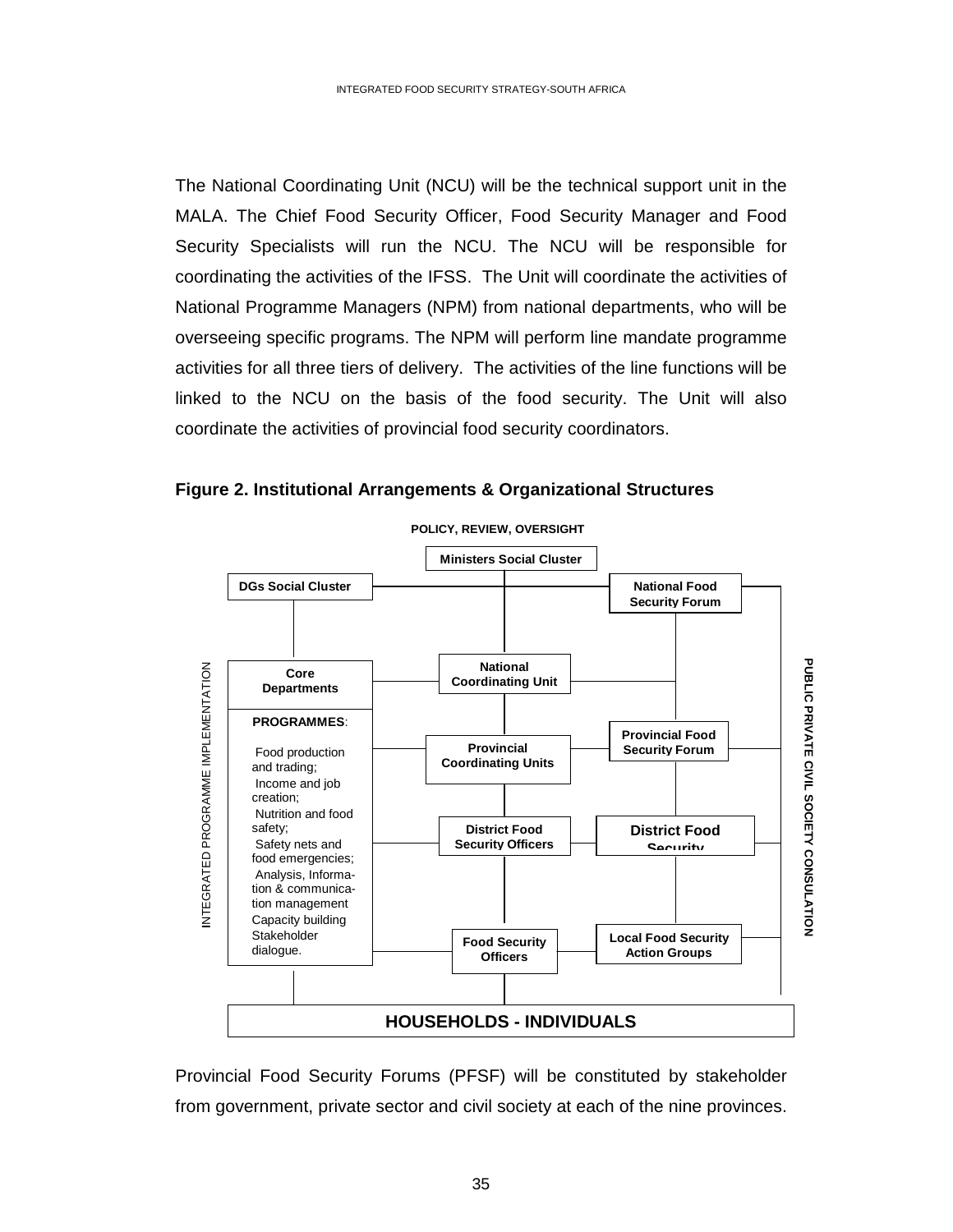The major role will be to prioritise projects and disburse funds. The forum will work with the Provincial Coordinators (PC) whose role will be to coordinate the activities and provide technical support.

District Food Security Committees (DFSC) will be responsible for identifying food insecure areas within the district. They will further compile and recommend projects for funding. They will also monitor and evaluate the effect of the projects on food security.

Local Food Security Action Groups (LFSAG) will consist of local government officers, traditional authorities, churches as well as locally based ngo's. These action groups will identify and quantify vulnerable and insecure households. The Food Security Officers (FSO) will provide technical support to the LFSAG in compiling business plans and submitting them to the district. The officer will also provide training and counselling to vulnerable groups.

Household and individuals will be urged to report their fate and suggestions to the LFSAGs and FSO.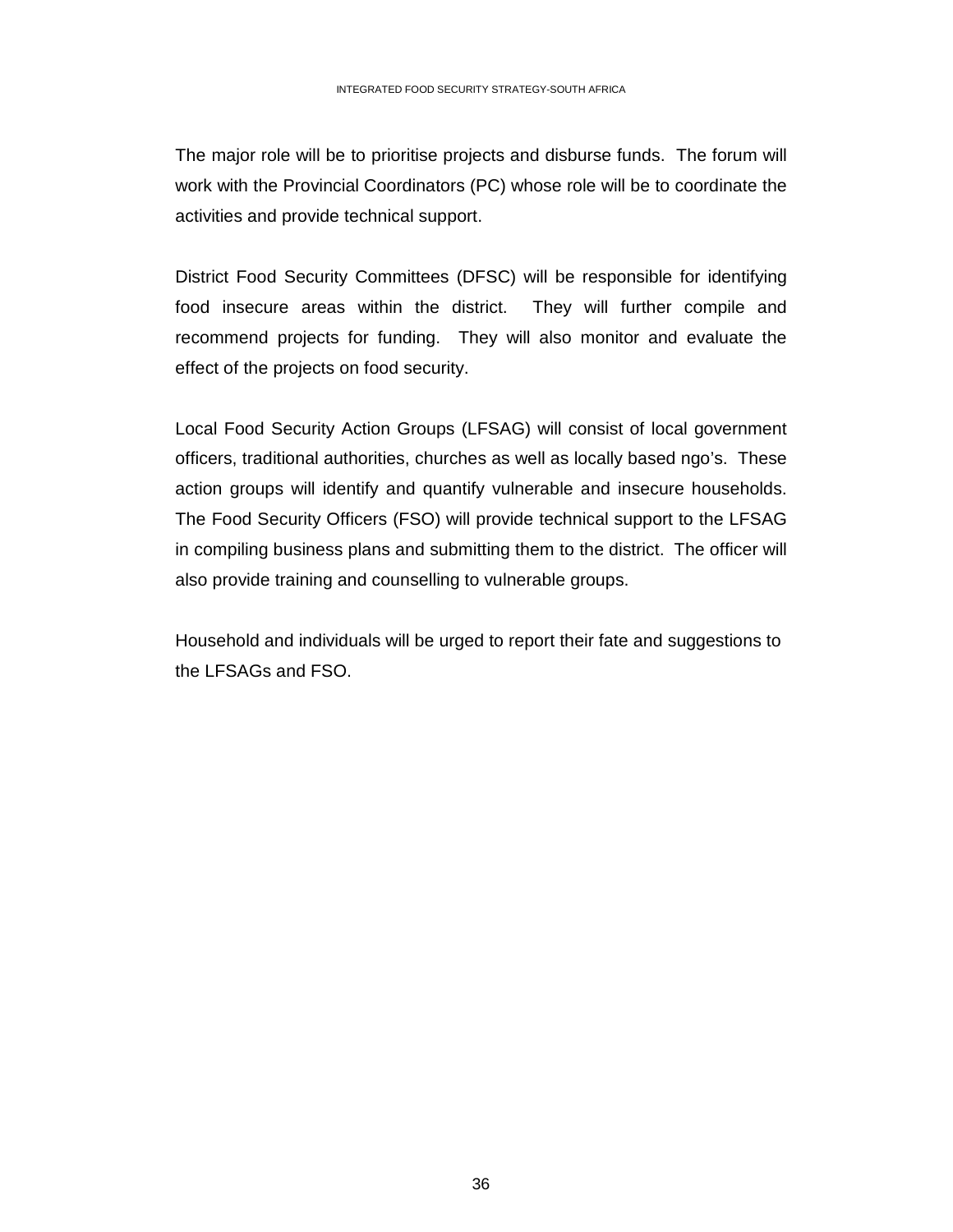### **8. IMPLEMENTATION PLAN**

The basic tenet of the IFSS is sharing and overlapping with goals of government departments. It involves a lengthy process of consultation with stakeholders. The basic issue is to bring various sectors to work together to achieve food security objective by harnessing resources necessary to make the efforts a success. While the strategy takes a long view and is designed to have an enduring impact on food security, it is viewed as a living approach that will be updated as changes comes in the rural economy, national priorities, and external factors.

Government has adopted this broad-based (integrated) approach to address food security problems at both household and national levels in recognition of the multidisciplinary nature of food security problems. In pursuance to this, a one-day workshop was organised with various national departments and other stakeholders to discuss the approach in order to reflect both the policy statement as well as possible interventions.

#### **Strategic Issues for Implementation of IFSS**

To implement food security policies and to develop new policies, considerable information is required on the situation of food supply and demand in different parts of the country. This information can be used to identify risk areas, with respect to food access and use. Further, certain actions are required to sensitise and organise stakeholders. This will be supported by detailed discussions among stakeholders to ratify the proposed interventions, objectives and targets. The components of the strategy should be finalised at the national intergovernmental workshop

Some strategic issues to be considered for implementation include:

 Developing and implementing appropriate Food Security Monitoring Systems at local, provincial and national level, linked to other

1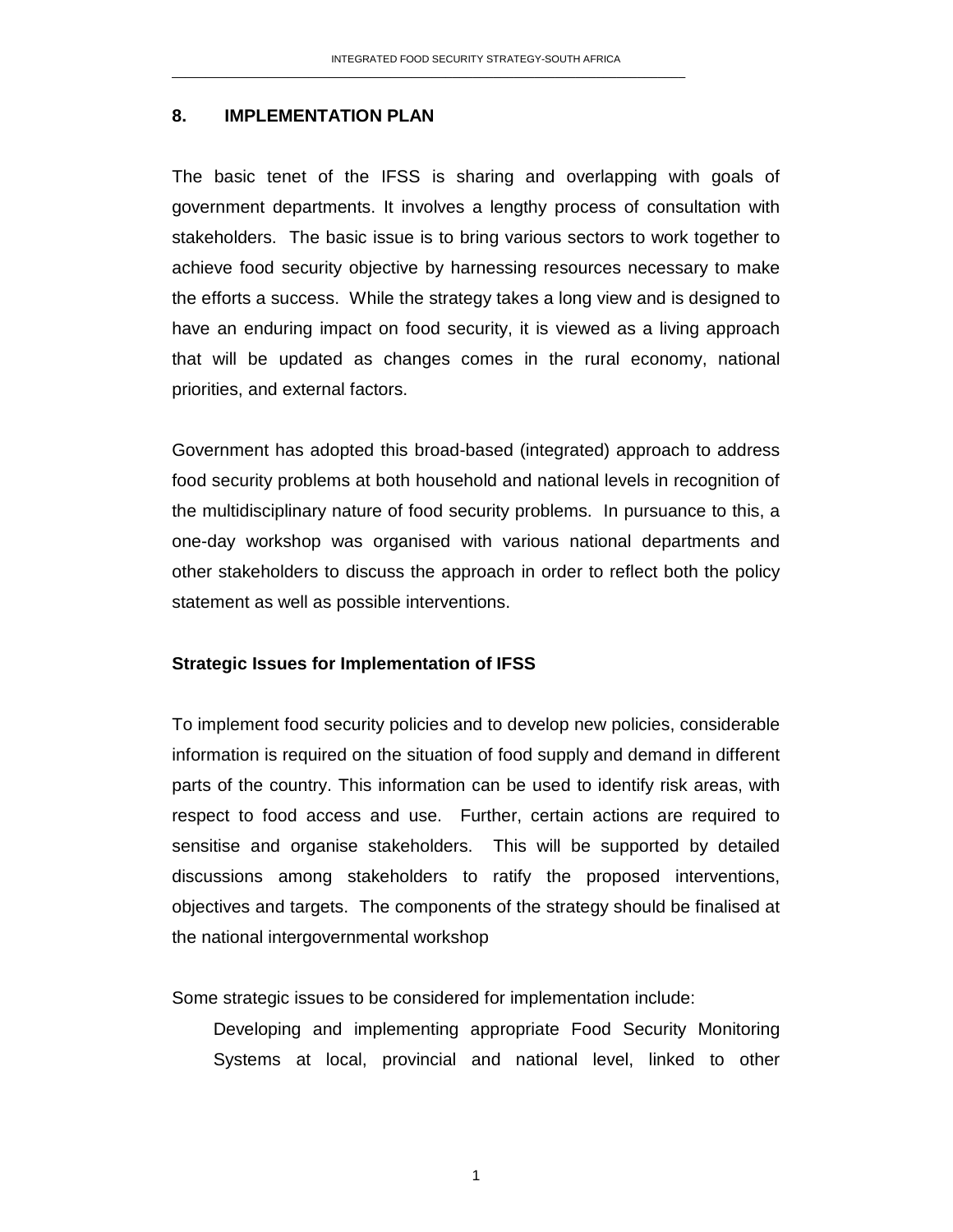information systems, including disaster management, poverty and health information systems.

 Developing systems and incentives to share information among ministries and departments concerned with food security. For example, more resources should be earmarked for cross-cutting programs and projects.

Establishing and maintaining a register of food-insecure households as part of a larger food security information management system. To this end, food-insecure households shall be encouraged to become active members of a network of consumer/producer organizations.

Categorization of food security problems according to their nature and scope, e.g. whether they should be addressed in the short-, medium-, or long-term. In the short-term, policies such as income support measures will be considered. For medium- or long-term problems, policy packages to improve the multi-faceted nature of food security – with links to nutrition, education and sanitation, for instance – will be designed. The emphases of these policy packages lie on increased food production, employment generation and income creation.

 Establishing and maintaining food security monitoring and evaluation systems as part of a broader system to mitigate, prevent and respond to food emergencies.

Providing support to improve institutional and organisational development, with special consideration for human resource capacity. The goal is to improve programme planning, implementation, monitoring and evaluation.

### **Action for Implementation**

A set of actions will be undertaken to put the strategy into effect

- Design priority programmes
- Set key performance indicators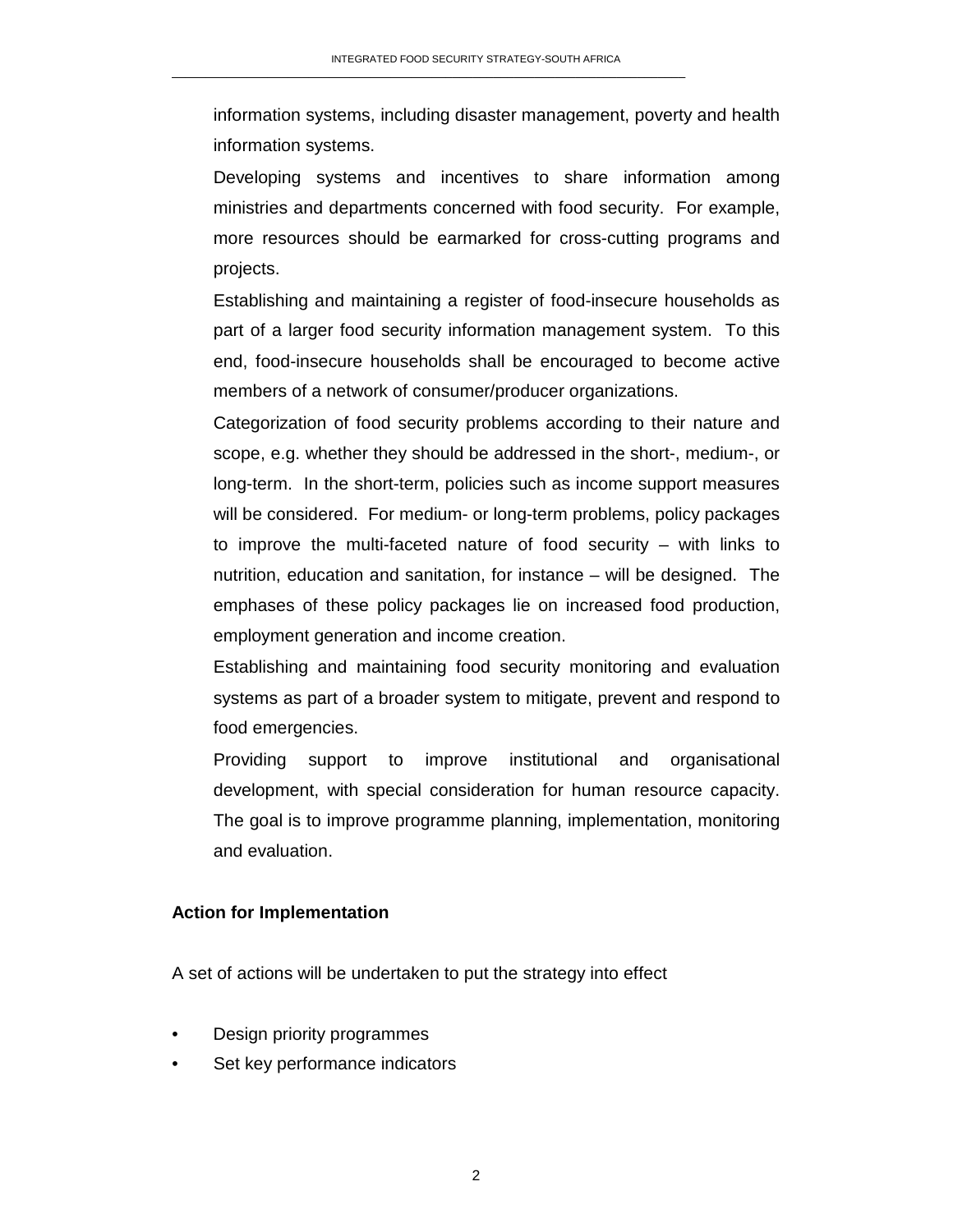- Set service delivery standards
- Pass food security legislation
- Design management and administrative structures
- Design information and communication systems
- Design monitoring and evaluation systems
- Formulate the disaster management plan
- Formulate public private partnership framework
- Secure human and financial resource requirements
- Obtain approval for priority programmes
- Obtain approval for the plan of action
- Appoint the national steering committee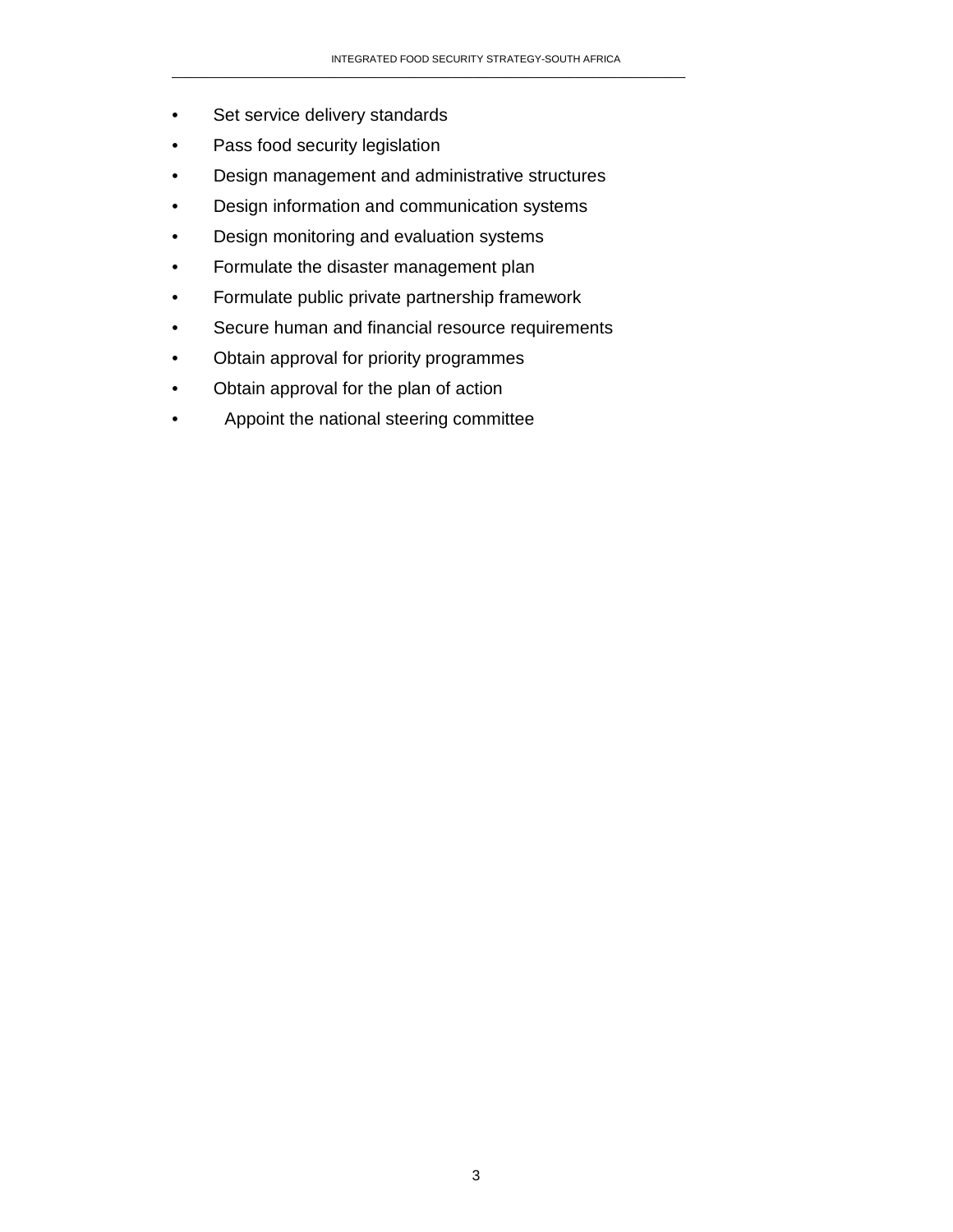### **LIST OF TABLES**

|                           |           | Exports        |                         | Consumption**      |           |                     |       |           |  |
|---------------------------|-----------|----------------|-------------------------|--------------------|-----------|---------------------|-------|-----------|--|
|                           | Imports   |                |                         |                    |           |                     |       |           |  |
| Commodity                 |           |                |                         |                    |           | Food Surplus Index" |       |           |  |
|                           |           |                |                         | <b>Total Human</b> |           |                     |       |           |  |
|                           |           |                |                         |                    |           |                     |       |           |  |
|                           |           |                | 1991 - 1994 (1 000 ton) |                    |           | 91-94               | 85-90 | 85-94     |  |
| Wheat                     | 310       | 203            | 1808                    | 1904               | 1502      | 95.0                | 115.5 | 107.4     |  |
| Maize (White and yellow)  | 9\$7      | 1622           | 7958                    | 7518               | 3278      | 109.5               | 121.1 | 116.5     |  |
| Potatoes'                 | 4         | 11             | 1219                    | 1112               | 1027      | 100.6               | 100.3 | 100.4     |  |
| Vegetables                | 9         | 26             | 1817                    | 1800               | 1620      | 100.9               | 101.3 | 101.1     |  |
| Sugar'                    | 34        | 647            | 1656                    | 1013               | 1176      | 163.5               | 162.5 | 162.9     |  |
| <b>Beef</b>               | 69        | 26             | 578                     | 621                | 615       | 93.1                | 89.9  | 91.2      |  |
| Mutton, goat's meat and   | 32        | 0              | 146                     | 178                | 176       | 82.0                | 93.3  | 88.8      |  |
| Lamb                      | 8         | 2              | 122                     | 128                | 127       | 96.1                | 100.9 | 99.0      |  |
| Pork                      | 9         | 3              | 663                     | 669                | 662       | 99.1                | 99.4  | 99.3      |  |
| Chicken                   | 0         | 4              | 239                     | 235                | 179       | 101.7               | 101.7 | 101.7     |  |
| Eggs                      | 421       | 755            | 1169                    | 747                | 679       | 156.5               | 152.3 | 154.0     |  |
| Deciduous and subtropical | <b>NA</b> | <b>NA</b>      | <b>NA</b>               | <b>NA</b>          | <b>NA</b> | <b>NA</b>           | 101.0 | <b>NA</b> |  |
| I fruit                   | 13        | 112            | 379                     | 307                | 307       | 123.5               | 105.5 | 112.1     |  |
| Dairy products            | 0         | 0              | 2411                    | 2411               | 1153      | 100.0               | 100.0 | 100.0     |  |
| Condensed milk            | 0         | 0              | 35                      | 35                 | 35        | 100.0               | 100.3 | 100.8     |  |
| Fresh milk                |           | $\overline{2}$ | 14                      | 14                 | 14        | 100.0               | 100.0 | 100.7     |  |
| Cheese                    | 66        | 0              | 126                     | 209                | 190       | 60.3                | 87.5  | 76.6      |  |
| <b>Butter</b>             | 1         | 501            | 869                     | 369                | 365       | 235.5               | 254.0 | 246.6     |  |
| Sunflower seed oil        | 363       | 8              | $\mathbf 0$             | 355                | 351       | 0.0                 | 0.0   | 0.0       |  |
| Citrus fruits'            |           |                |                         |                    |           |                     |       |           |  |
| Rice                      |           |                |                         |                    |           |                     |       |           |  |
| <b>COMMODITY GROUP</b>    |           |                |                         |                    |           |                     |       |           |  |
| Grains and field crops    |           |                |                         |                    |           | 88.2                | 97.2  | 94.0      |  |
| Horticultural crops       |           |                |                         |                    |           |                     | 169.2 | 167.2     |  |
| Livestock products        | 96.0      | 99.0           | 99.3                    |                    |           |                     |       |           |  |

Table 1. Production and consumption and Food Surplus Indices of major agricultural commodities in South Africa, 1985 - 1994.

Note: Food Surplus Index + (Supply Total consumption) 100

Source: Van Rooyen and Ngqangweni, 1996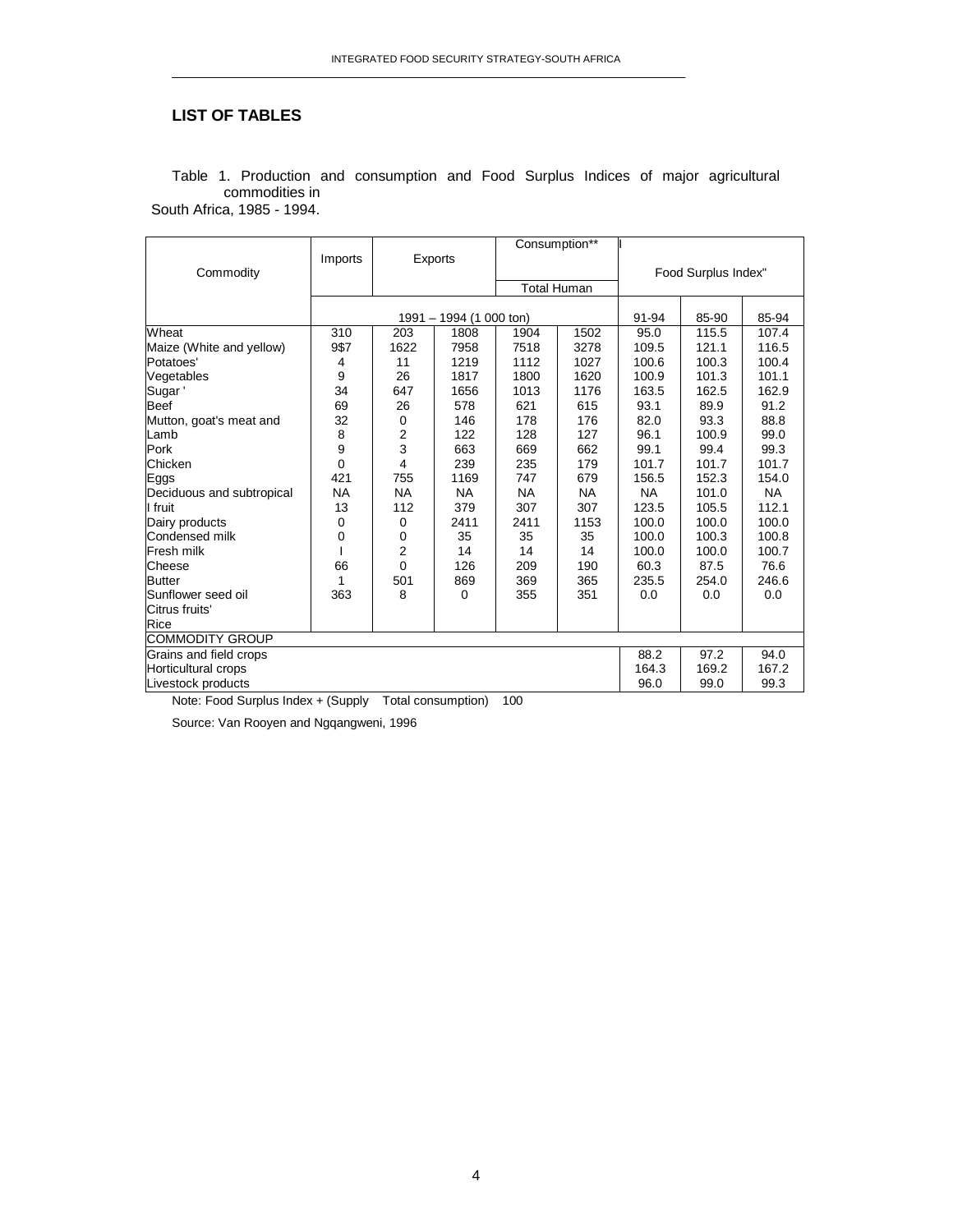#### Table 2. Average production and consumption and Self-Sufficiency Indices (SSI) of selected agricultural commodities in South Africa

\_\_\_\_\_\_\_\_\_\_\_\_\_\_\_\_\_\_\_\_\_\_\_\_\_\_\_\_\_\_\_\_\_\_\_\_\_\_\_\_\_\_\_\_\_\_\_\_\_\_\_\_\_\_\_\_\_\_\_\_\_\_\_\_\_\_\_\_\_\_\_\_\_\_\_

|                                                                  |                               |                          | Total        | Local<br>Consumption |             | Self-sufficiency |  |  |
|------------------------------------------------------------------|-------------------------------|--------------------------|--------------|----------------------|-------------|------------------|--|--|
| Commodity                                                        | Imports                       | <b>Exports</b>           | Production   | Total                | Human       | Index1           |  |  |
|                                                                  |                               | 1996 - 2000 (1 000 tons) |              |                      |             |                  |  |  |
| Grains & field<br>crops:                                         |                               |                          |              |                      |             |                  |  |  |
| Wheat                                                            | 479                           | 134                      | 2222         | 2513                 | 2458        | 88.41            |  |  |
| Maize                                                            | 183                           | 1621                     | 9496         | 7754                 | 4213        | 122.47           |  |  |
| Potatoes                                                         | 5                             | 19                       | 1598         | 1584                 | 1350        | 100.88           |  |  |
| Vegetables                                                       | 20                            | 47                       | 1976         | 1949                 | 1754        | 101.42           |  |  |
| Sugar                                                            | 50                            | 1121                     | 2453         | 1410                 | 1260        | 174.01           |  |  |
| Sunflower seed oil                                               | 159                           | 35                       | 207          | 331                  | 301         | 62.42            |  |  |
| Rice                                                             | 531                           | 25                       | $\mathbf 0$  | 506                  | 501         | 0.00             |  |  |
| Livestock goods:<br><b>Beef</b><br>Mutton, goat's meat<br>& lamb | 82<br>61                      | 19<br>$\Omega$           | 525<br>105   | 589<br>165           | 523<br>164  | 89.19<br>63.36   |  |  |
| Pork                                                             | 11                            | $\overline{2}$           | 122          | 131                  | 129         | 93.12            |  |  |
| Chicken                                                          | 58                            | 3                        | 774          | 829                  | 820         | 93.36            |  |  |
| Eggs                                                             | $\mathbf 0$                   | 3                        | 305          | 303                  | 288         | 100.86           |  |  |
| Deciduous &<br>subtropical fruit<br>Citrus fruits                | $\mathbf 0$<br>$\overline{7}$ | 635<br>771               | 1849<br>1432 | 1214<br>668          | 1093<br>661 | 152.30<br>214.43 |  |  |
| Dairy products:                                                  |                               |                          |              |                      |             |                  |  |  |
| Condensed milk &<br>powder milk                                  | 66                            | 60                       | 302          | 313                  | 313         | 96.74            |  |  |
| <b>Fresh milk</b>                                                | $\Omega$                      | $\Omega$                 | 2724         | 2724                 | 1565        | 100.00           |  |  |
| Cheese                                                           | $\overline{4}$                | $\overline{2}$           | 37           | 39                   | 39          | 96.37            |  |  |
| <b>Butter</b>                                                    | 5                             | $\overline{2}$           | 11           | 14                   | 14          | 77.94            |  |  |

Note: Self-Sufficiency Index = (Total production / Total local consumption) x100 Maize = White and yellow maize

Source: Directorate Statistical Information of the Department of Agriculture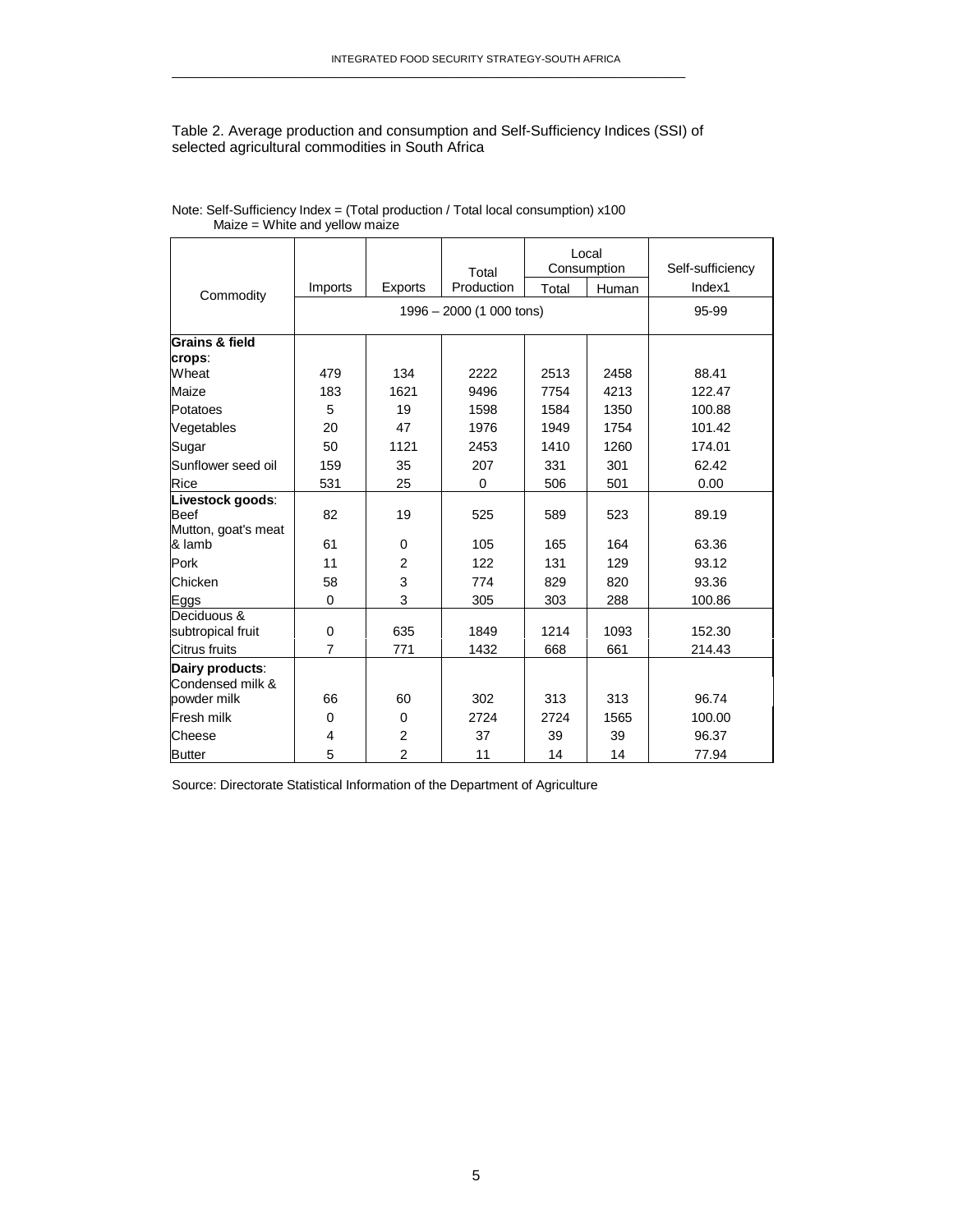| Product     | Per capita<br>consump- | Expected demand growth<br>by years |      |      | Expected requirement by<br>years: |      |            | Current<br>Production | Estimated difference between projected consumption and<br>('000')<br>current production |      |      |      |      |      |
|-------------|------------------------|------------------------------------|------|------|-----------------------------------|------|------------|-----------------------|-----------------------------------------------------------------------------------------|------|------|------|------|------|
|             | tion (kg)              |                                    | (%)  |      | ('000 ton)                        |      | ('000 ton) | 2000                  |                                                                                         | 2010 |      | 2020 |      |      |
|             |                        | 2000                               | 2010 | 2020 | 2000                              | 2010 | 2020       |                       | Ton                                                                                     | %    | Ton  | %    | Ton  | $\%$ |
| Fresh milk  | 28                     | 1.96                               | 1.85 | 1.65 | 1192                              | 1345 | 1665       | 1082                  | 110                                                                                     | 10.2 | 263  | 24.3 | 583  | 53.9 |
| Maize       | 174.6                  | 1.74                               | l.64 | 1.46 | 7965                              | 8371 | 10363      | 7299                  | 666                                                                                     | 9.1  | 1072 | 14.7 | 3064 | 42.0 |
| Wheat       | 55.9                   | 1.34                               | 1.26 | 1.12 | 2365                              | 2670 | 3307       | 1763                  | 602                                                                                     | 34.1 | 907  | 51.4 | 1544 | 87.6 |
| Potatoes    | 31.4                   | 3.75                               | 3.53 | 3.14 | 1360                              | 1533 | 1895       | 1218                  | 142                                                                                     | 11.7 | 315  | 25.9 | 677  | 55.6 |
| <b>Beef</b> | 18.3                   | 3.26                               | 3.07 | 2.73 | 789                               | 889  | 1099       | 685                   | 104                                                                                     | 15.2 | 204  | 29.8 | 414  | 60.4 |
| Mutton      | 5.0                    | 1.96                               | l.85 | 1.65 | 212                               | 240  | 297        | 177                   | 35                                                                                      | 19.8 | 63   | 35.6 | 120  | 67.8 |
| Pork        | 3.2                    | 3.26                               | 3.07 | 2.73 | 137                               | 156  | 192        | 121                   | 16                                                                                      | 13.2 | 35   | 28.9 |      | 58.7 |
| Poultry     | 19.3                   | 5.00                               | 4.71 | 4.19 | 845                               | 953  | 1176       | 747                   | 98                                                                                      | 13.1 | 206  | 27.6 | 429  | 57.4 |
| Eggs        | 5.4                    | 4.71                               | 1.72 | 1.53 | 229                               | 258  | 321        | 264                   | (35)                                                                                    | -    | (6)  |      | 57   | 21.6 |

#### **Table 3 Expected requirement for basic food products in South Africa by the years 2000, 2010 and 2020<sup>7</sup>**

\_\_\_\_\_\_\_\_\_\_\_\_\_\_\_\_\_\_\_\_\_\_\_\_\_\_\_\_\_\_\_\_\_\_\_\_\_\_\_\_\_\_\_\_\_\_\_\_\_\_\_\_\_\_\_\_\_\_\_\_\_\_\_\_\_\_\_\_\_\_\_\_\_\_\_

<sup>7</sup> The calculations take into account the effect of an increase in per capita disposable income during the three periods  $^{8}$  Average for the period 1991 to 1993<br><sup>9</sup> Per capita consumption multiplied with the expected p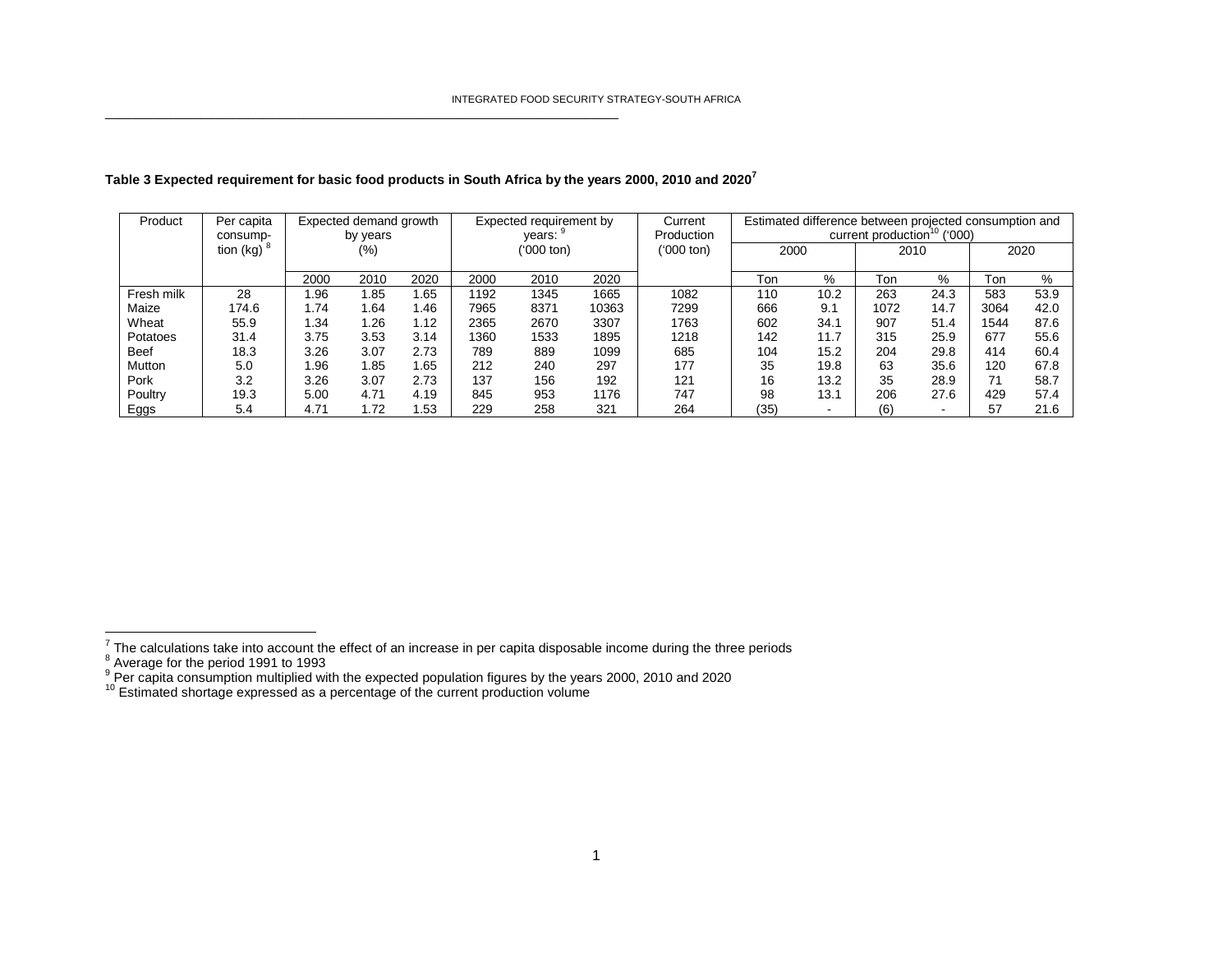| Province            | and Household           | Total   | R0-R600 | R601- | R1001- | R1801- | R3501- or | Total |
|---------------------|-------------------------|---------|---------|-------|--------|--------|-----------|-------|
| head                |                         |         |         | R1000 | R1800  | R3500  | more      |       |
|                     |                         | N       | %       | %     | %      | %      | %         | %     |
| Eastern Cape        | М                       | 665007  | 29.0    | 30.8  | 15.6   | 11.9   | 12.7      | 100.0 |
|                     | $\overline{F}$          | 667341  | 37.8    | 39.5  | 13.3   | 6.8    | 2.6       | 100.0 |
|                     | $\overline{\mathsf{T}}$ | 1332348 | 33.4    | 35.1  | 14.4   | 9.4    | 7.6       | 100.0 |
| <b>Free State</b>   | M                       | 411122  | 34.5    | 22.8  | 15.8   | 12.2   | 14.7      | 100.0 |
|                     | F                       | 213890  | 47.8    | 25.1  | 16.6   | 7.7    | 2.9       | 100.0 |
|                     | T.                      | 625011  | 39.0    | 23.6  | 16.1   | 10.7   | 10.7      | 100.0 |
| Gauteng             | M                       | 1394032 | 5.2     | 13.8  | 20.2   | 22.1   | 38.7      | 100.0 |
|                     | F                       | 570136  | 8.4     | 17.7  | 24.4   | 30.2   | 19.3      | 100.0 |
|                     | T.                      | 1964168 | 6.1     | 14.9  | 21.4   | 24.4   | 33.1      | 100.0 |
| KwaZulu-Natal       | M                       | 1007409 | 12.5    | 21.6  | 24.6   | 18.9   | 22.4      | 100.0 |
|                     | F                       | 653525  | 13.9    | 35.8  | 29.4   | 14.6   | 6.3       | 100.0 |
|                     | $\overline{\mathsf{T}}$ | 1660934 | 13.1    | 27.2  | 26.5   | 17.2   | 16.0      | 100.0 |
| Mpumalanga          | м                       | 388397  | 13.4    | 21.4  | 28.6   | 20.8   | 15.7      | 100.0 |
|                     | F.                      | 215613  | 12.9    | 28.3  | 40.2   | 15.4   | 3.2       | 100.0 |
|                     | $\overline{\mathsf{T}}$ | 604010  | 13.2    | 23.9  | 32.7   | 18.9   | 11.3      | 100.0 |
| Northern Cape       | M                       | 132288  | 23.3    | 22.0  | 21.1   | 14.3   | 19.3      | 100.0 |
|                     | F                       | 54696   | 18.0    | 30.1  | 30.4   | 15.9   | 5.5       | 100.0 |
|                     | T.                      | 186984  | 21.7    | 24.4  | 23.8   | 14.8   | 15.3      | 100.0 |
| Northern            | M                       | 470055  | 15.4    | 28.6  | 32.7   | 13.4   | 10.0      | 100.0 |
| Province            | F                       | 512402  | 15.8    | 43.8  | 32.5   | 6.3    | 1.6       | 100.0 |
|                     | T                       | 983457  | 15.6    | 36.5  | 32.6   | 9.7    | 5.6       | 100.0 |
| NorthWest           | M                       | 452040  | 19.7    | 27.4  | 22.9   | 14.5   | 15.5      | 100.0 |
|                     | F                       | 268604  | 20.3    | 38.4  | 24.8   | 11.7   | 4.8       | 100.0 |
|                     | T                       | 720643  | 19.9    | 31.5  | 23.6   | 13.5   | 11.5      | 100.0 |
| <b>Western Cape</b> | м                       | 710424  | 4.8     | 10.8  | 20.2   | 27.4   | 36.8      | 100.0 |
|                     | F                       | 272591  | 5.2     | 13.1  | 28.4   | 34.6   | 18.6      | 100.0 |
|                     | $\overline{\mathsf{T}}$ | 983015  | 4.9     | 11.4  | 22.5   | 29.4   | 31.7      | 100.0 |
| Total               | M                       | 5630774 | 14.4    | 20.5  | 22.0   | 18.7   | 24.4      | 100.0 |
|                     | F                       | 3428797 | 19.9    | 31.9  | 25.4   | 15.4   | 7.4       | 100.0 |
|                     | Ŧ                       | 9059571 | 16.5    | 24.8  | 23.3   | 17.4   | 18.0      | 100.0 |

#### Table 4. Monthly household expenditure by province and household head

Source: Statistics South Africa: 2000:60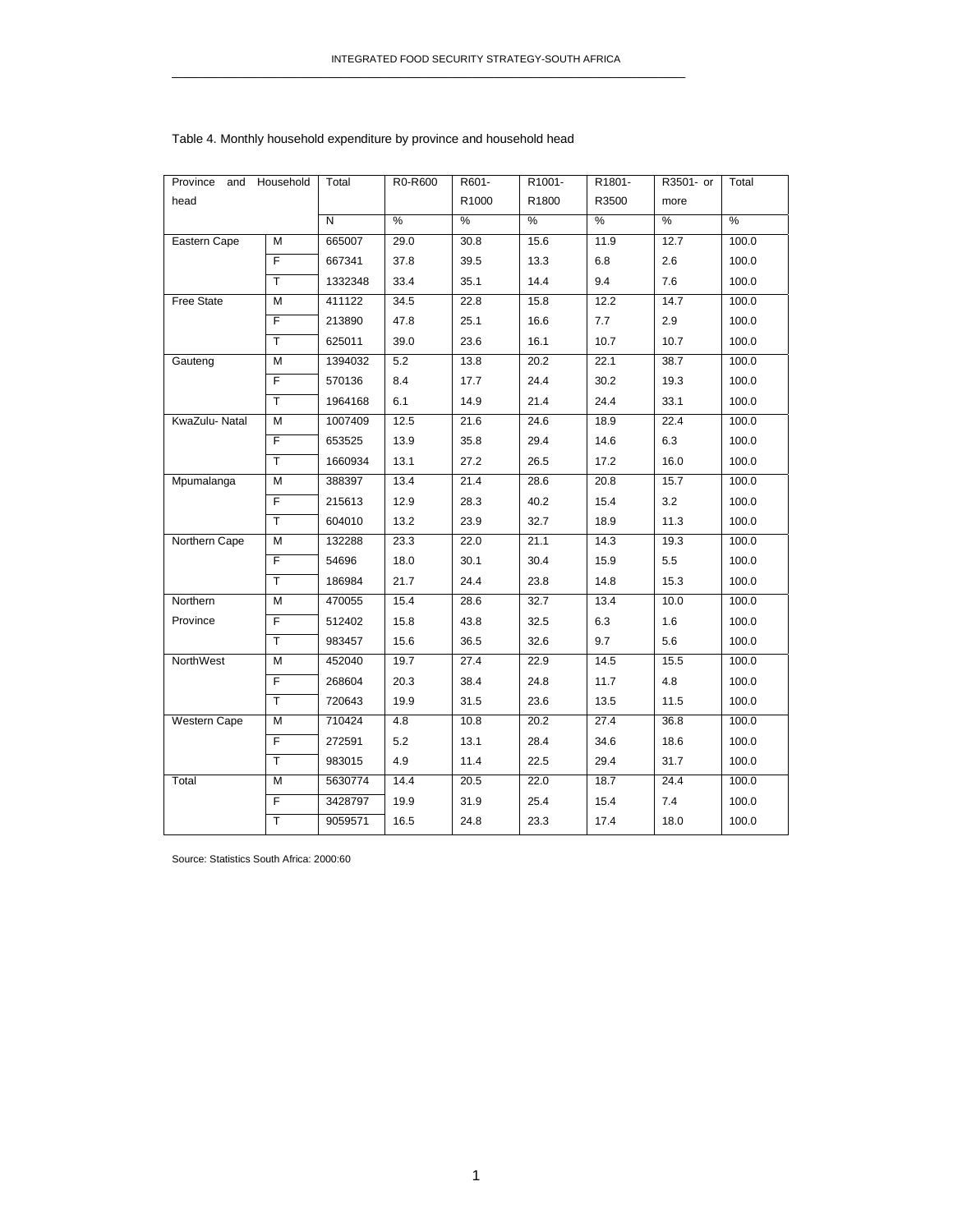### **TABLE 3. Provincial per capita consumption for selected commodities, South Africa**

\_\_\_\_\_\_\_\_\_\_\_\_\_\_\_\_\_\_\_\_\_\_\_\_\_\_\_\_\_\_\_\_\_\_\_\_\_\_\_\_\_\_\_\_\_\_\_\_\_\_\_\_\_\_\_\_\_\_\_\_\_\_\_\_\_\_\_\_\_\_\_\_\_\_\_

| capita                   |                      |                     |             | Maize<br>Average per capita consumption |                |                 |                 |                  |                 |                    |
|--------------------------|----------------------|---------------------|-------------|-----------------------------------------|----------------|-----------------|-----------------|------------------|-----------------|--------------------|
| Province per             | Income de facto Rand | Population<br>Total | Maize<br>Kg | Wheat<br>Kg                             | Potatoes<br>Κg | Total<br>[tons] | White<br>[tons] | Yellow<br>[tons] | Wheat<br>[tons] | Potatoes<br>[tons] |
| <b>Western Cape</b>      | 14 304               | 3771867             | 97.05       | 39.01                                   | 25.66          | 366 052         | 311 144         | 54 908           | 147 150         | 96 798             |
| <b>Northern Cape</b>     | 8 3 0 9              | 776 744             | 95.01       | 38.38                                   | 25.73          | 73 797          | 62 727          | 11 070           | 29 811          | 19 985             |
| <b>Free State</b>        | 7621                 | 2 903 304           | 94.39       | 38.09                                   | 25.44          | 274 038         | 232 932         | 41 106           | 110 586         | 73 861             |
| <b>Eastern Cape</b>      | 3985                 | 7 057 398           | 92.25       | 36.39                                   | 22.11          | 651 060         | 553 401         | 97 659           | 256 833         | 156 013            |
| KwaZulu-Natal            | 5924                 | 8 8 8 1 4 8 7       | 94.91       | 37.92                                   | 25.12          | 842 903         | 716 467         | 126 435          | 336 803         | 223 067            |
| Mpumalanga               | 6 3 5 3              | 2 835 318           | 94.23       | 37.60                                   | 25.08          | 267 180         | 227 103         | 40 077           | 106 621         | 71 117             |
| <b>Northern Province</b> | 2 2 8 8              | 5 332 402           | 92.89       | 35.50                                   | 21.18          | 495 310         | 421 014         | 74 297           | 189 318         | 112 964            |
| Gauteng                  | 19 961               | 7915023             | 91.92       | 40.13                                   | 29.51          | 727 542         | 618 410         | 109 131          | 317 668         | 233 555            |
| <b>North West</b>        | 4 9 9 5              | 3 646 365           | 94.49       | 37.16                                   | 24.96          | 344 553         | 292 870         | 51 683           | 135 483         | 91 007             |
| <b>TOTAL</b>             | 8418                 | 43 119 908          | 95.06       | 38.40                                   | 25.77          | 4 099 000       | 3 484 150       | 614 850          | 1 656 000       | 1 111 000          |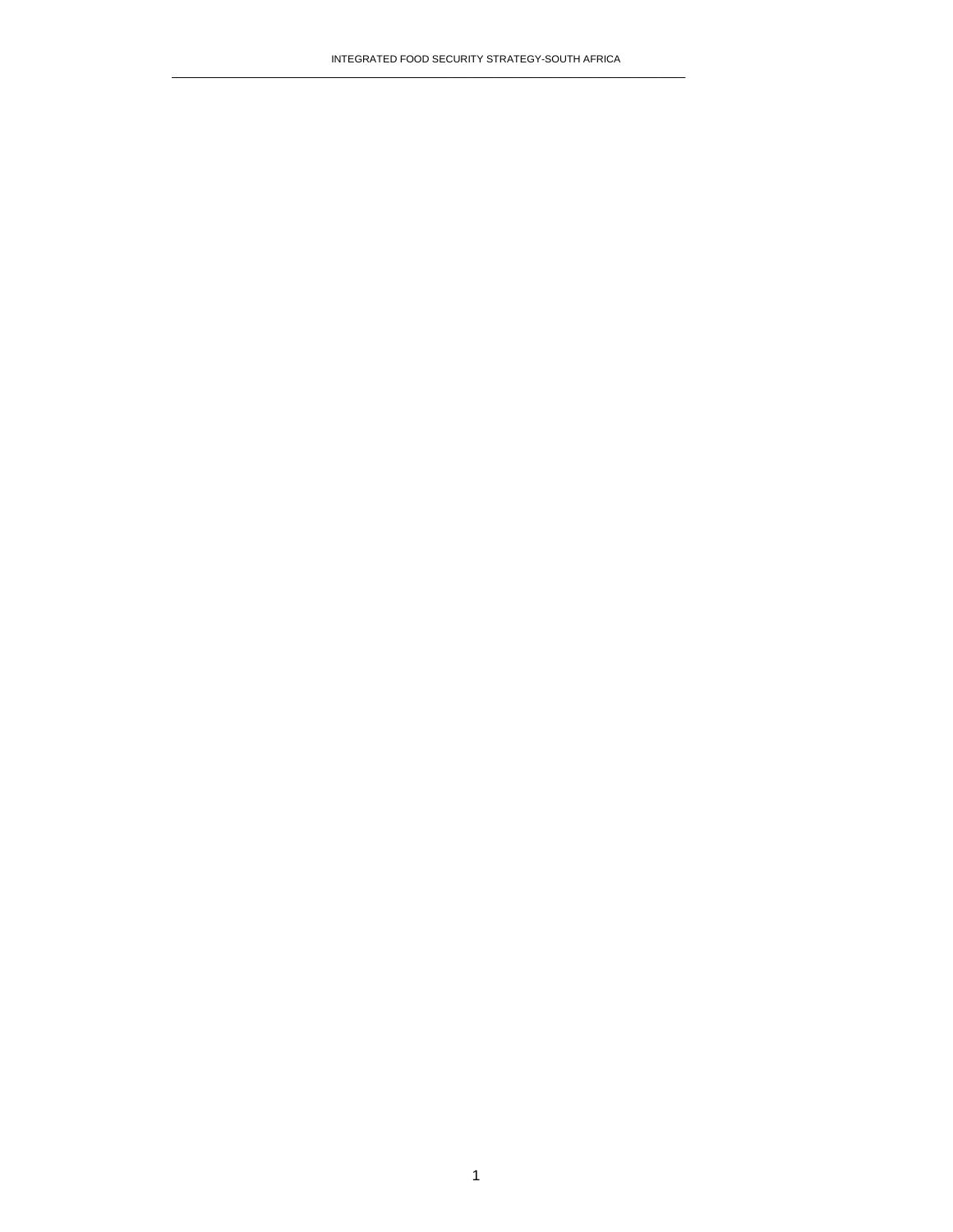| Province and Household head |       | Total        | R0-R600 | R601- | R1001- | R1801- | R3501- or | Total             |
|-----------------------------|-------|--------------|---------|-------|--------|--------|-----------|-------------------|
|                             |       |              |         | R1000 | R1800  | R3500  | more      |                   |
|                             |       | $\mathsf{N}$ | $\%$    | %     | $\%$   | $\%$   | %         | %                 |
| Eastern Cape                | Urban | 665007       | 29.0    | 30.8  | 15.6   | 11.9   | 12.7      | 100.0             |
|                             | Rural | 667341       | 37.8    | 39.5  | 13.3   | 6.8    | 2.6       | 100.0             |
|                             | T     | 1332348      | 33.4    | 35.1  | 14.4   | 9.4    | 7.6       | 100.0             |
| <b>Free State</b>           | Urban | 411122       | 34.5    | 22.8  | 15.8   | 12.2   | 14.7      | 100.0             |
|                             | Rural | 213890       | 47.8    | 25.1  | 16.6   | 7.7    | 2.9       | 100.0             |
|                             | T     | 625011       | 39.0    | 23.6  | 16.1   | 10.7   | 10.7      | 100.0             |
| Gauteng                     | Urban | 1394032      | 5.2     | 13.8  | 20.2   | 22.1   | 38.7      | $\frac{1}{100.0}$ |
|                             | Rural | 570136       | 8.4     | 17.7  | 24.4   | 30.2   | 19.3      | 100.0             |
|                             | T     | 1964168      | 6.1     | 14.9  | 21.4   | 24.4   | 33.1      | 100.0             |
| KwaZulu- Natal              | Urban | 1007409      | 12.5    | 21.6  | 24.6   | 18.9   | 22.4      | 100.0             |
|                             | Rural | 653525       | 13.9    | 35.8  | 29.4   | 14.6   | 6.3       | 100.0             |
|                             | T     | 1660934      | 13.1    | 27.2  | 26.5   | 17.2   | 16.0      | 100.0             |
| Mpumalanga                  | Urban | 388397       | 13.4    | 21.4  | 28.6   | 20.8   | 15.7      | 100.0             |
|                             | Rural | 215613       | 12.9    | 28.3  | 40.2   | 15.4   | 3.2       | 100.0             |
|                             | T     | 604010       | 13.2    | 23.9  | 32.7   | 18.9   | 11.3      | 100.0             |
| Northern Cape               | Urban | 132288       | 23.3    | 22.0  | 21.1   | 14.3   | 19.3      | 100.0             |
|                             | Rural | 54696        | 18.0    | 30.1  | 30.4   | 15.9   | 5.5       | 100.0             |
|                             | T     | 186984       | 21.7    | 24.4  | 23.8   | 14.8   | 15.3      | 100.0             |
| Northern Province           | Urban | 470055       | 15.4    | 28.6  | 32.7   | 13.4   | 10.0      | 100.0             |
|                             | Rural | 512402       | 15.8    | 43.8  | 32.5   | 6.3    | 1.6       | 100.0             |
|                             | T     | 983457       | 15.6    | 36.5  | 32.6   | 9.7    | 5.6       | 100.0             |
| Northwest                   | Urban | 452040       | 19.7    | 27.4  | 22.9   | 14.5   | 15.5      | 100.0             |
|                             | Rural | 268604       | 20.3    | 38.4  | 24.8   | 11.7   | 4.8       | 100.0             |
|                             | T     | 720643       | 19.9    | 31.5  | 23.6   | 13.5   | 11.5      | 100.0             |
| Western Cape                | Urban | 710424       | 4.8     | 10.8  | 20.2   | 27.4   | 36.8      | 100.0             |
|                             | Rural | 272591       | 5.2     | 13.1  | 28.4   | 34.6   | 18.6      | 100.0             |
|                             | T     | 983015       | 4.9     | 11.4  | 22.5   | 29.4   | 31.7      | 100.0             |
| Total                       | Urban | 5630774      | 14.4    | 20.5  | 22.0   | 18.7   | 24.4      | 100.0             |
|                             | Rural | 3428797      | 19.9    | 31.9  | 25.4   | 15.4   | 7.4       | 100.0             |
|                             | T     | 9059571      | 16.5    | 24.8  | 23.3   | 17.4   | 18.0      | 100.0             |
|                             |       |              |         |       |        |        |           |                   |

#### Table 3. Monthly household expenditure in urban and rural areas in each province

\_\_\_\_\_\_\_\_\_\_\_\_\_\_\_\_\_\_\_\_\_\_\_\_\_\_\_\_\_\_\_\_\_\_\_\_\_\_\_\_\_\_\_\_\_\_\_\_\_\_\_\_\_\_\_\_\_\_\_\_\_\_\_\_\_\_\_\_\_\_\_\_\_\_\_

Source: Statistics SA: 2000:63